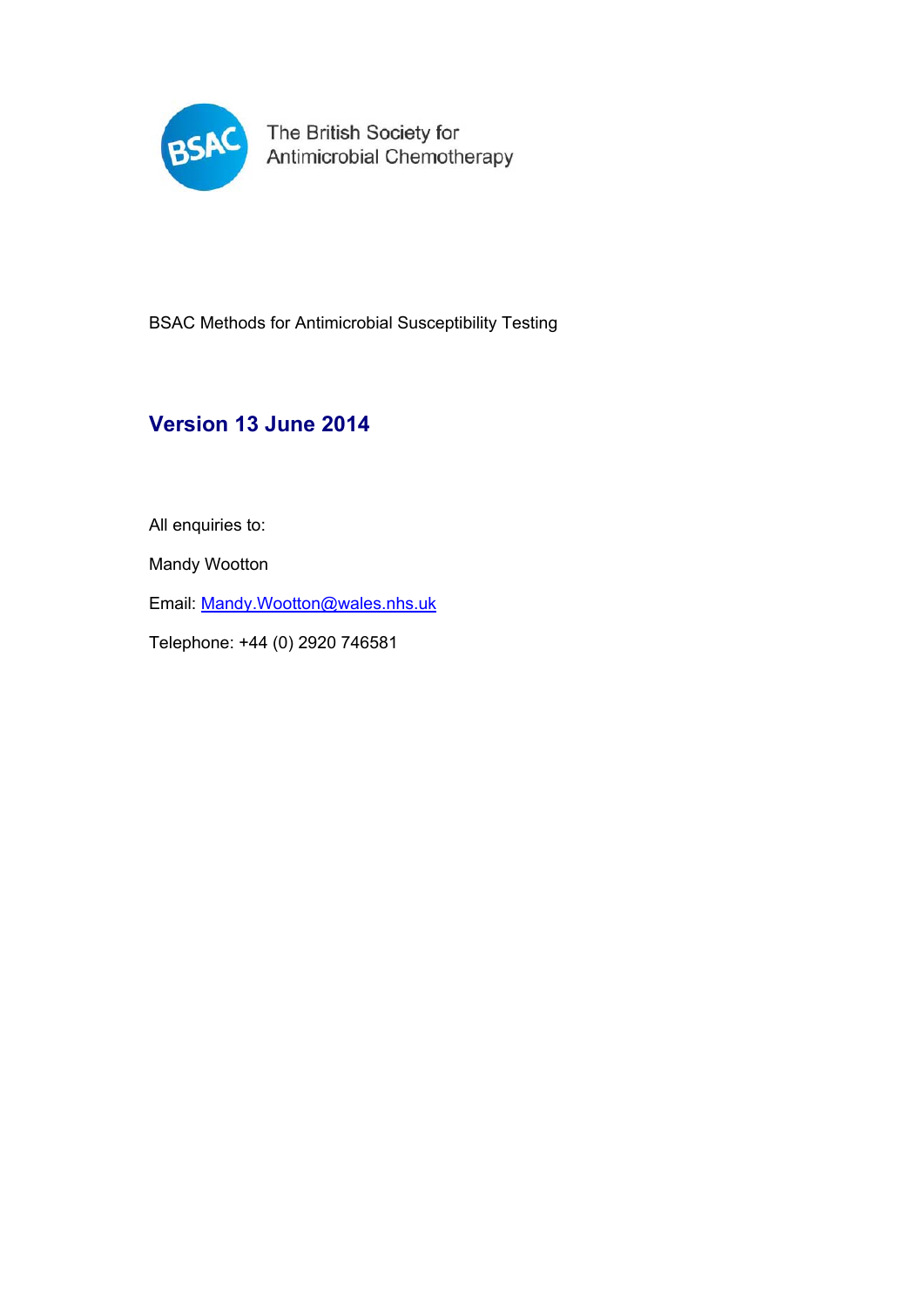|                                                                | <b>Contents</b><br><b>Working Party members</b>                                                                                                                                                                                                                                                                                                                                                                                                                                   | Page<br>4                                          |
|----------------------------------------------------------------|-----------------------------------------------------------------------------------------------------------------------------------------------------------------------------------------------------------------------------------------------------------------------------------------------------------------------------------------------------------------------------------------------------------------------------------------------------------------------------------|----------------------------------------------------|
| <b>Preface</b>                                                 |                                                                                                                                                                                                                                                                                                                                                                                                                                                                                   | 5                                                  |
|                                                                | Disc Diffusion Method for Antimicrobial Susceptibility Testing                                                                                                                                                                                                                                                                                                                                                                                                                    |                                                    |
|                                                                | 1. Preparation of plates                                                                                                                                                                                                                                                                                                                                                                                                                                                          | $\overline{7}$                                     |
| Table                                                          | 2. Selection of control organisms                                                                                                                                                                                                                                                                                                                                                                                                                                                 | 8                                                  |
| 2a<br>2b                                                       | Control strains to monitor test performance of antimicrobial susceptibility<br>testing<br>Control strains used to confirm that the method will detect resistance                                                                                                                                                                                                                                                                                                                  | 9<br>9                                             |
|                                                                | 3. Preparation of inoculum                                                                                                                                                                                                                                                                                                                                                                                                                                                        | 9                                                  |
|                                                                | 4. Inoculation of agar plates                                                                                                                                                                                                                                                                                                                                                                                                                                                     | 13                                                 |
| 5. Antimicrobial discs                                         |                                                                                                                                                                                                                                                                                                                                                                                                                                                                                   | 13                                                 |
| 6. Incubation                                                  |                                                                                                                                                                                                                                                                                                                                                                                                                                                                                   | 14                                                 |
|                                                                | 7. Measuring zones and interpretation of susceptibility                                                                                                                                                                                                                                                                                                                                                                                                                           | 16                                                 |
|                                                                | 8. Oxacillin/cefoxitin testing of staphylococci                                                                                                                                                                                                                                                                                                                                                                                                                                   | 17                                                 |
| Acknowledgment<br>References                                   |                                                                                                                                                                                                                                                                                                                                                                                                                                                                                   | 20<br>20                                           |
| 1<br>$\overline{c}$<br>3<br>4<br>5<br>6<br>$\overline{7}$<br>8 | Control of disc diffusion antimicrobial susceptibility testing<br>Control strains<br>Maintenance of control strains<br>Calculation of control ranges for disc diffusion<br>Frequency of routine testing with control strains<br>Use of control data to monitor the performance of disc diffusion tests<br>Recognition of atypical results for clinical isolates<br>Investigation of possible sources of error<br>Reporting susceptibility results when controls indicate problems | 21<br>21<br>21<br>21<br>21<br>21<br>22<br>22<br>23 |
| Table<br>$\overline{2}$<br>3                                   | Acceptable ranges for control strains for:<br>Iso-Sensitest agar incubated at 35-37 <sup>°</sup> C in air for 18-20h<br>Iso-Sensitest agar supplemented with 5% defibrinated horse blood,<br>with or without the addition of NAD, incubated at $35-37^{\circ}$ C in air for 18-<br>20h                                                                                                                                                                                            | 24<br>27                                           |
| 4<br>5                                                         | Detection of methicillin/oxacillin/cefoxitin resistance in staphylococci<br>Iso-Sensitest agar supplemented with 5% defibrinated horse blood,<br>with or without the addition of NAD, incubated at $35-37^{\circ}$ C in 10%<br>$CO2/10\% H2/80\% N2$ for 18-20 h                                                                                                                                                                                                                  | 27<br>28                                           |
| 6                                                              | Iso-Sensitest agar supplemented with 5% defibrinated horse blood,<br>with or without the addition of NAD, incubated at 35-37 $\mathrm{^0C}$ in 4-6% CO <sub>2</sub><br>for 18-20 h                                                                                                                                                                                                                                                                                                | 29                                                 |
|                                                                | 9. Control of MIC determinations                                                                                                                                                                                                                                                                                                                                                                                                                                                  | Page<br>31                                         |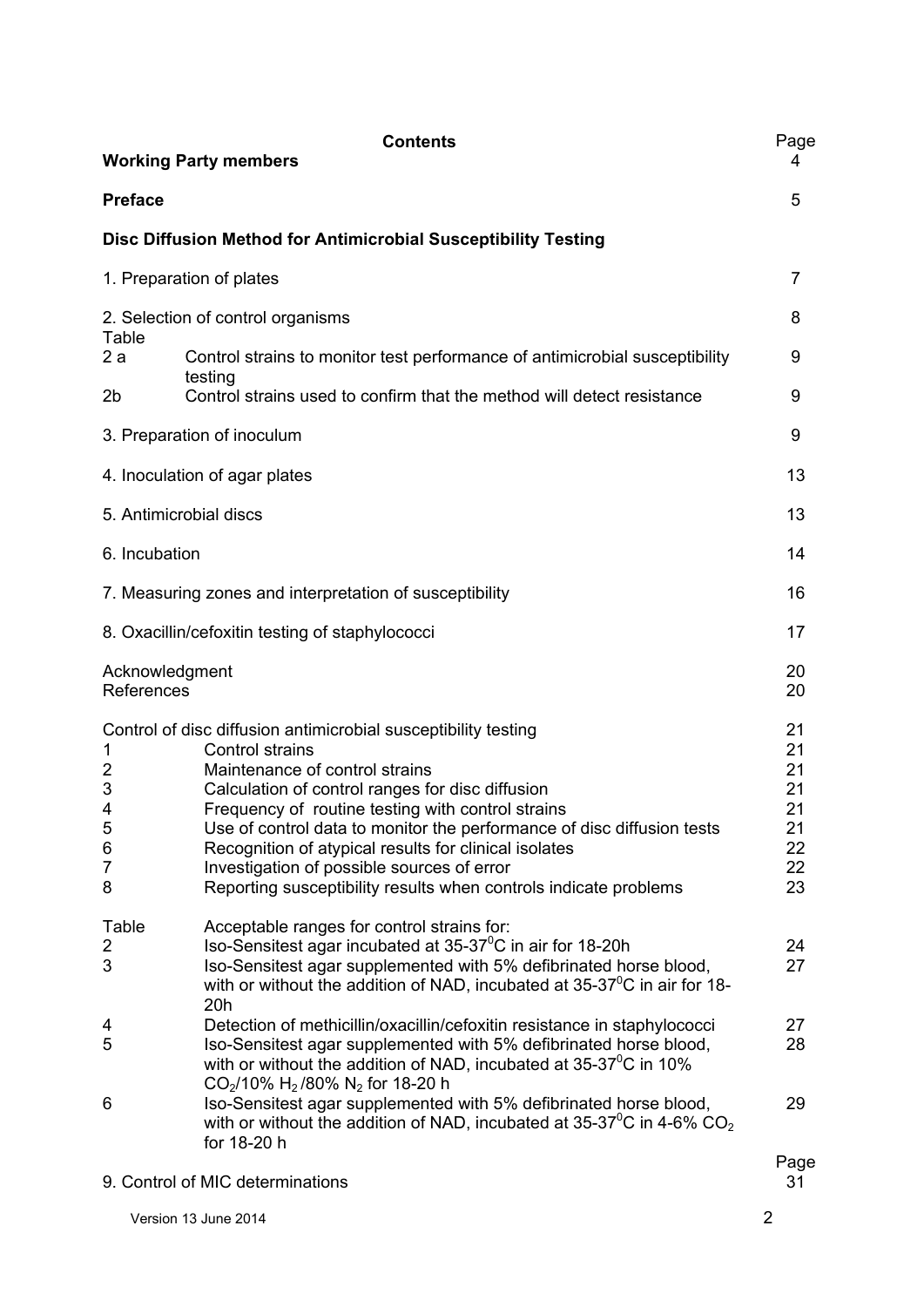| Table            | Target MICs for:                                                                                                           |    |
|------------------|----------------------------------------------------------------------------------------------------------------------------|----|
| 7                | Haemophilus influenzae, Enterococcus faecalis, Streptococcus<br>pneumoniae, Bacteroides fragilis and Neisseria gonorrhoeae | 31 |
| 8                | Escherichia coli, Pseudomonas aeruginosa and Staphylococcus<br>aureus                                                      | 33 |
| 9                | Pasteurella multocida                                                                                                      | 35 |
| 10               | Bacteroides fragilis, Bacteroides thetaiotaomicron and Clostridium<br>perfringens                                          | 35 |
| 11               | Group A streptococci                                                                                                       | 35 |
| References       |                                                                                                                            | 35 |
| Useful web sites |                                                                                                                            | 36 |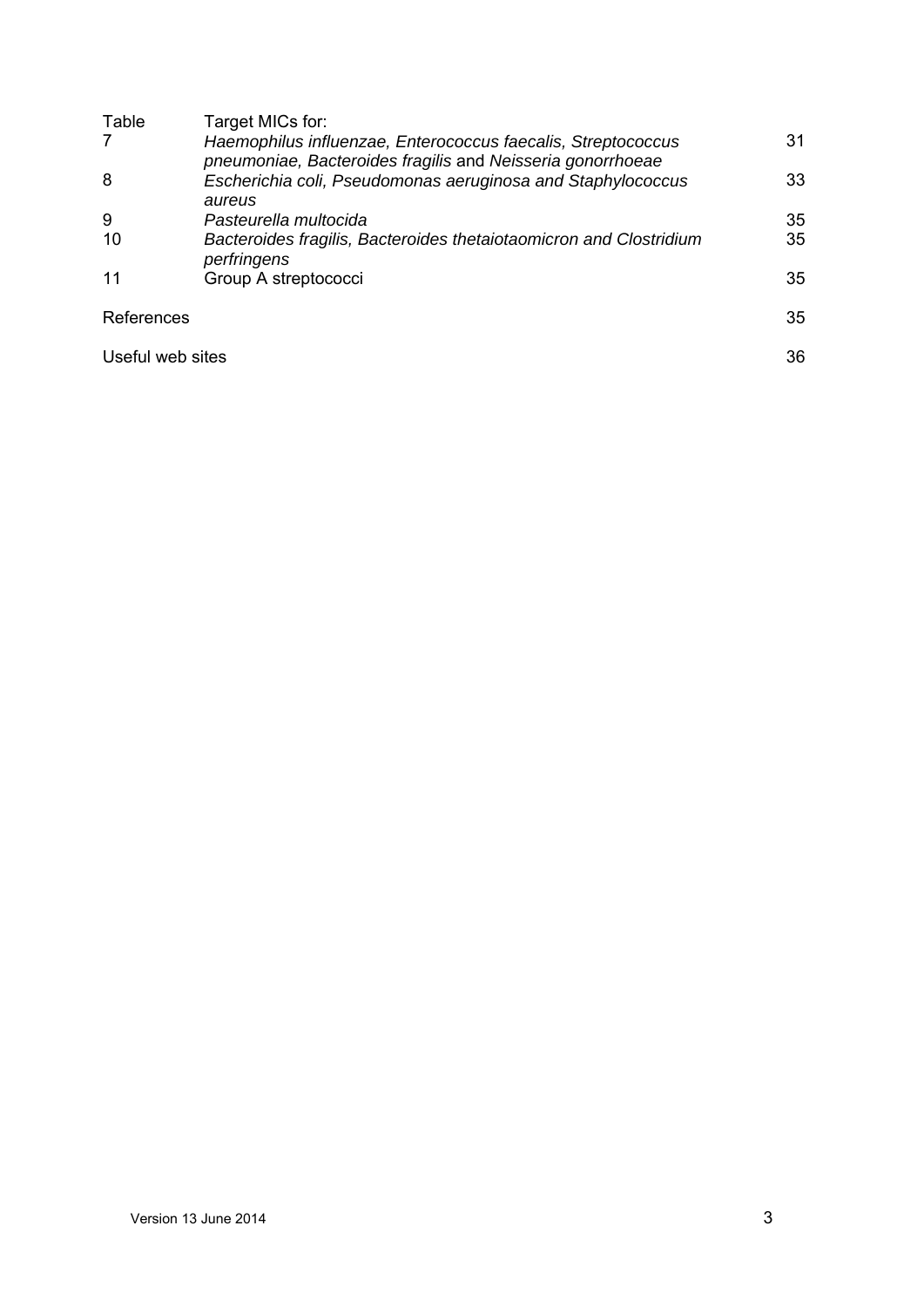#### **Working Party Members:**

 Dr Robin Howe (Chairman) Consultant Microbiologist Public Health Wales University Hospital of Wales Heath Park **Cardiff** CF14 4XW

Professor David Livermore Professor of Medical Microbiology Faculty of Medicine & Health **Sciences** Norwich Medical School University of East Anglia Norwich Research Park Norwich **NR4 7TJ** Dr Derek Brown (Scientific Secretary for EUCAST)

Dr. Karen Bowker Clinical Scientist Southmead Hospital Westbury-on-Trym Bristol BS10 5NB

Ms Phillipa J Burns Senior BMS Microbiology Department of Medical **Microbiology** Manchester Medical Microbiology Partnership, HPA & Central Manchester Foundation Trust Manchester M13 9WZ

Dr. Mandy Wootton (Secretary) Lead Scientist Public Health Wales University Hospital of Wales Heath Park **Cardiff** CF14 4XW

Dr Nicholas Brown Consultant Microbiologist Clinical Microbiology HPA Level 6 Addenbrooke's Hospital Hills Road **Cambridge** CB2 2QW

Mr Christopher Teale Veterinary Lab Agency Kendal Road **Harlescott Shrewsbury Shropshire** SY1 4HD

Dr. Gerry Glynn Medical Microbiologist Microbiology Department Altnagelvin Hospital Glenshane Road Londonderry N. Ireland BT47 6SB

Professor Alasdair MacGowan Consultant Medical **Microbiologist** Southmead Hospital Westbury-on-Trym Bristol BS10 5NB

Dr Trevor Winstanley Clinical Scientist Department of Microbiology Royal Hallamshire Hospital Glossop Road **Sheffield** S10 2JF

Professor Gunnar Kahlmeter Central Lasarettet Klinisk Mikrobiologiska Laboratoriet 351 85 Vaxjo Sweden

Dr. Fiona MacKenzie Medical Microbiology Aberdeen Royal Infirmary Foresthill Aberdeen AB25 2ZN

All enquiries to Mandy Wootton

Email: Mandy.Wootton@wales.nhs.uk

Telephone: +44 (0) 2920 746581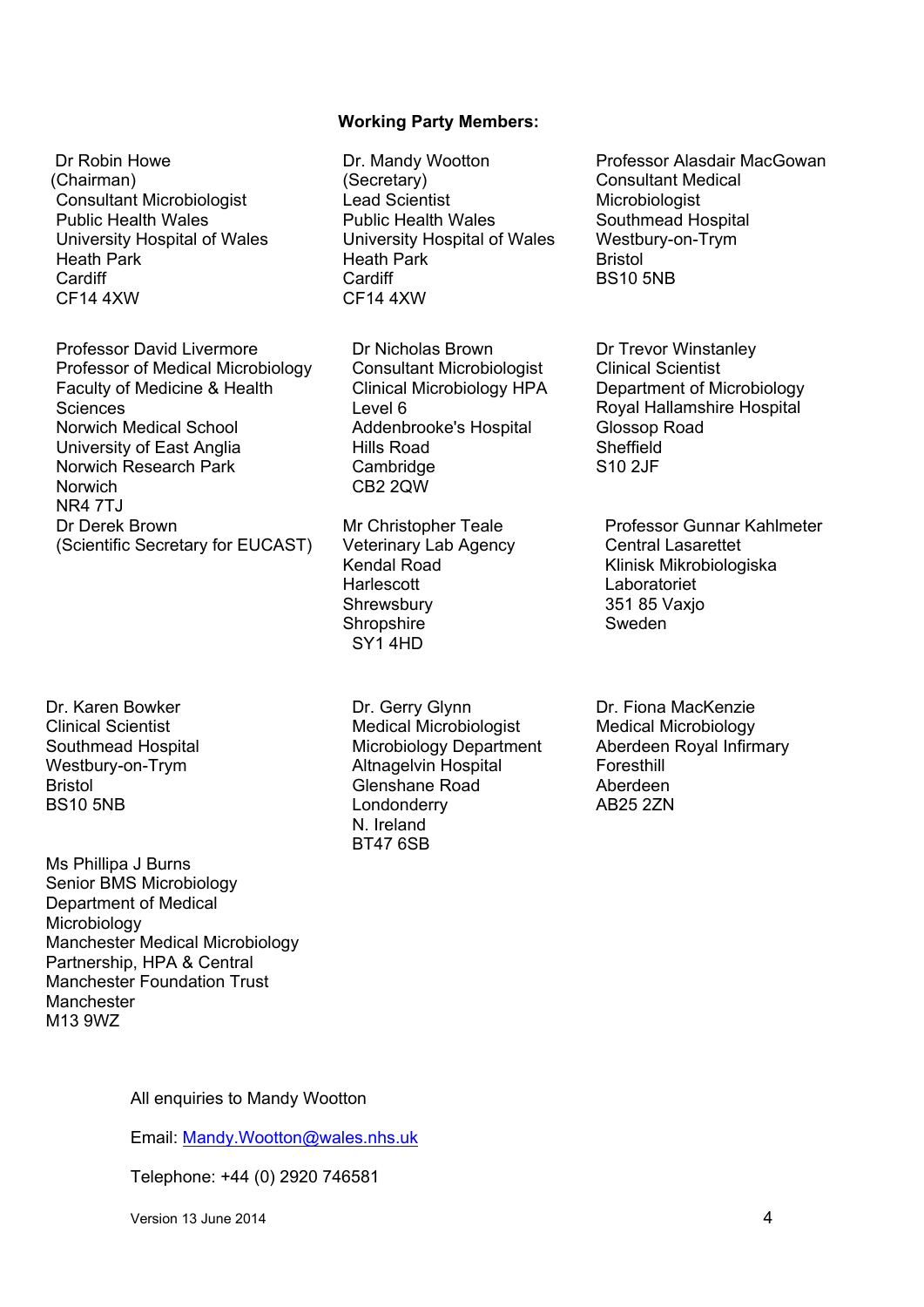#### **Preface**

Since the *Journal of Antimicrobial Chemotherapy* Supplement containing the BSAC standardized disc susceptibility testing method was published in 2001, there have been various changes to the recommendations and these have been posted on the BSAC website (http://www.bsac.org.uk). One major organizational change has been the harmonisation of MIC breakpoints in Europe.

In 2002 the BSAC agreed to participate with several other European national susceptibility testing committees, namely CA-SFM (Comité de l'Antibiogramme de la Société Française de Microbiologie, France), the CRG (Commissie Richtlijnen Gevoeligheidsbepalingen (The Netherlands), DIN (Deutsches Institut für Normung, Germany), NWGA (Norwegian Working Group on Antimicrobials, Norway) and the SRGA (Swedish Reference Group of Antibiotics, Sweden), in a project to harmonize antimicrobial breakpoints, including previously established values that varied among countries. This work is being undertaken by the European Committee on Antimicrobial Susceptibility Testing (EUCAST) with the support and collaboration of the national committees, and is funded by the European Union, the European Society for Clinical Microbiology and Infectious Diseases (ESCMID) and the national committees, including the BSAC. The review process includes application of more recent techniques, such as pharmacodynamic analysis, and current data, where available, on susceptibility distributions, resistance mechanisms and clinical outcomes as related to *in vitro* tests. There is extensive discussion between EUCAST and the national committees, including the BSAC Working Party on antimicrobial susceptibility testing, and wide consultation on proposals. In the interest of international standardization of susceptibility testing, and the need to update older breakpoints, these developments are welcomed by the BSAC.

The implication of such harmonization is that over time some MIC breakpoints will change slightly and these changes will be reflected, where necessary, in corresponding changes to zone diameter breakpoints in the BSAC disc diffusion method. It is appreciated that changes in the method require additional work for laboratories in changing templates and laboratory information systems, and that the wider use of `intermediate' categories will add complexity. Nevertheless the benefits of international standardization are considerable, and review of some older breakpoints is undoubtedly warranted.

Version 13 June 2014 **5** In line with the European consensus EUCAST MIC breakpoints are defined as follows: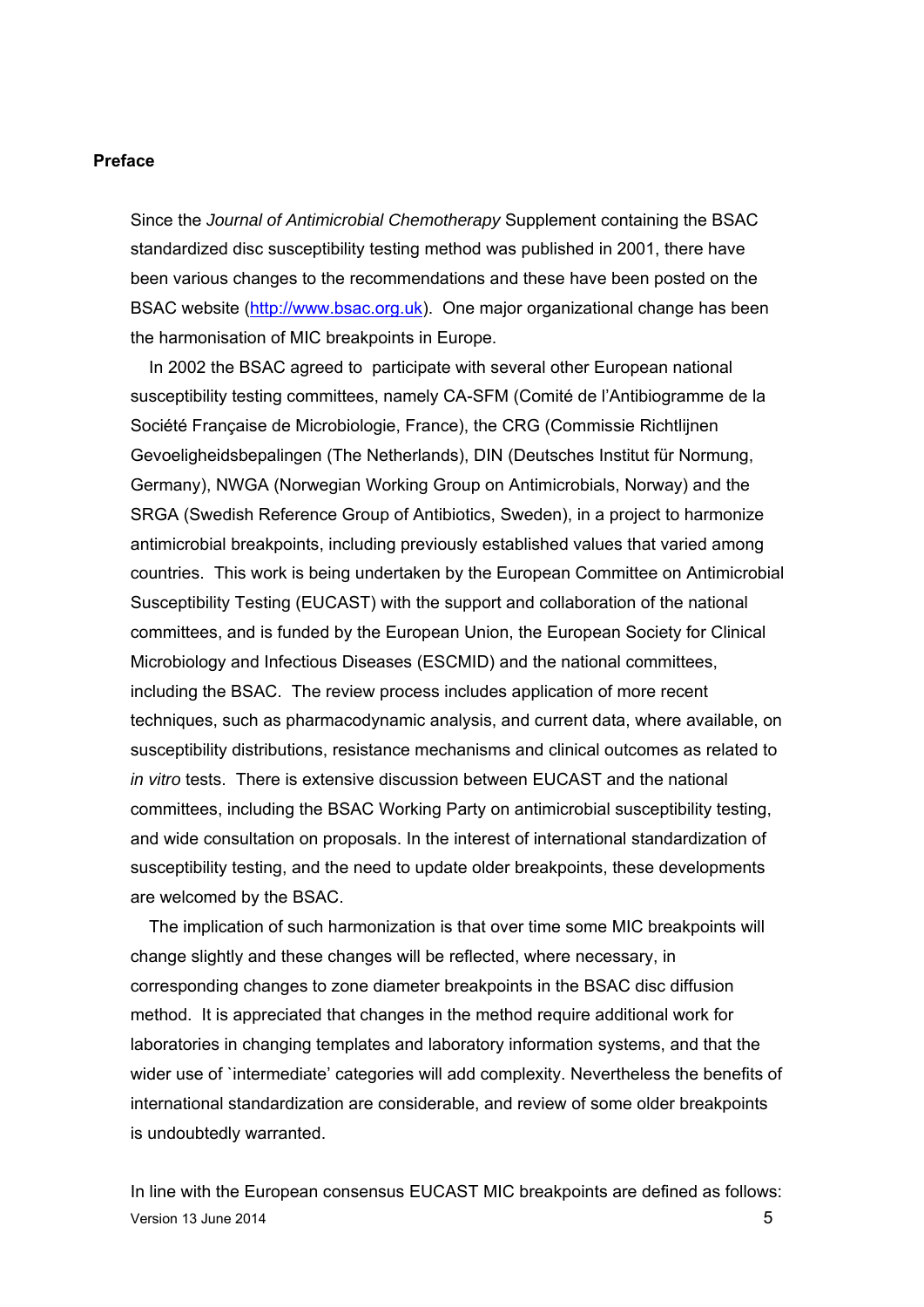- Clinically resistant: level of antimicrobial susceptibility which results in a high likelihood of therapeutic failure
- Clinically susceptible: level of antimicrobial susceptibility associated with a high likelihood of therapeutic success
- Clinically intermediate: a level of antimicrobial susceptibility associated with uncertain therapeutic effect. It implies that an infection due to the isolate may be appropriately treated in body sites where the drugs are physically concentrated or when a high dosage of drug can be used; it also indicates a buffer zone that should prevent small, uncontrolled, technical factors from causing major discrepancies in interpretation.

The presentation of MIC breakpoints (mg/L) has also been amended to avoid the theoretical 'gap' inherent in the previous system as follows:  $MIC \le$  (as previously) MIC breakpoint concentration = organism is susceptible  $MIC$  > (previously  $\geq$ ) MIC breakpoint concentration = organism is resistant

In practice, this does result in changes to breakpoint systems based on two-fold dilutions. However, the appearance of the tables will change, e.g.  $R \ge 16$ , S  $\le 8$  will change to  $R > 8$ ,  $S \le 8$ .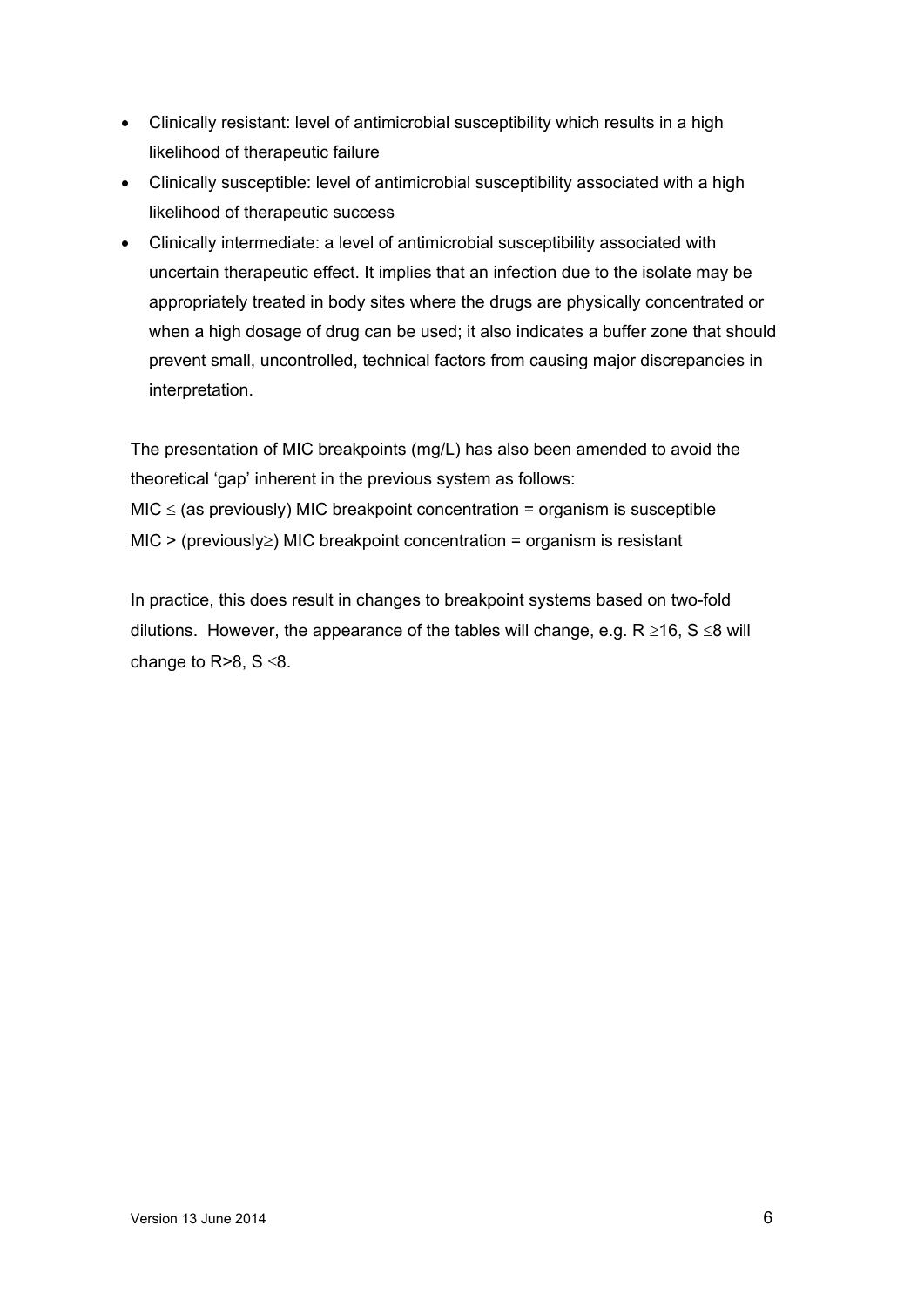### **Disc Diffusion Method for Antimicrobial Susceptibility Testing**

### **1. Preparation of plates**

1.1 Prepare Iso-Sensitest agar (ISA) (see list of suppliers) or media shown to have the same performance as ISA, according to the manufacturer's instructions. Supplement media for fastidious organisms with 5% defibrinated horse blood or  $5%$  defibrinated horse blood and 20 mg/L  $\beta$ -nicotinamide adenine dinucleotide (NAD) as indicated in Table 1. Use Columbia agar with 2% NaCl for methicillin/oxacillin susceptibility testing of staphylococci.

Table 1: Media and supplementation for antimicrobial susceptibility testing of different groups of organisms

| <b>Organisms</b>                                                                                                           | <b>Medium</b>                                                 |
|----------------------------------------------------------------------------------------------------------------------------|---------------------------------------------------------------|
| Enterobacteriaceae                                                                                                         | <b>ISA</b>                                                    |
| Pseudomonas spp.                                                                                                           | <b>ISA</b>                                                    |
| Stenotrophomonas maltophilia                                                                                               | <b>ISA</b>                                                    |
| Staphylococci (tests other than<br>methicillin/oxacillin)                                                                  | <b>ISA</b>                                                    |
| Staphylococcus aureus (tests using cefoxitin to<br>detect methicillin/oxacillin/cefoxitin resistance)                      | <b>ISA</b>                                                    |
| Staphylococci (tests using methicillin or oxacillin<br>for the detection of methicillin/oxacillin/cefoxitin<br>resistance) | Columbia agar (see suppliers) with 2%<br>NaCl <sup>1</sup>    |
| Enterococci                                                                                                                | <b>ISA</b>                                                    |
| Streptococcus pneumoniae                                                                                                   | $ISA + 5\%$ defibrinated horse blood <sup>2</sup>             |
| $\alpha$ -Haemolytic streptococci                                                                                          | ISA + 5% defibrinated horse blood + 20<br>mg/L NAD            |
| β-Haemolytic streptococci                                                                                                  | $ISA + 5\%$ defibrinated horse blood <sup>2</sup>             |
| Moraxella catarrhalis                                                                                                      | $ISA + 5\%$ defibrinated horse blood <sup>2</sup>             |
| Haemophilus spp.                                                                                                           | ISA + 5% defibrinated horse blood + 20<br>mg/L NAD            |
| Neisseria gonorrhoeae                                                                                                      | $ISA + 5\%$ defibrinated horse blood <sup>2</sup>             |
| Neisseria meningitidis                                                                                                     | ISA + 5% defibrinated horse blood <sup>2</sup>                |
| Pasteurella multocida                                                                                                      | ISA + 5% defibrinated horse blood + 20<br>mg/L NAD            |
| Bacteroides fragilis, Bacteroides                                                                                          | ISA + 5% defibrinated horse blood + 20                        |
| thetaiotaomicron, Clostridium perfringens<br>Campylobacter spp.                                                            | mg/L NAD<br>$ISA + 5\%$ defibrinated horse blood <sup>2</sup> |
| Coryneform organisms                                                                                                       | ISA + 5% defibrinated horse blood + 20<br>mg/L NAD            |

<sup>1</sup> See Section 8.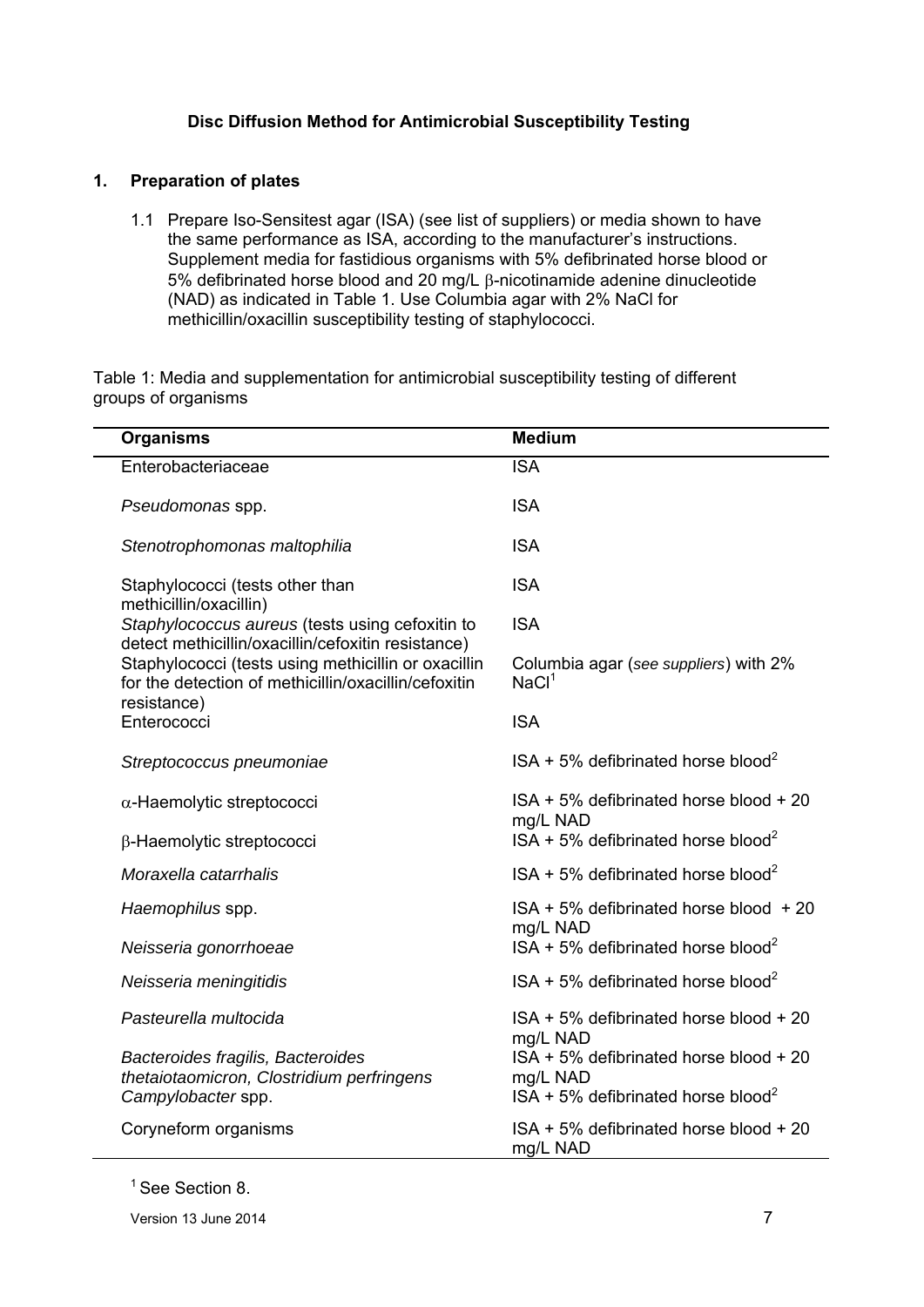<sup>2</sup> ISA supplemented with 5% defibrinated horse blood  $+$  20mg/L NAD may be used.

- 1.2 Pour sufficient molten agar into sterile Petri dishes to give a depth of 4 mm  $\pm$  0.5 mm (25 mL in 90 mm diameter Petri dishes).
- 1.3 Dry the surface of the agar to remove excess moisture before use. The length of time needed to dry the surface of the agar depends on the drying conditions, e.g. whether a fan-assisted drying cabinet or 'still air' incubator is used, whether plates are dried before storage and storage conditions. **It is important that plates are not over dried.**
- 1.4 Store the plates in vented plastic boxes at 8-10°C prior to use. Alternatively the plates may be stored at 4-8°C in sealed plastic bags. Plate drying, method of storage and storage time should be determined by individual laboratories as part of their quality assurance programme. In particular, quality control tests should confirm that excess surface moisture is not produced and that plates are not over-dried.

### **2. Selection of control organisms**

- 2.1 The performance of the tests should be monitored by the use of appropriate control strains (see section on control of antimicrobial susceptibility testing).The control strains listed (Tables 2a, 2b) include susceptible strains that have been chosen to monitor test performance and resistant strains that can be used to confirm that the method will detect a mechanism of resistance.
- 2.2 Store control strains at –70°C on beads in glycerol broth. Non-fastidious organisms may be stored at –20°C. Two vials of each control strain should be stored, one for an 'in-use' supply, the other for archiving.
- 2.3 Every week subculture a bead from the 'in-use' vial on to appropriate nonselective media and check for purity. From this pure culture, prepare one subculture on each of the following 5 days. For fastidious organisms that will not survive on plates for 5/6 days, subculture the strain daily for no more than 6 days.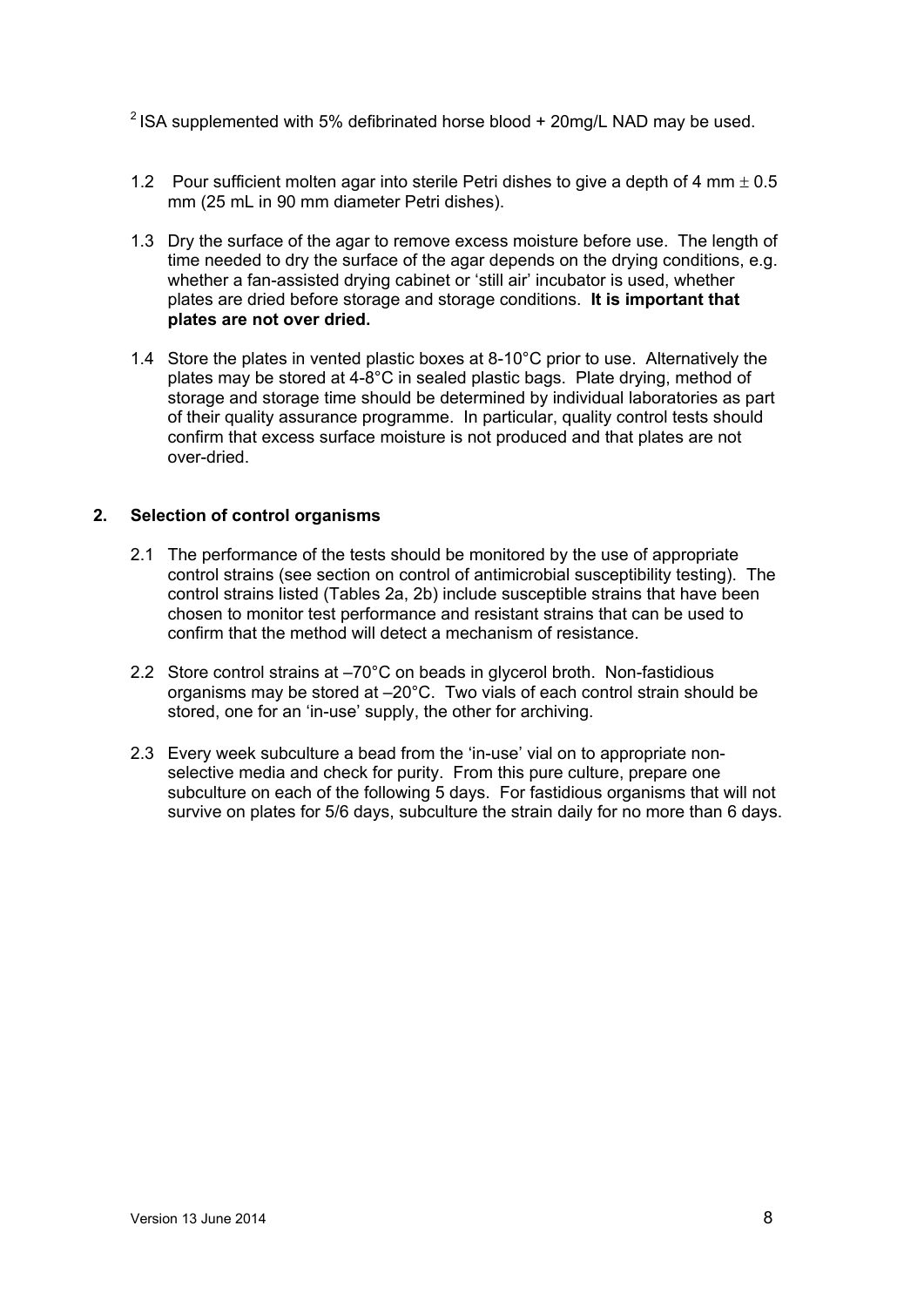|                              | Strain            |                   |                     |
|------------------------------|-------------------|-------------------|---------------------|
| Organism                     | Either            | <b>Or</b>         | Characteristics     |
|                              |                   |                   |                     |
| Escherichia coli             | <b>NCTC 12241</b> | <b>NCTC 10418</b> | Susceptible         |
|                              | (ATCC 25922)      |                   |                     |
| Staphylococcus aureus        | <b>NCTC 12981</b> | <b>NCTC 6571</b>  | Susceptible         |
|                              | (ATCC 25923)      |                   |                     |
| Pseudomonas aeruginosa       | <b>NCTC 12903</b> | <b>NCTC 10662</b> | Susceptible         |
|                              | (ATCC 27853)      |                   |                     |
| Enterococcus faecalis        | <b>NCTC 12697</b> |                   | Susceptible         |
|                              | (ATCC 29212)      |                   |                     |
| Haemophilus influenzae       | <b>NCTC 11931</b> |                   | Susceptible         |
|                              |                   |                   |                     |
| Streptococcus pneumoniae     | <b>NCTC 12977</b> |                   | Low-level resistant |
|                              | (ATCC 49619)      |                   | to penicillin       |
| Neisseria gonorrhoeae        | <b>NCTC 12700</b> |                   | Low-level resistant |
|                              | (ATCC 49226)      |                   | to penicillin       |
| Pasteurella multocida        | <b>NCTC 8489</b>  |                   | Susceptible         |
|                              |                   |                   |                     |
| <b>Bacteroides fragilis</b>  | <b>NCTC 9343</b>  |                   | Susceptible         |
|                              | (ATCC 25285)      |                   |                     |
| Bacteroides thetaiotaomicron | <b>ATCC 29741</b> |                   | Susceptible         |
|                              |                   |                   |                     |
| Clostridium perfringens      | <b>NCTC 8359</b>  |                   | Susceptible         |
|                              | (ATCC 12915)      |                   |                     |

Table 2a: Susceptible control strains or control strains with low-level resistance that have been chosen to monitor test performance of antimicrobial susceptibility testing

Table 2b: Control strains with a resistance mechanism that can be used to confirm that the method will detect resistance.

| Organism               | <b>Strain</b>                     | Characteristics                                       |
|------------------------|-----------------------------------|-------------------------------------------------------|
| Escherichia coli       | <b>NCTC 11560</b>                 | TEM-1 ß-lactamase-<br>producer                        |
| Staphylococcus aureus  | <b>NCTC 12493</b>                 | MecA positive,<br>methicillin resistant               |
| Haemophilus influenzae | <b>NCTC 12699</b><br>(ATCC 49247) | Resistant to B-<br>lactams (ß-<br>lactamase-negative) |

#### **3. Preparation of inoculum**

The inoculum should give semi-confluent growth of colonies after overnight incubation. Use of an inoculum that yields semi-confluent growth has the advantage that an incorrect inoculum can easily be observed. A denser inoculum will result in reduced zones of inhibition and a lighter inoculum will have the opposite effect. The following methods reliably give semi-confluent growth with most isolates.

**NB.** Other methods of obtaining semi-confluent growth may be used if they are shown to be equivalent to the following.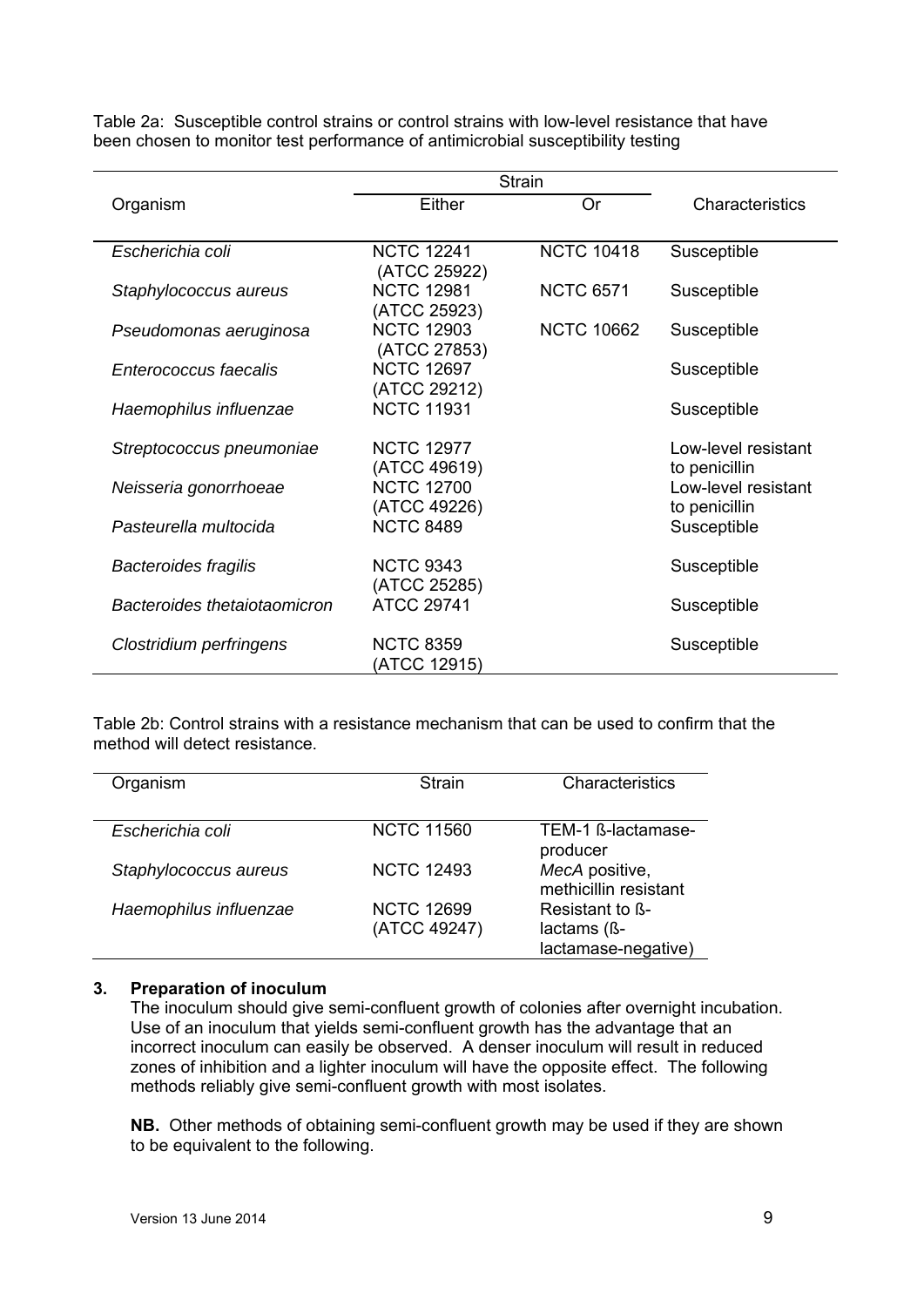- 3.1 Comparison with a 0.5 McFarland standard
- 3.1.1 *Preparation of the 0.5 McFarland standard*

Add 0.5 mL of 0.048 M BaCl $_2$  (1.17% w/v BaCl $_2^{\rm }$ . 2H $_2^{\rm }$ O) to 99.5 mL of 0.18 M  $H<sub>2</sub>SO<sub>4</sub>$  (1% w/v) with constant stirring. Thoroughly mix the suspension to ensure that it is even. Using matched cuvettes with a 1 cm light path and water as a blank standard, measure the absorbance in a spectrophotometer at a wavelength of 625 nm. The acceptable absorbance range for the standard is 0.08-0.13. Distribute the standard into screw-cap tubes of the same size and volume as those used in growing the broth cultures. Seal the tubes tightly to prevent loss by evaporation. Store protected from light at room temperature. Vigorously agitate the turbidity standard on a vortex mixer before use. Standards may be stored for up to six months, after which time they should be discarded. Prepared standards can be purchased (See list of suppliers), but commercial standards should be checked to ensure that absorbance is within the acceptable range as indicated above.

- 3.1.2 *Inoculum preparation by the growth method* (for non-fastidious organisms, e.g. Enterobacteriaceae, *Pseudomonas* spp. and staphylococci) Touch at least four morphologically similar colonies (when possible) with a sterile loop. Transfer the growth into Iso-Sensitest broth or an equivalent that has been shown not to interfere with the test. Incubate the broth, with shaking at 35-37°C, until the visible turbidity is equal to or greater than that of a 0.5 McFarland standard.
- 3.1.3 *Inoculum preparation by the direct colony suspension method* (the method of choice for fastidious organisms, i.e. *Haemophilus* spp., *Neisseria gonorrhoeae*, *Neisseria meningitidis*, *Moraxella catarrhalis, Streptococcus pneumoniae*, and  $\beta$ -haemolytic streptococci, *Clostridium perfringens, Bacteroides fragilis*, *Bacteroides thetaiotaomicron*, *Campylobacter* spp., *Pasteurella multocida* and Coryneform organisms).

Colonies are taken directly from the plate into Iso-Sensitest broth (or equivalent) or sterile distilled water. The density of the suspension should match or exceed that of a 0.5 McFarland standard.

**NB**. With some organisms production of an even suspension of the required turbidity is difficult and growth in broth, if possible, is a more satisfactory option.

3.1.4 *Adjustment of the organism suspension to the density of a 0.5 McFarland standard* 

 Adjust the density of the organism suspension to equal that of a 0.5 McFarland standard by adding sterile distilled water. To aid comparison, compare the test and standard suspensions against a white background with a contrasting black line.

**NB**. Suspension should be used within 15 min.

3.1.5 *Dilution of suspension in distilled water before inoculation* 

Dilute the suspension (density adjusted to that of a 0.5 McFarland standard) in distilled water as indicated in Table 3.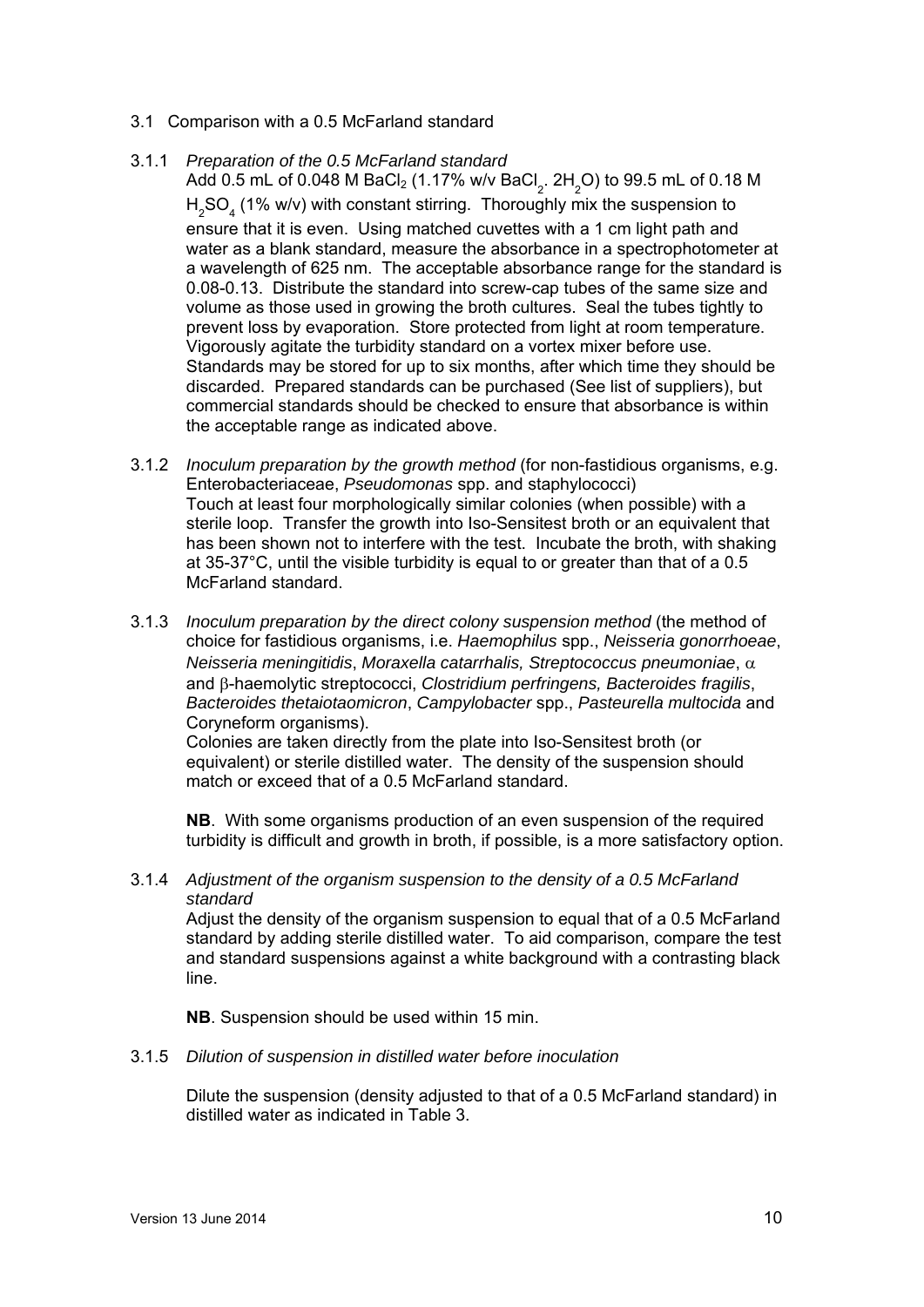Table 3: Dilution of the suspension (density adjusted to that of a 0.5 McFarland standard) in distilled water

| Dilute                       | <b>Dilute</b>                     | No dilution           |
|------------------------------|-----------------------------------|-----------------------|
| 1:100                        | 1:10                              |                       |
| β-Haemolytic streptococci    | Staphylococci                     | Neisseria gonorrhoeae |
| Enterococci                  | Serratia spp.                     | Campylobacter spp.    |
| Enterobacteriaceae           | Streptococcus pneumoniae          |                       |
| Pseudomonas spp.             | Neisseria meningitidis            |                       |
| Stenotrophomonas maltophilia | Moraxella catarrhalis             |                       |
| Acinetobacter spp.           | $\alpha$ -haemolytic streptococci |                       |
| Haemophilus spp.             | Clostridium perfringens           |                       |
| Pasteurella multocida        | Coryneform organisms              |                       |
| <b>Bacteroides fragilis</b>  |                                   |                       |
| Bacteroides thetaiotaomicron |                                   |                       |

**NB.** These suspensions should be used within 15 min of preparation.

3.2 Photometric standardization of turbidity of suspensions

A photometric method of preparing inocula was described by Moosdeen *et al* (1988)<sup>1</sup> and from this the following simplified procedure has been developed. The spectrophotometer must have a cell holder for 100 x 12 mm test tubes. A much simpler photometer would also probably be acceptable. The 100 x 12 mm test tubes could also be replaced with another tube/cuvette system if required, but the dilutions would need to be recalibrated.

3.2.1 Suspend colonies (touch 4-5 when possible) in 3 mL distilled water or broth in a 100 x 12 mm glass tube (note that tubes are not reused) to give just visible turbidity. It is essential to get an even suspension.

**NB.** These suspensions should be used within 15 min of preparation.

- 3.2.2 Zero the spectrophotometer with a sterile water or broth blank (as appropriate) at a wavelength of 500 nm and measure the absorbance of the bacterial suspension.
- 3.2.3 From table 4 select the volume to transfer (with the appropriate fixed volume micropipette) to 5 mL sterile distilled water.
- 3.2.4 Mix the diluted suspension to ensure that it is even

**NB**. Suspension should be used within 15 min. of preparation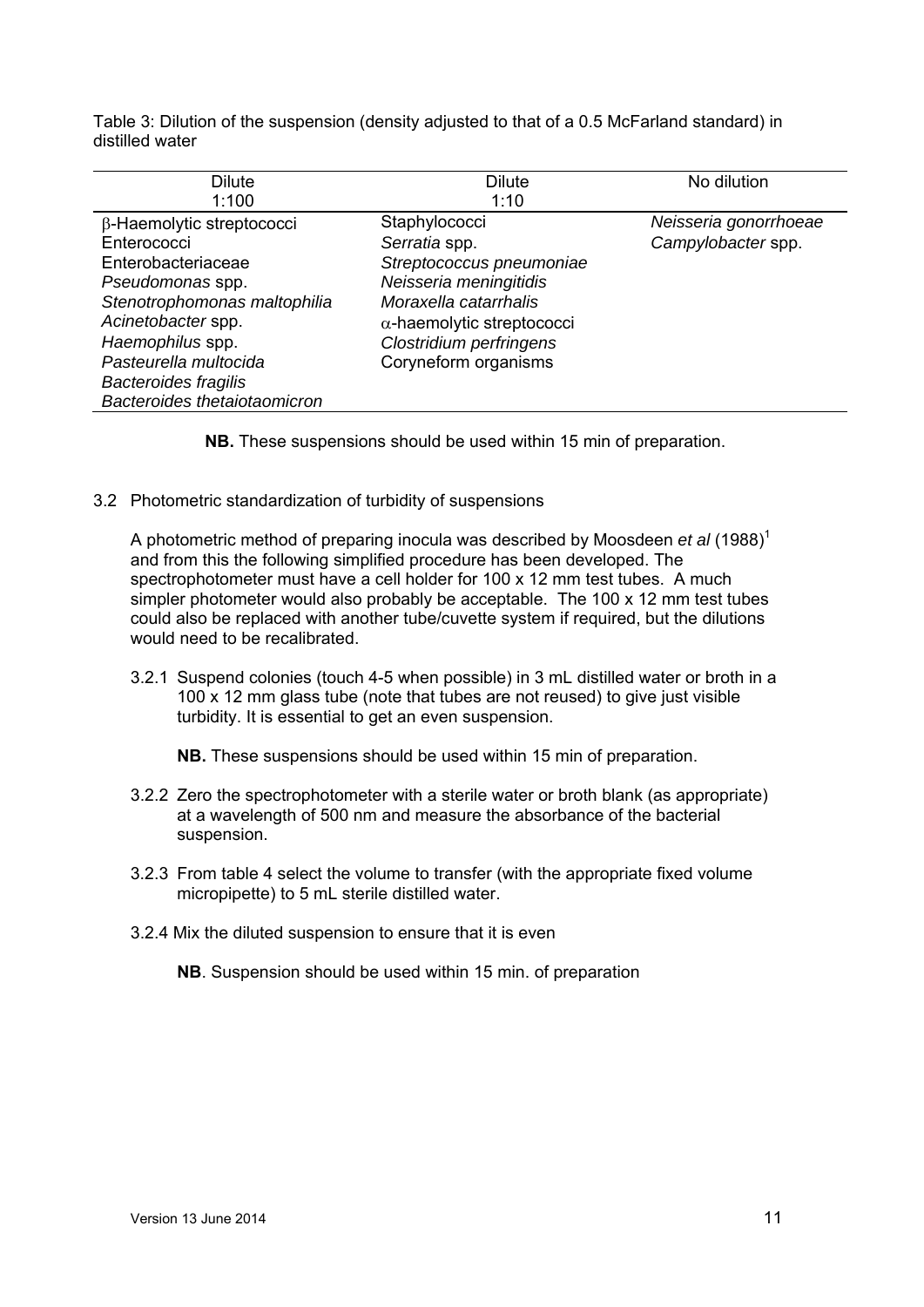Table 4: Dilution of suspensions of test organisms according to absorbance reading

|                          | Absorbance reading at<br>500 nm | Volume $(\mu L)$ to transfer to<br>5 mL sterile distilled water |
|--------------------------|---------------------------------|-----------------------------------------------------------------|
| Organisms                |                                 |                                                                 |
| Enterobacteriaceae       | $0.01 - 0.05$                   | 250                                                             |
| Enterococci              | $>0.05 - 0.1$                   | 125                                                             |
| Pseudomonas spp.         | $>0.1 - 0.3$                    | 40                                                              |
| Staphylococci            | $>0.3 - 0.6$                    | 20                                                              |
|                          | $>0.6 - 1.0$                    | 10                                                              |
| Haemophilus spp.         | $0.01 - 0.05$                   | 500                                                             |
| Streptococci             | $>0.05 - 0.1$                   | 250                                                             |
| Miscellaneous fastidious | $>0.1 - 0.3$                    | 125                                                             |
| Organisms                | $>0.3 - 0.6$                    | 80                                                              |
|                          | $>0.6 - 1.0$                    | 40                                                              |

- **NB**. As spectrophotometers may differ, it may be necessary to adjust the dilutions slightly to achieve semi-confluent growth with any individual set of laboratory conditions.
- 3.3 Direct antimicrobial susceptibility testing of urine specimens and blood cultures

 Direct susceptibility testing is not advocated as the control of inoculum is very difficult. Direct testing is, however, undertaken in many laboratories in order to provide more rapid test results. The following methods have been recommended by laboratories that use the BSAC method and. will achieve the correct inoculum size for a reasonable proportion of infected urines and blood cultures If the inoculum is not correct (i.e. growth is not semi-confluent) or the culture is mixed, the test must be repeated.

#### 3.3.1 Urine specimens

3.3.1.1 Method 1

Thoroughly mix the urine specimen, then place a 10 uL loop of urine in the centre of the susceptibility plate and spread evenly with a dry swab.

3.3.1.2 Method 2

Thoroughly mix the urine specimen, then dip a sterile cotton-wool swab in the urine and remove excess by turning the swab against the inside of the container. Use the swab to make a cross in the centre of the susceptibility plate and spread evenly with another sterile dry swab. If only small numbers of organisms are seen in microscopy, the initial cotton-wool swab may be used to inoculate and spread the susceptibility plate.

#### 3.3.2 Positive blood cultures

The method depends on the Gram reaction of the infecting organism.

3.3.2.1 Gram-negative bacilli.

Using a venting needle, place one drop of the blood culture in 5 mL of sterile water, then dip a sterile cotton-wool swab in the suspension and remove excess by turning the swab against the inside of the container. Use the swab to spread the inoculum evenly over the surface of the susceptibility plate.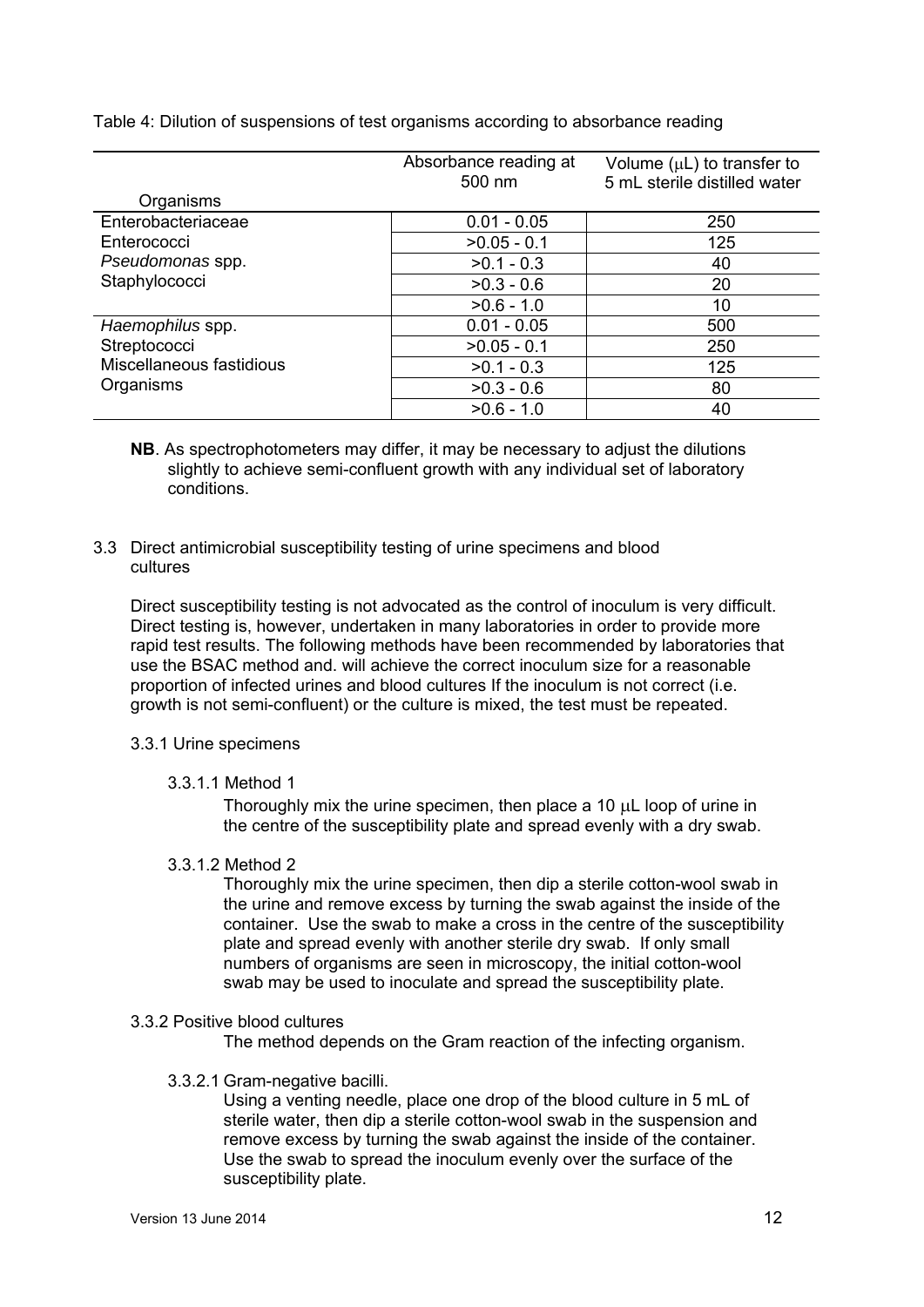### 3.3.2.2 Gram-positive organisms.

It is not always possible accurately to predict the genera of Gram-positive organisms from the Gram's stain. However, careful observation of the morphology, coupled with clinical information, should make an "educated guess" correct most of the time.

### Staphylococci and enterococci.

Using a venting needle, place three drops of the blood culture in 5 mL of sterile water, then dip a sterile cotton-wool swab in the suspension and remove excess by turning the swab against the inside of the container. Use the swab to spread the inoculum evenly over the surface of the susceptibility plate.

Pneumococci, "viridans" streptococci and diptheroids.

Using a venting needle, place one drop of the blood culture in the centre of a susceptibility plate, and spread the inoculum evenly over the surface of the plate.

### **4. Inoculation of agar plate**

Use the adjusted suspension within 15 min to inoculate plates by dipping a sterile cottonwool swab into the suspension and remove the excess liquid by turning the swab against the side of the container. Spread the inoculum evenly over the entire surface of the plate by swabbing in three directions. Allow the plate to dry before applying discs.

**NB.** If inoculated plates are left at room temperature for extended times before the discs are applied, the organism may begin to grow, resulting in reduced zones of inhibition. Discs should therefore be applied to the surface of the agar within 15 min of inoculation.

### **5. Antimicrobial discs**

Refer to interpretation tables 6-23 for the appropriate disc contents for the organisms tested.

5.1 Storage and handling of discs.

Loss of potency of agents in discs will result in reduced zones of inhibition. To avoid loss of potency due to inadequate handling of discs the following are recommended:

- 5.1.1 Store discs in sealed containers with a desiccant and protected from light (this is particularly important for some light-susceptible agents such as metronidazole, chloramphenicol and the quinolones).
- 5.1.2 Store stocks at -20°C except for drugs known to be unstable at this temperature. If this is not possible, store discs at <8°C.
- 5.1.3 Store working supplies of discs at <8°C.
- 5.1.4 To prevent condensation, allow discs to warm to room temperature before opening containers.
- 5.1.5 Store disc dispensers in sealed containers with an indicating desiccant.
- 5.1.6 Discard discs on the expiry date shown on the side of the container.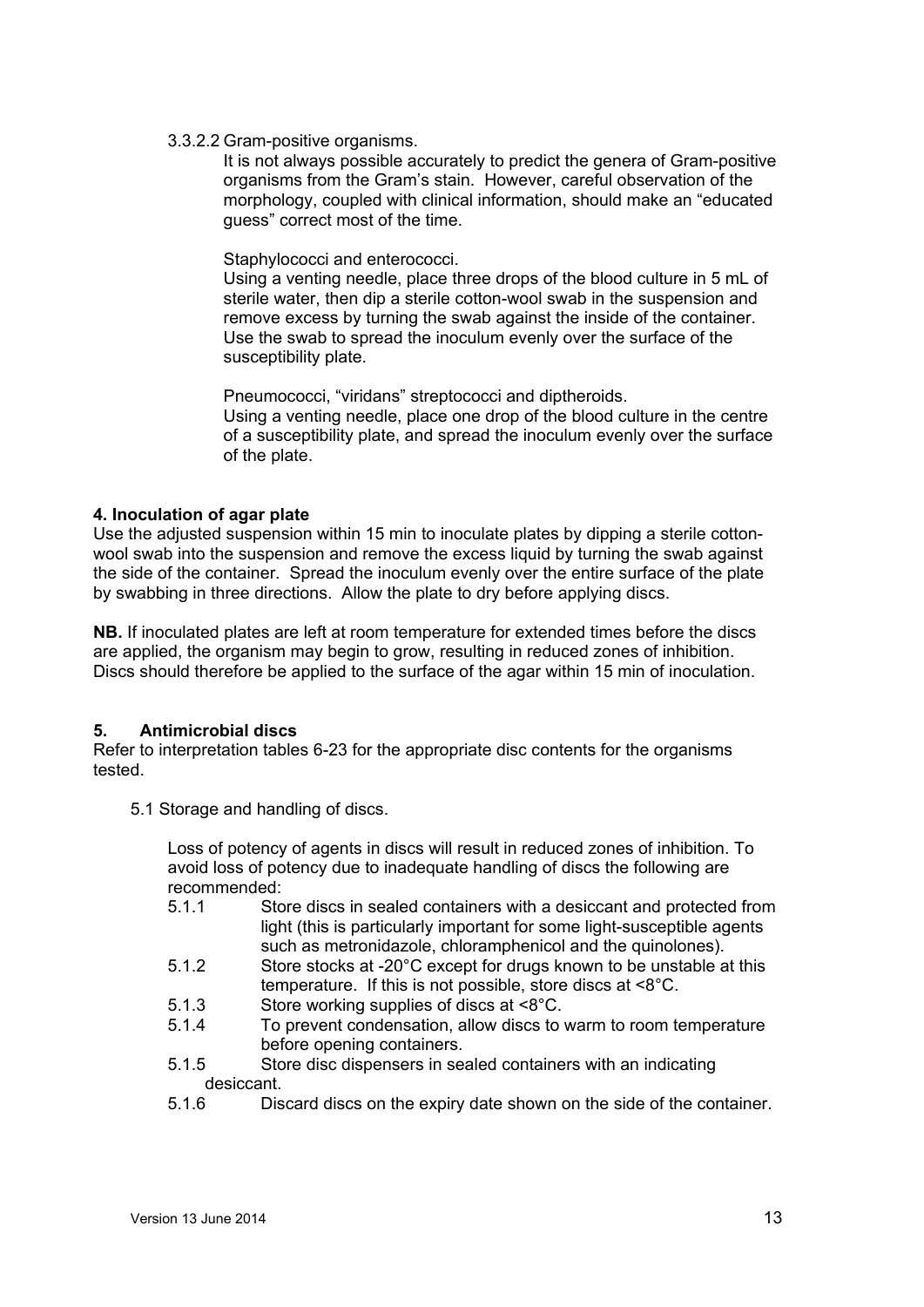### 5.2 Application of discs

Discs should be firmly applied to the dry surface of the inoculated susceptibility plate. The contact with the agar should be even. A 90 mm plate will accommodate six discs without unacceptable overlapping of zones.

### **6. Incubation**

If the plates are left for extended times at room temperature after discs are applied, larger zones of inhibition may be obtained compared with zones produced when plates are incubated immediately. Plates should therefore be incubated within 15 min of disc application.

6.1 Conditions of incubation Incubate plates under conditions listed in table 5.

| <b>Organisms</b>                                                                                            | <b>Incubation conditions</b>                                                                                     |
|-------------------------------------------------------------------------------------------------------------|------------------------------------------------------------------------------------------------------------------|
| Enterobacteriaceae                                                                                          | 35-37°C in air for 18-20 h                                                                                       |
| Acinetobacter spp.                                                                                          | 35-37°C in air for 18-20 h                                                                                       |
| Pseudomonas spp.                                                                                            | 35-37°C in air for 18-20 h                                                                                       |
| Stenotrophomonas maltophilia                                                                                | 30°C in air for 18-20 h                                                                                          |
| Staphylococci (other than<br>methicillin/oxacillin/cefoxitin)                                               | 35-37°C in air for 18-20 h                                                                                       |
| Staphylococcus aureus using cefoxitin for the<br>detection of methicillin/oxacillin/cefoxitin<br>resistance | 35°C in air for 18-20 h                                                                                          |
| Staphylococci using methicillin or oxacillin to<br>detect resistance                                        | 30°C in air for 24 h                                                                                             |
| Moraxella catarrhalis                                                                                       | 35-37°C in air for 18-20 h                                                                                       |
| $\alpha$ -Haemolytic streptococci                                                                           | 35-37°C in 4-6% CO <sub>2</sub> in air for 18-20 h                                                               |
| β-Haemolytic streptococci                                                                                   | 35-37°C in air for 18-20 h                                                                                       |
| Enterococci                                                                                                 | 35-37 $^{\circ}$ C in air for 24 h <sup>1</sup>                                                                  |
| Neisseria meningitidis                                                                                      | 35-37°C in 4-6 % CO <sub>2</sub> in air for 18-20 h                                                              |
| Streptococcus pneumoniae                                                                                    | 35-37°C in 4-6 % CO <sub>2</sub> in air for 18-20 h                                                              |
| Haemophilus spp.                                                                                            | 35-37°C in 4-6 % CO <sub>2</sub> in air for 18-20 h                                                              |
| Neisseria gonorrhoeae                                                                                       | 35-37°C in 4-6 % CO <sub>2</sub> in air for 18-20 h                                                              |
| Pasteurella multocida                                                                                       | 35-37°C in 4- 6% CO <sub>2</sub> in air for 18-20 h                                                              |
| Coryneform organisms                                                                                        | 35-37°C in 4-6% $CO2$ in air for 18-20 h                                                                         |
| Campylobacter spp.                                                                                          | 42°C in microaerophilic conditions for 24 h                                                                      |
| Bacteroides fragilis, Bacteroides<br>thetaiotaomicron, Clostridium perfringens                              | 35-37°C in 10% CO <sub>2</sub> /10% H <sub>2</sub> /80% N <sub>2</sub> for<br>18-20 h (anaerobic cabinet or jar) |

Table 5: Incubation conditions for antimicrobial susceptibility tests on various organisms

 $<sup>1</sup>$ It is essential that plates are incubated for at least 24 h before reporting a strain as</sup> susceptible to vancomycin or teicoplanin.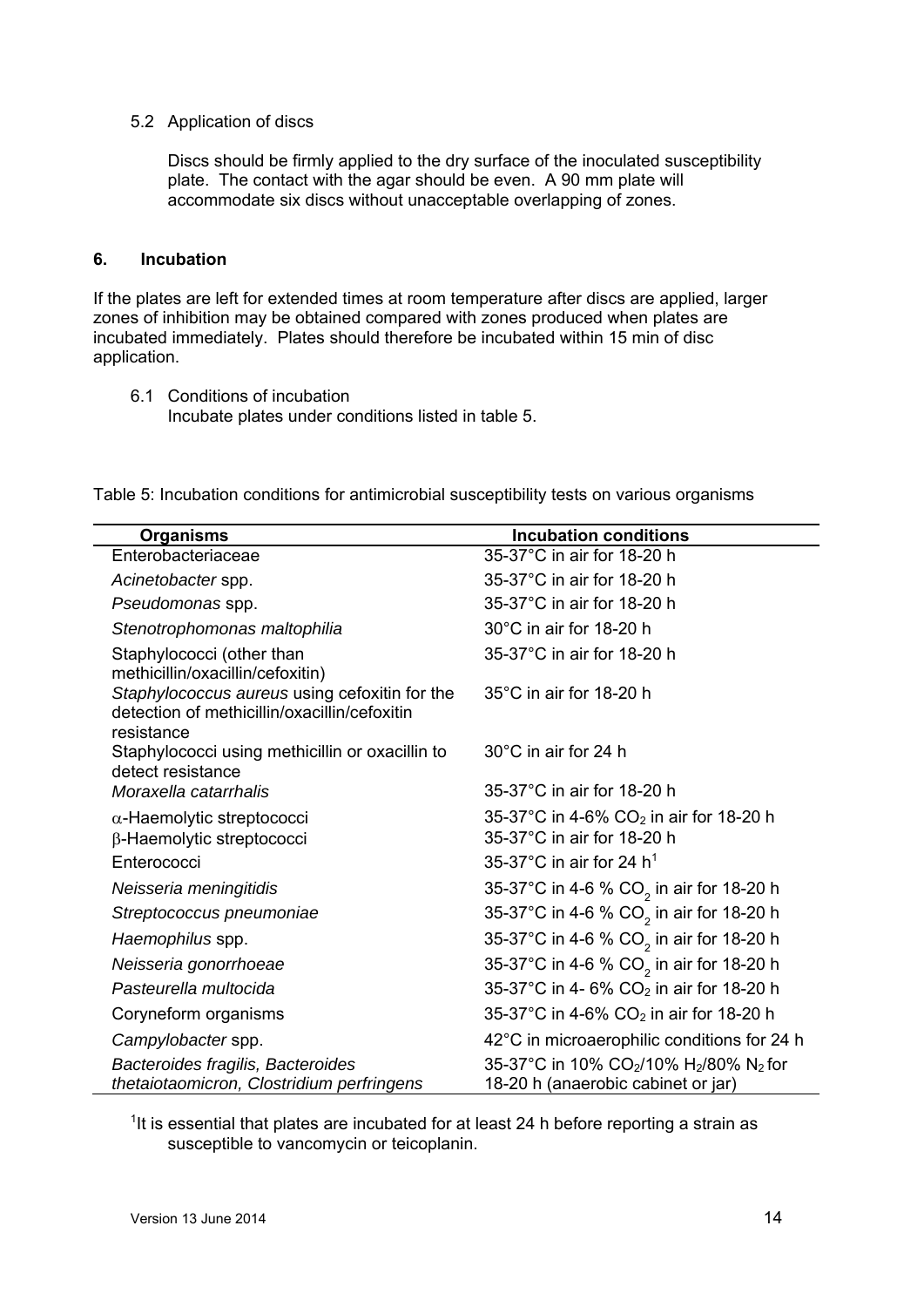**NB.** Stacking plates too high in the incubator may affect results owing to uneven heating of plates. The efficiency of heating of plates depends on the incubator and the racking system used. Control of incubation, including height of plate stacking, should therefore be part of the laboratory's Quality Assurance programme.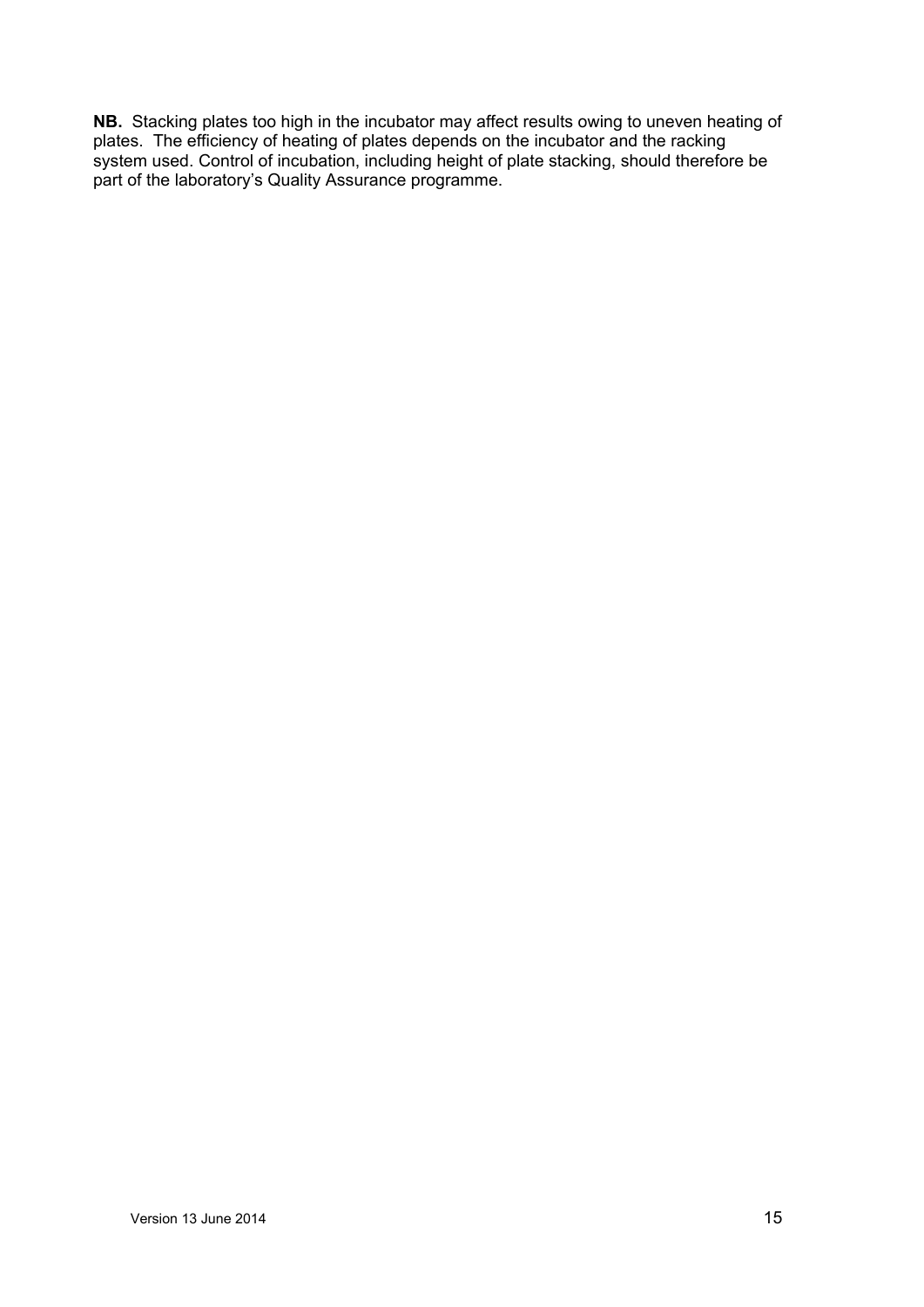### **7. Measuring zones and interpretation of susceptibility**

### 7.1 Acceptable inoculum density

The inoculum should give semi-confluent growth of colonies on the susceptibility plate, within the range illustrated in Figure 1.

Figure 1: Acceptable inoculum density range for a Gram-negative rod



### 7.2 Measuring zones

- 7.2.1 Measure the diameters of zones of inhibition to the nearest millimetre (zone edge should be taken as the point of inhibition as judged by the naked eye) with a ruler, callipers or an automated zone reader.
- 7.2.2 Tiny colonies at the edge of the zone, films of growth as a result of the swarming of *Proteus* spp*.* and slight growth within sulphonamide or trimethoprim zones should be ignored.
- 7.2.3 Colonies growing within the zone of inhibition should be subcultured and identified and the test repeated if necessary.
- 7.2.4 When using cefoxitin for the detection of methicillin/oxacillin/cefoxitin resistance in *S. aureus,* measure the obvious zone, taking care to examine zones carefully in good light to detect minute colonies that may be present within the zone of inhibition (see Figure 3)
- 7.2.5 Confirm that the zone of inhibition for the control strain falls within the acceptable ranges in Tables 20-23 before interpreting the test (see section on control of the disc diffusion method).
- 7.3 Use of templates for interpreting zone diameters

A template may be used for interpreting zone diameters (see Figure 2). A program for preparing templates is available from the BSAC (http://www.bsac.org.uk).

The test plate is placed over the template and the zones of inhibition are examined in relationship to the template zones. If the zone of inhibition of the test strain is within the area marked with an 'R', the organism is resistant. If the zone of inhibition is equal to or larger than the marked area, the organism is susceptible.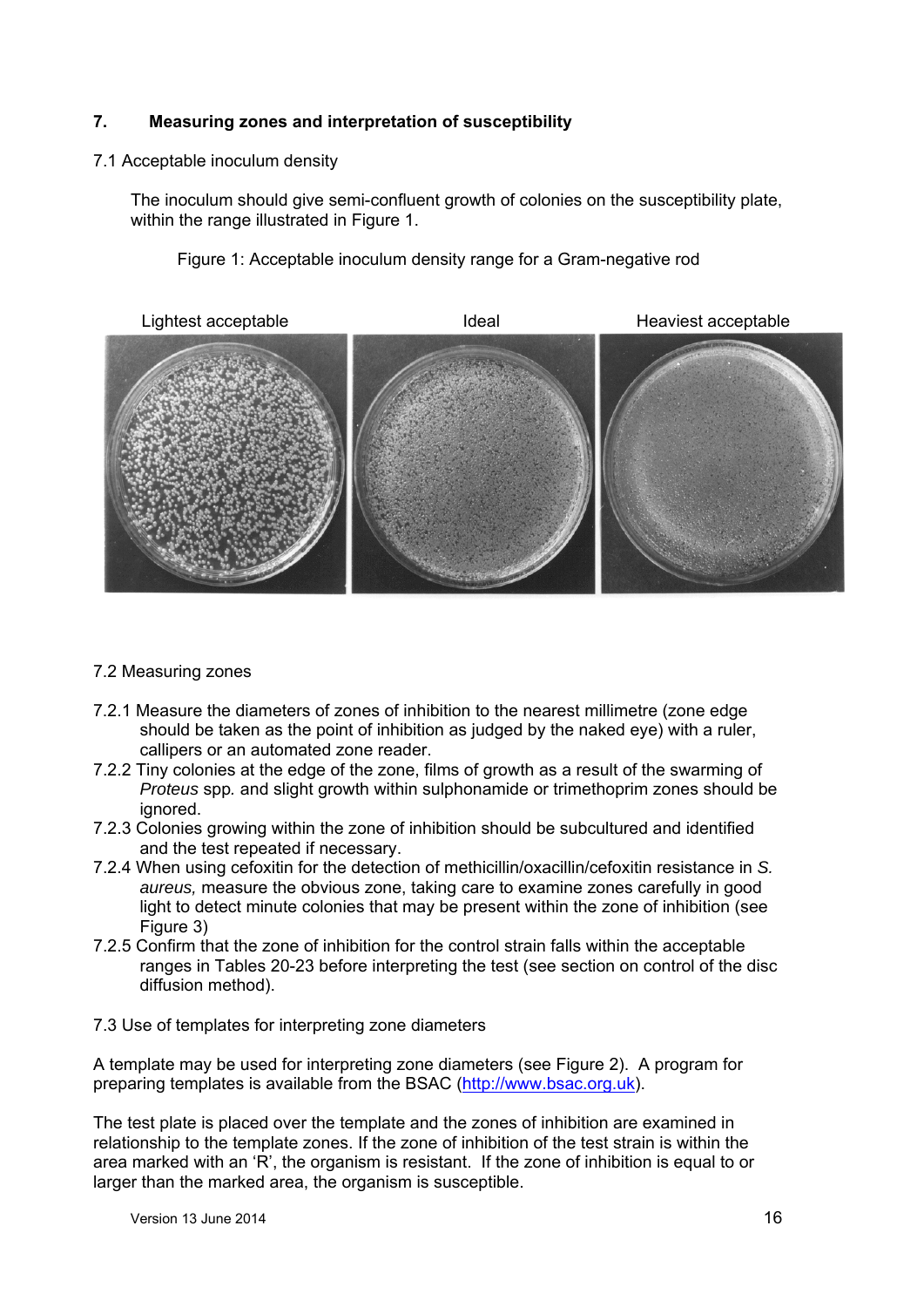

# Figure 2: Template for interpreting zone diameters

### **8. Oxacillin/cefoxitin testing of staphylococci**

Methicillin susceptibility testing is difficult with some strains. Expression of resistance is affected by test conditions and resistance is often heterogeneous, with only a proportion of cells showing resistance. Adding NaCl or lowering incubation temperatures increases the proportion of cells showing resistance. Methicillin susceptibility testing of coagulasenegative staphylococci is further complicated as some strains do not grow well on media containing NaCl and are often slower-growing than *Staphylococcus aureus*. Detection of methicillin resistance in coagulase-negative staphylococci may require incubation for 48 h.

- 8.1 Method for detection of oxacillin resistance in *S. aureus* and coagulase-negative staphylococci
	- 8.1.1 Medium

Prepare Columbia (See list of suppliers) or Mueller-Hinton agar (See list of suppliers) following the manufacturer's instructions and add 2% NaCl. After autoclaving, mix well to distribute the sodium chloride. Pour plates to give a depth of 4 mm  $(\pm 0.5$  mm) in a 90 mm sterile Petri dish (25 ml). Dry and store plates as previously described (section 1).

### 8.1.2 Inoculum

Prepare inoculum as previously described (section 3).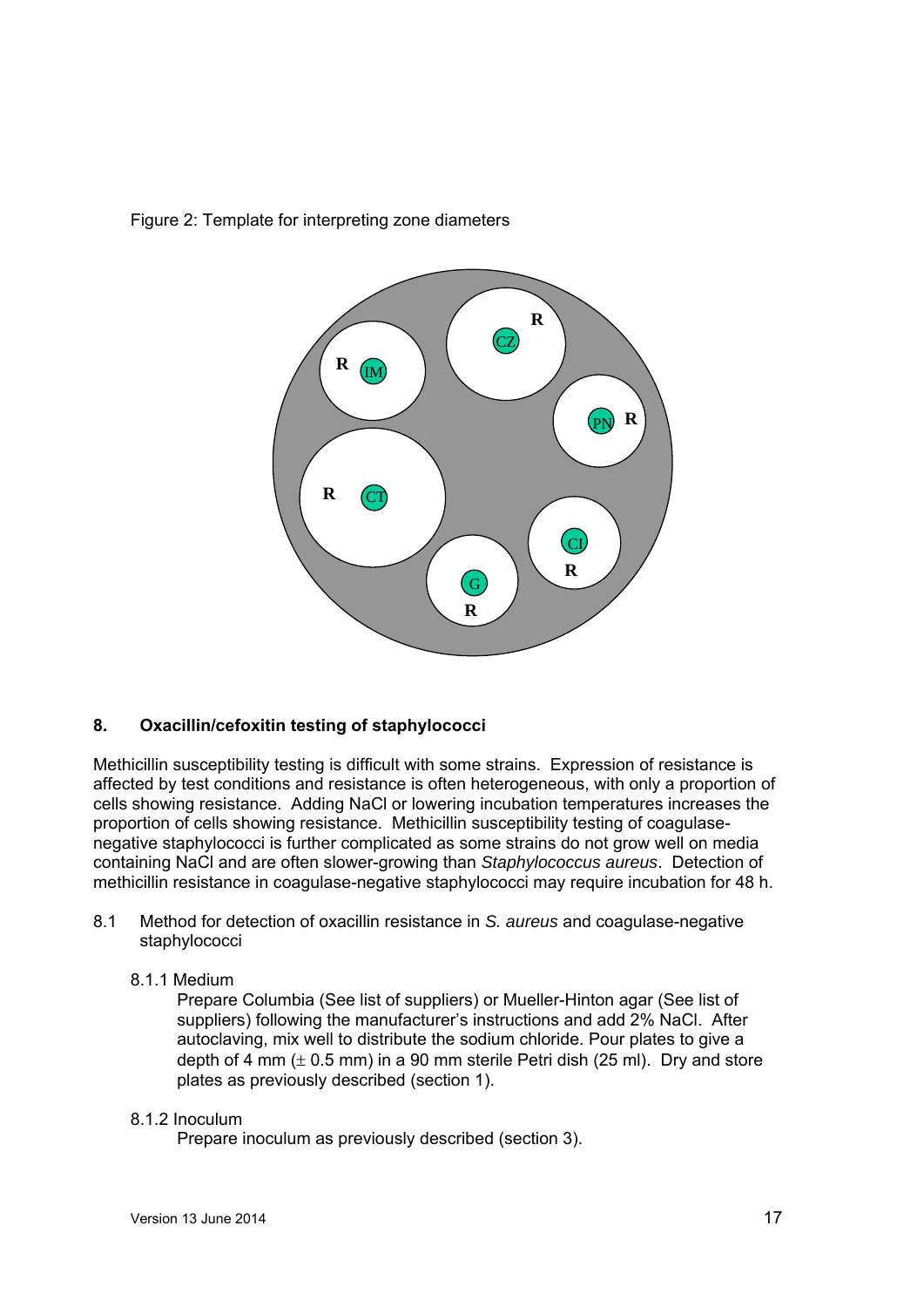#### 8.1.3 Control

Susceptible control strains (*Staphylococcus aureus* ATCC 25923 or NCTC 6571) test the reliability of disc content.

*Staphylococcus aureus* NCTC 12493 is a methicillin resistant strain and is used to check that the test will detect resistant organisms (although no strain can be representative of all the MRSA types in terms of their response to changes in test conditions).

#### 8.1.4 Discs

Place a oxacillin 1  $\mu$ q disc on to the surface of inoculated agar. Discs should be stored and handled as previously described (section 5).

### 8.1.5 Incubation

Incubate plates for 24 h at  $30^{\circ}$ C.

#### 8.1.6 Zone measurement

Measure zone diameters (mm) as previously described (section 7). Examine zones carefully in good light to detect colonies, which may be minute, in zones. If there is suspicion that the colonies growing within zones are contaminants they should be identified and the isolate re-tested for resistance to methicillin/oxacillin if necessary.

#### 8.1.7 Interpretation

For oxacillin interpretation is as follows: Susceptible =  $\geq$  15 mm diameter, resistant =  $\leq$  14 mm diameter.

**NB. Hyper-production of β-lactamase does not confer clinical resistance to penicillinase-resistant penicillins and such isolates should be reported**  susceptible to oxacillin. Some hyper-producers of **B-lactamase give zones** within the range of 7-14 mm and, if possible, such isolates should be checked by a PCR method for *mec*A or by a latex agglutination test for PBP2a. Increase in oxacillin zone size in the presence of clavulanic acid is not a reliable test for hyper-producers of  $\beta$ -lactamase as zones of inhibition with some MRSA also increase in the presence of clavulanic acid. Rarely, hyper-producers of  $\beta$ lactamase give no zone in this test and would therefore not be distinguished from MRSA.

8.2 Detection of methicillin/oxacillin/cefoxitin resistance in staphylococci by use of cefoxitin as the test agent

#### 8.2.1 Medium

Prepare Iso-Sensitest agar as previously described (section 1).

#### 8.2.2 Inoculum

Prepare inoculum as previously described (section 3).

### 8.2.3 Control

Use control strains as previously described (section 8.1.3).

#### 8.2.4 Discs

Place a 10  $\mu$ g cefoxitin disc on the surface of inoculated agar. Discs should be stored and handled as previously described (section 5).

#### 8.2.5 Incubation

Incubate plates at 35°C for 18-20 h.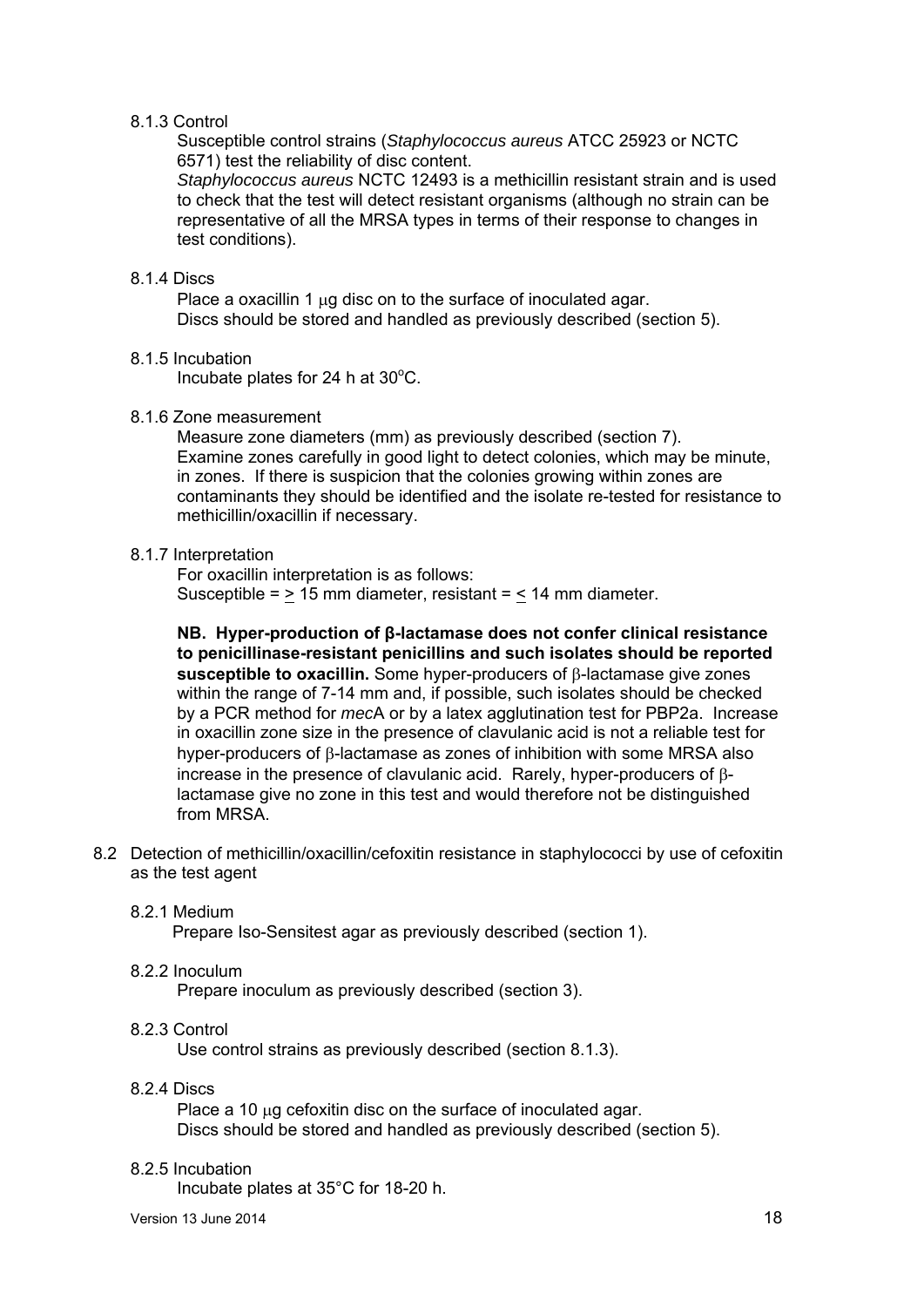**NB**. It is important that the temperature does not exceed  $36^{\circ}$ C, as tests incubated at higher temperatures are less reliable.

#### 8.2.6 6 Zone mea surement

Measure zone diameters as previously described (section 7), reading the obvious zone edge (see Figure 3). Examine zones carefully in good light to detect colonies, which may be minute, in zones. If there is suspicion that the colonies growing within zones are contaminants they should be identified and the isolate re-tested for resistance to cefoxitin if necessary.



Figure 3: Reading cefoxitin zones of inhibition with staphylococci

### 8.2.7 Interpretation:

 For *S. au ureus* Susceptible =  $\geq$ 22 mm diameter, resistant =  $\leq$ 21 mm diameter

For *S. sap prophyticus* Susceptible =  $\geq$ 20 mm diameter, resistant =  $\leq$ 19 mm diameter

**For coagulase staphylococci other than S. saprophyticus** Susceptible =  $\geq$ 27 mm diameter, intermediate = 22-26 mm, resistant =  $\leq$ 21 mm diameter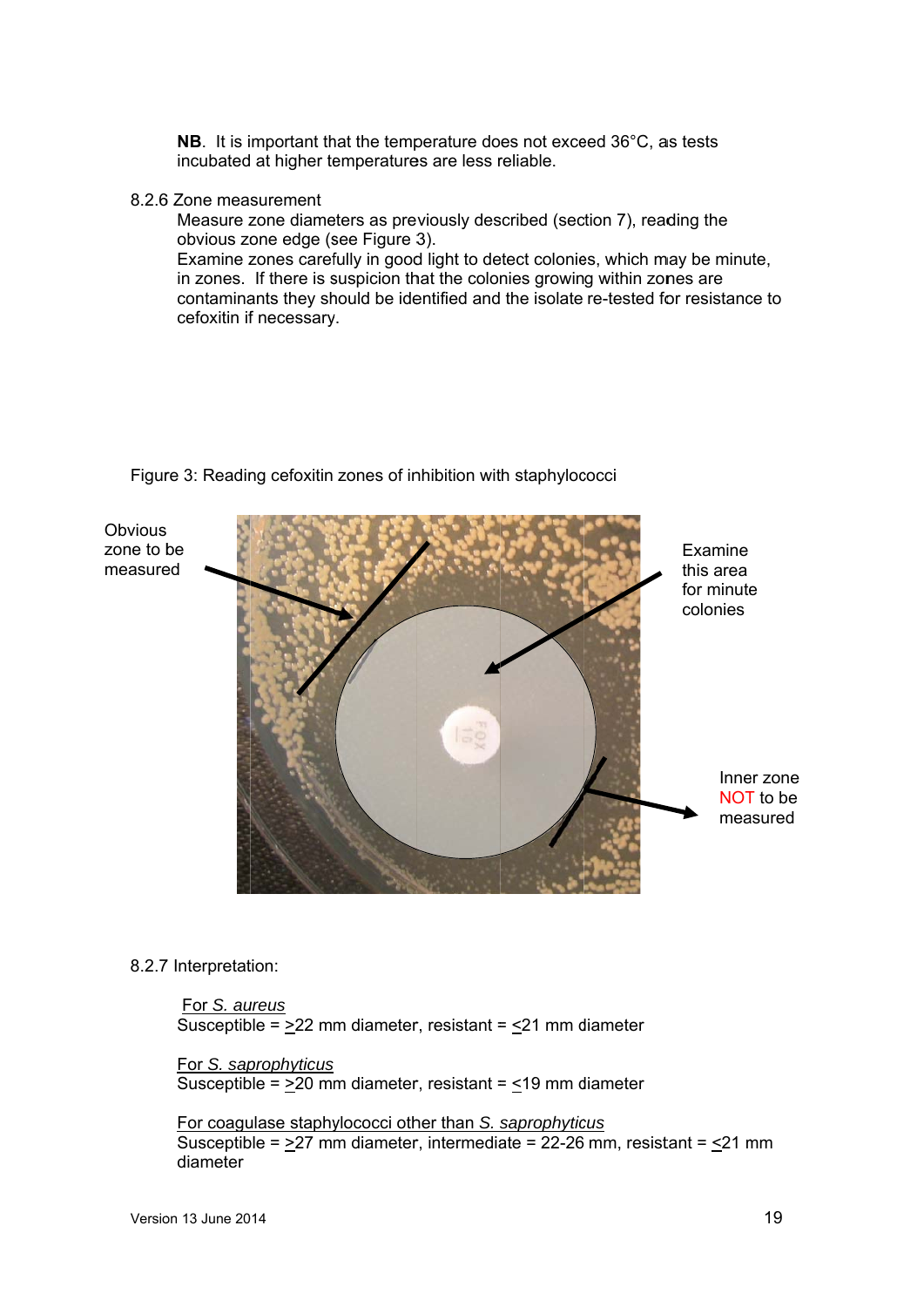NB. Hyper -production of β-lactamase does not confer clinical resistance to penicillinase-resistant penicillins and such isolates should be reported susceptible to cefoxitin. Hyper-producers of  $\beta$ -lactamase give zones within the ranges of the susceptible population.

#### **Acknowledgment**

The BSAC acknowledges the assistance of the Swedish Reference Group for Antibiotics (SRGA) in supplying some breakpoint data for inclusion in this document.

### **References**

1. Moosdeen, F., Williams, J.D. & Secker, A. (1988). Standardization of inoculum size for disc susceptibility testing: a preliminary report of a spectrophotometric method. J. Antimicrob Chemother **21**, 439-43.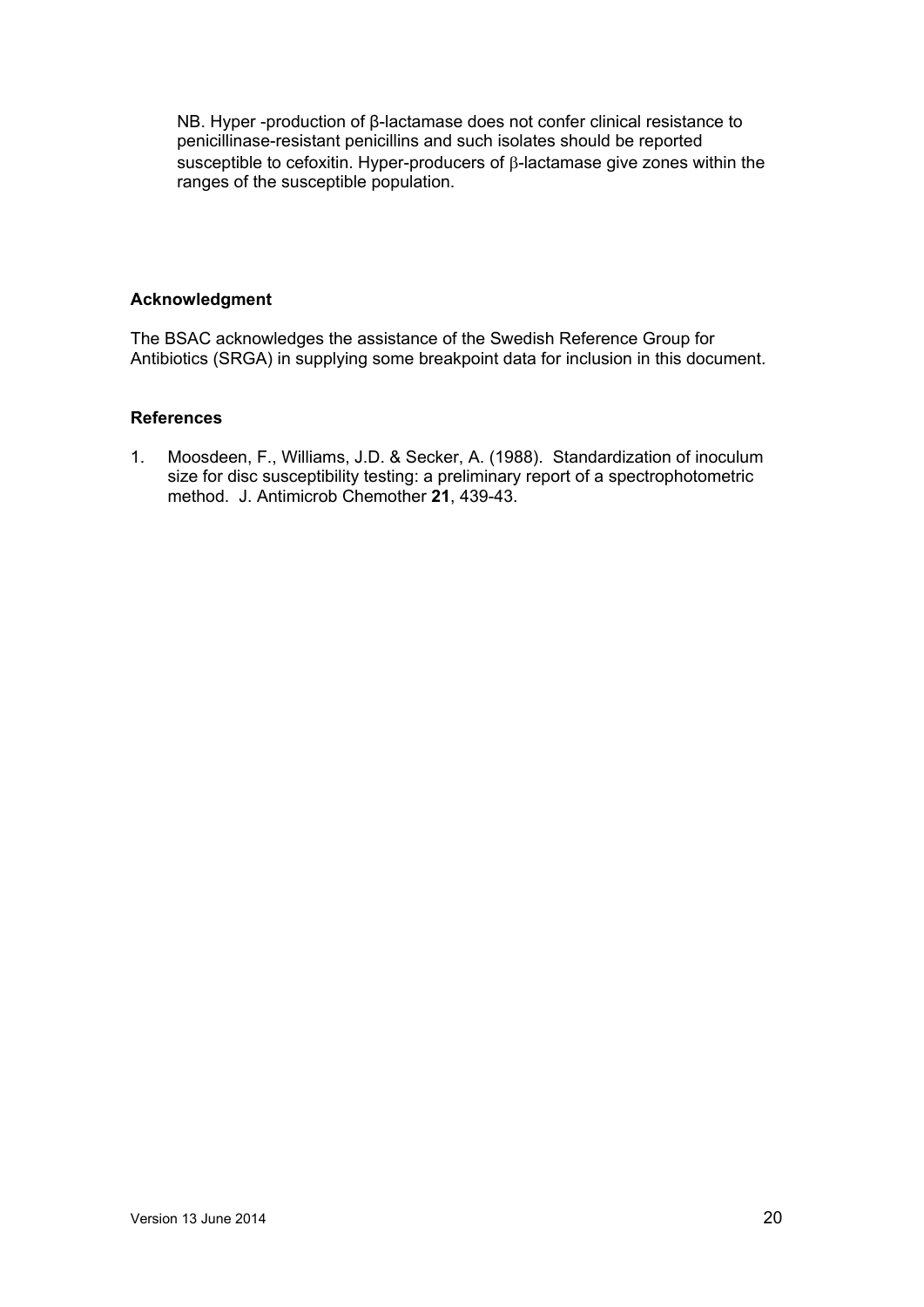### **Control of Antimicrobial Susceptibility Testing**

### **1. Control strains**

Control strains include susceptible strains to monitor test performance (not for the interpretation of susceptibility), and resistant strains to confirm that the method will detect particular mechanisms of resistance, for example, *Haemophilus influenzae* ATCC 49247 is a  $\beta$ -lactamase negative, ampicillin resistant strain (see table 2 of Disc Diffusion Method). Tables 2-6 provide zone diameters for recommended control organisms under a range of test conditions.

Control strains can be purchased from the National Collection of Type Cultures (NCTC; HPA Centre for Infections, 61 Colindale Avenue, London NW9 5HT). Alternatively, some may be obtained commercially (see section on suppliers)

### **2. Maintenance of control strains**

Store control strains by a method that minimises the risk of mutations, for example, at -70 $\mathrm{^0C}$ , on beads in glycerol broth. Ideally, two vials of each control strain should be stored, one as an "in-use" supply, the other for archiving. Every week a bead from the "in-use" vial should be subcultured on to appropriate non-selective media and checked for purity. From this pure culture, prepare one subculture for each of the following 7 days. Alternatively, for fastidious organisms that will not survive on plates for 7 days, subculture the strain daily for no more than 6 days.

### **3. Calculation of control ranges for disc diffusion tests**

The acceptable ranges for the control strains have been calculated by combining zone diameter data from `field studies' and from multiple centres supplying their daily control data, from which cumulative distributions of zones of inhibition have been prepared. From these distributions, the 2.5 and 97.5 percentiles were read to provide a range that would contain 95% of observations. If distributions are normal, these ranges correspond to the mean  $\pm$  1.96 SD. The percentile ranges obtained by this method are, however, still valid even if the data do not show a normal distribution.

## **4. Frequency of routine testing with control strains**

When the method is first introduced, daily testing is required until there are acceptable readings from 20 consecutive days (this also applies when new agents are introduced or when any test component changes). This provides sufficient data to support once weekly testing.

### **5. Use of control data to monitor the performance of disc diffusion tests**

Use a reading frame of 20 consecutive results (remove the oldest result when adding a new one to make a total of 20) as illustrated in Figure 1. Testing is acceptable if no more than1 in every 20 results is outside the limits of acceptability. If 2 or more results fall out of the acceptable range this requires immediate investigation.

Look for trends within the limits of acceptability e.g. tendency for zones to be at the limits of acceptability; tendency for zones to be consistently above or below the mean;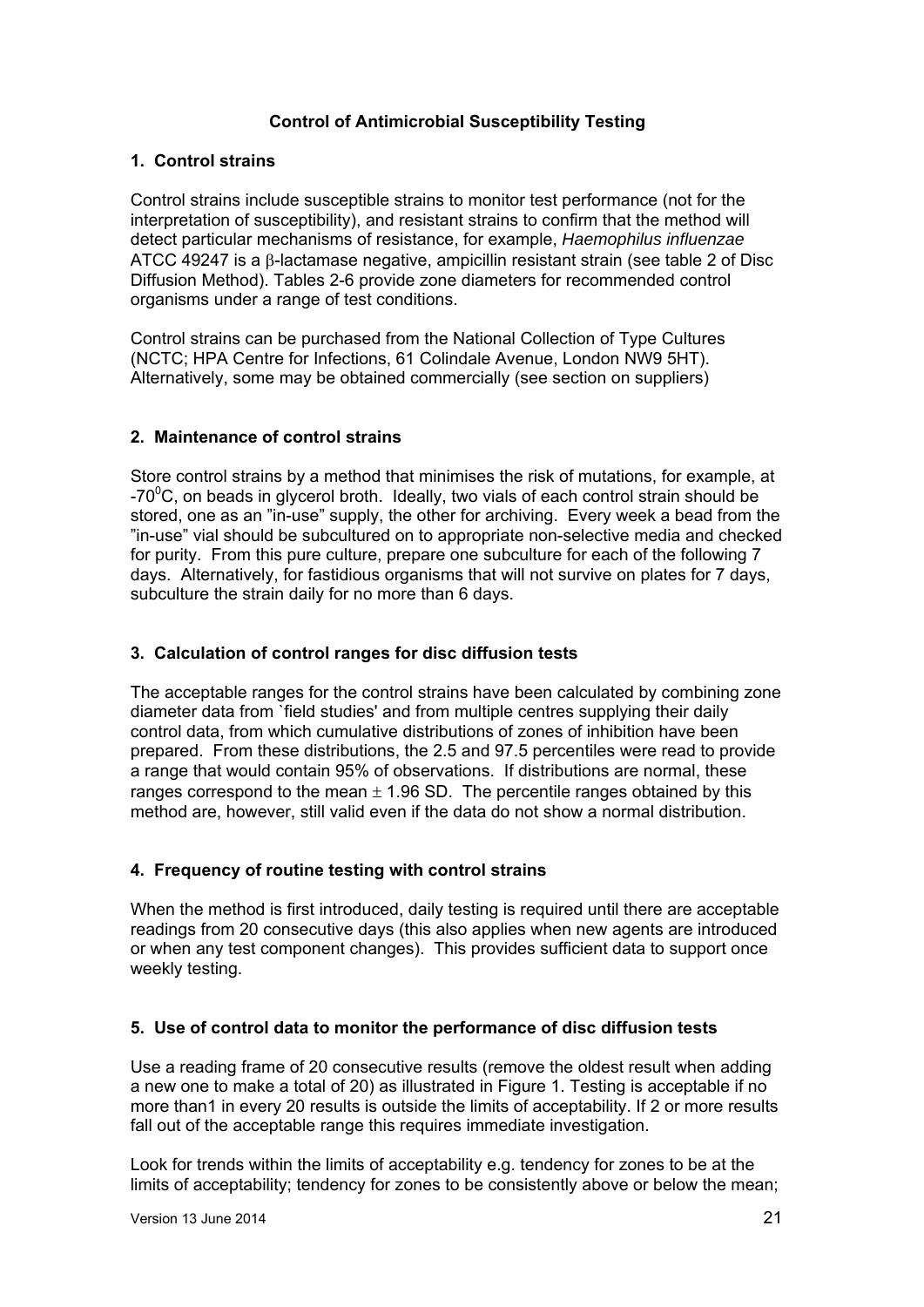gradual drift in zone diameters. Quality Assurance will often pick up trends before the controls go out of range.



Figure 1. Use of control strain to monitor performance of disc

### **6. Recognition of atypical results for clinical isolates**

Atypical results with clinical isolates may indicate problems in testing that may or may not be reflected in zone diameters with control strains.

An organism with inherent resistance appears susceptible e.g. *Proteus* spp. susceptible to colistin or nitrofurantoin.

Resistance is seen in an organism when resistance has previously not been observed, e.g. penicillin resistance in Group A streptococci.

Resistance is seen in an organism when resistance is rare or has not been seen locally, e.g. vancomycin resistance in *Staphylococcus aureus*.

Incompatible susceptibilities are reported, e.g. a methicillin resistant staphylococcus reported susceptible to a  $\beta$ -lactam antibiotic.

In order to apply such rules related to atypical results it is useful to install an `expert' system for laboratory reporting to avoid erroneous interpretation.

### **7. Investigation of possible sources of error**

If the control values are found to be outside acceptable limits on more than one occasion during a reading frame of twenty tests, investigation into the possible source of error is required. Possible problem areas are indicated in table 1.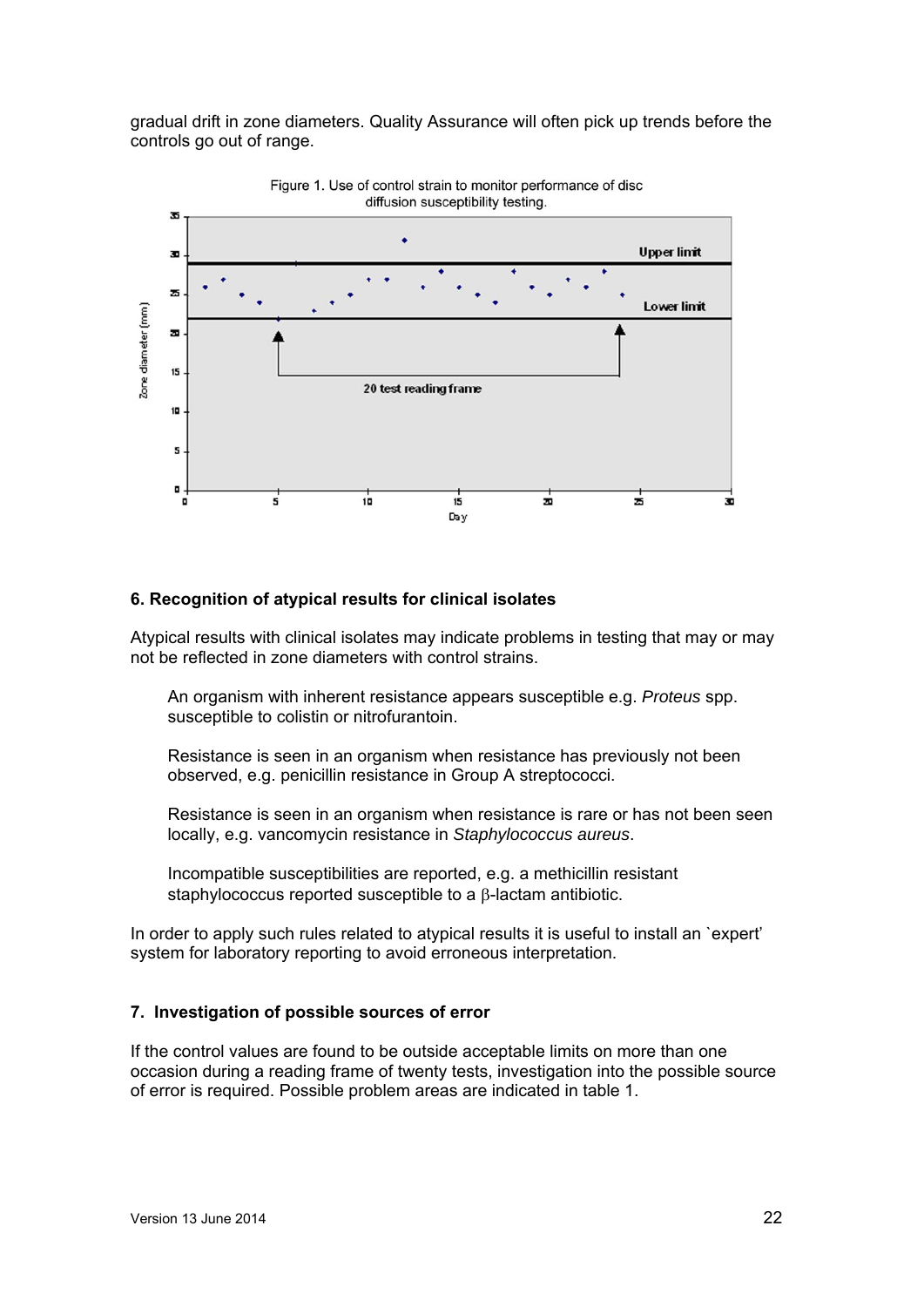| Possible source of error | Detail to check                                                                                                                                                                                                                                                                                                                                          |
|--------------------------|----------------------------------------------------------------------------------------------------------------------------------------------------------------------------------------------------------------------------------------------------------------------------------------------------------------------------------------------------------|
| <b>Test conditions</b>   | Excessive pre-incubation before discs applied<br>Excessive pre-diffusion before plates incubated<br>Incorrect incubation temperature<br>Incorrect incubation atmosphere<br>Incorrect incubation time<br>Inadequate illumination of plates when reading<br>Incorrect reading of zone edges                                                                |
| Medium                   | Required susceptibility testing agar not used<br>Not prepared as required by the manufacturer's instructions<br>Batch to batch variation<br>Antagonists present (e.g. with sulphonamides and trimethoprim)<br>Incorrect pH<br>Incorrect divalent cation concentration<br>Incorrect depth of agar plates<br>Agar plates not level<br>Expiry date exceeded |
| Antimicrobial discs      | Wrong agent or content used<br>Labile agent possibly deteriorated<br>Light sensitive agent left in light<br>Incorrect storage leading to deterioration<br>Disc containers opened before reaching room temperature<br>Incorrect labelling of disc dispensers<br>Expiry date exceeded                                                                      |
| <b>Control strains</b>   | Contamination<br>Mutation<br>Incorrect inoculum density<br>Uneven inoculation<br>Old culture used                                                                                                                                                                                                                                                        |

Table 1: Potential sources of error in disc diffusion antimicrobial susceptibility testing.

#### **8. Reporting susceptibility results when controls indicate problems**

Microbiologists must use a pragmatic approach, as results from repeat testing are not available on the same day. If results with control strains are out of range the implications for test results need to be assessed.

#### *Control results out of range*

If control zones are below range but test results are susceptible, or control zones are above range but test results are resistant, investigate possible sources of error but report the test results. Otherwise it may be necessary to suppress reports on affected agents, investigate and retest.

#### *Atypical results*

If results are atypical with clinical isolates, the purity of the isolate and identification should be confirmed and the susceptibility repeated. Suppress the results for individual agents and retest.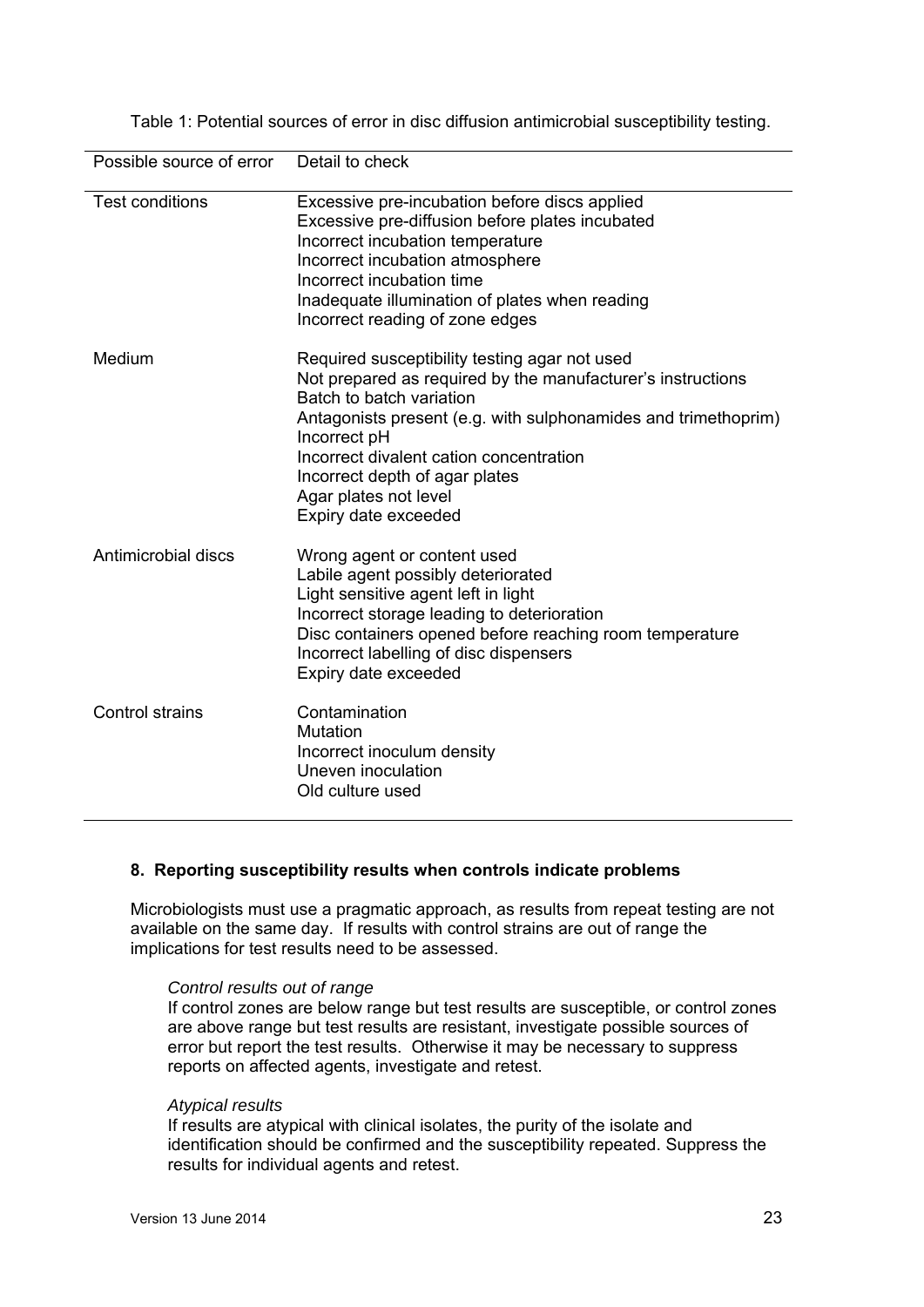|                 |             |             | Escherichia coli |                    |             | Pseudomonas |                | Staphylococcus | Enterococcus |
|-----------------|-------------|-------------|------------------|--------------------|-------------|-------------|----------------|----------------|--------------|
| Antimicrobial   | <b>Disc</b> |             |                  | aeruginosa         |             | aureus      |                | faecalis       |              |
| agent           | content     |             |                  |                    |             |             |                |                |              |
|                 | $(\mu g)$   | <b>NCTC</b> | <b>ATCC</b>      | <b>NCTC</b>        | <b>NCTC</b> | <b>ATCC</b> | <b>NCTC</b>    | <b>ATCC</b>    | <b>ATCC</b>  |
|                 | unless      | 10418       | 25922            | 11560 <sup>1</sup> | 10662       | 27853       | 6571           | 25923          | 29212        |
|                 | stated)     |             |                  |                    |             |             |                |                |              |
| Amikacin        | 30          | 24-27       | $23 - 27$        | $\sim$             | $21 - 30$   | $26 - 32$   | $25 - 30$      | 25-29          |              |
| Ampicillin      | 10          | $21 - 26$   | 16-22            |                    |             |             |                |                | 26-35        |
| Ampicillin      | 25          | 24-30       | $21 - 28$        |                    |             |             | 42-50          | 40-46          |              |
| Amoxicillin     | 10          | $20 - 24$   | $13 - 18$        |                    |             |             |                |                |              |
| Aztreonam       | 30          | 39-44       | 36-40            | $\blacksquare$     | 27-30       | 26-30       |                |                |              |
| Azithromycin    | 15          |             |                  |                    |             |             | 27-33          | 25-30          | $15 - 21$    |
| Carbenicillin   | 100         |             |                  |                    | $20 - 25$   | 18-23       |                |                |              |
| Cefamandole     | 30          | 32-36       | 35-39            |                    |             |             | $\blacksquare$ |                |              |
| Cefepime        | 30          | 38-43       | $37 - 42$        |                    |             |             |                |                |              |
| Cefepime-       | 30/10       | 38-43       | $37 - 42$        |                    |             |             |                |                |              |
| clavulanic acid |             |             |                  |                    |             |             |                |                |              |
| Cefixime        | 5           | 32-36       | 27-30            |                    |             |             |                |                |              |
| Cefoxitin       | 30          | 28-33       | 26-30            |                    |             |             |                |                |              |
| Cefotaxime      | 30          | 36-45       | 34-44            |                    | $20 - 29$   | $20 - 24$   |                |                |              |
| Cefotaxime-     | 30/10       | 39-44       | $37 - 42$        |                    |             |             |                |                |              |
| clavulanic acid |             |             |                  |                    |             |             |                |                |              |
| Cefotetan       | 30          | 36-41       | 34-38            |                    |             |             |                |                |              |
| Cefpodoxime     | 10          | 29-36       | $25 - 31$        |                    |             |             |                |                |              |
| Cefpodoxime-    | 10/1        | 29-36       | 25-31            |                    |             |             |                |                |              |
| clavulanic acid |             |             |                  |                    |             |             |                |                |              |
| Cefpirome       | 30          | $34 - 43$   | 36-43            |                    |             |             |                |                |              |
| Ceftazidime     | 30          | $32 - 40$   | 31-39            |                    | 29-37       | 27-35       |                |                |              |
| Ceftazidime-    | 30/10       | 31-39       | 30-36            |                    |             |             |                |                |              |
| clavulanic acid |             |             |                  |                    |             |             |                |                |              |
| Ceftizoxime     | 30          | 44-49       | 40-44            |                    |             |             |                |                |              |
| Ceftriaxone     | 30          | 41-46       | $37 - 42$        |                    |             |             |                |                |              |
| Cefuroxime      | 30          | 25-32       | 24-29            |                    |             |             |                |                |              |
| Cefalexin       | 30          | $21 - 28$   | $16 - 21$        |                    |             |             |                |                |              |

Table 2: Acceptable zone diameter (mm) ranges for control strains on Iso-Sensitest agar, plates incubated at 35-37 °C in air for 18-20 h.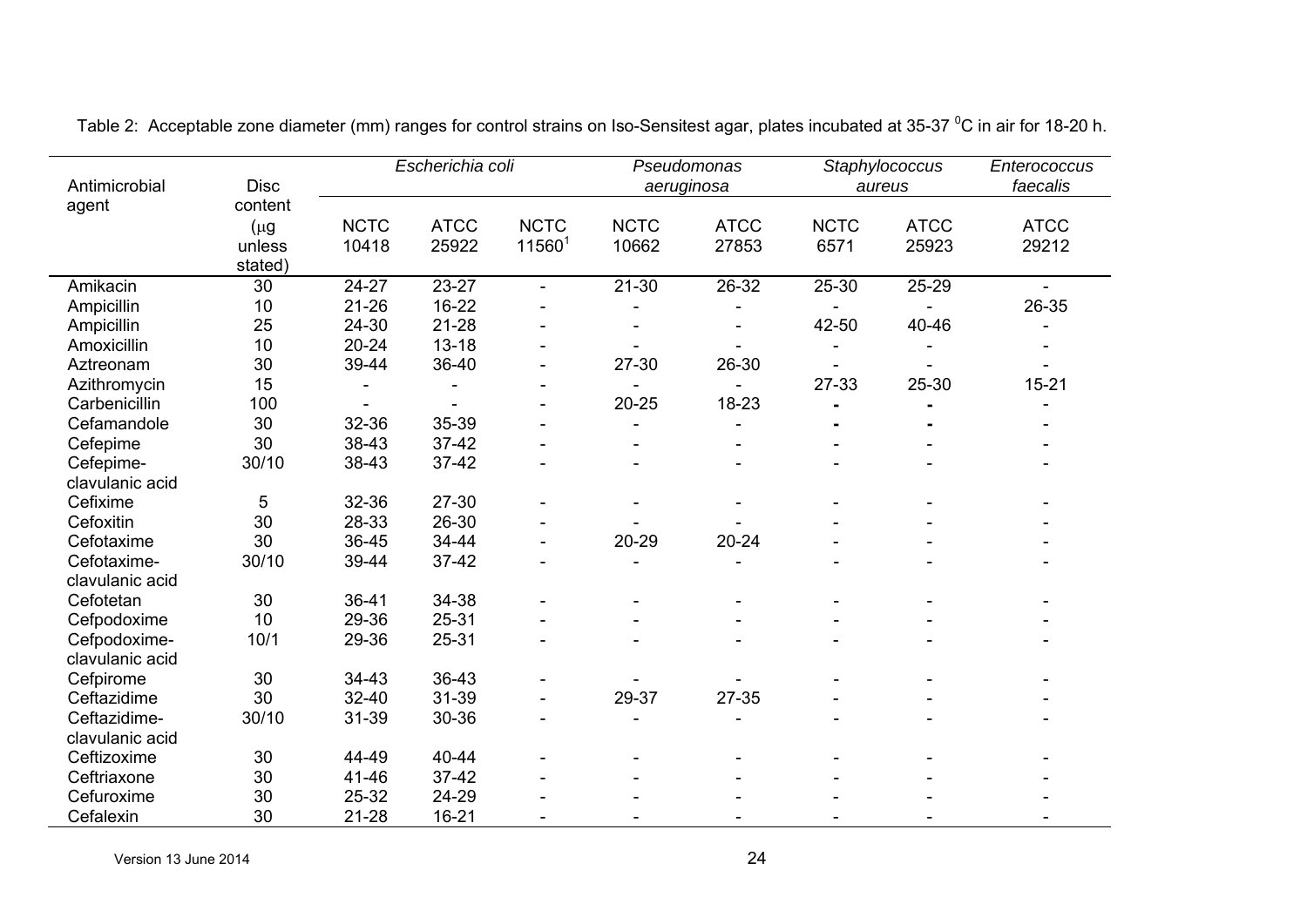| Antimicrobial                | Escherichia coli<br><b>Disc</b> |                          |                      | Pseudomonas<br>aeruginosa         |                      | Staphylococcus<br>aureus |                     | Enterococcus<br>faecalis |                          |
|------------------------------|---------------------------------|--------------------------|----------------------|-----------------------------------|----------------------|--------------------------|---------------------|--------------------------|--------------------------|
| agent                        | content                         |                          |                      |                                   |                      |                          |                     |                          |                          |
|                              | $(\mu g)$<br>unless<br>stated)  | <b>NCTC</b><br>10418     | <b>ATCC</b><br>25922 | <b>NCTC</b><br>11560 <sup>1</sup> | <b>NCTC</b><br>10662 | <b>ATCC</b><br>27853     | <b>NCTC</b><br>6571 | <b>ATCC</b><br>25923     | <b>ATCC</b><br>29212     |
| Cefradine                    | 30                              | 19-25                    | 16-22                | $\sim$                            | $\sim$               | L,                       | $\sim$              |                          |                          |
| Cephalothin                  | 30                              | 22-26                    | $17 - 21$            |                                   |                      |                          |                     |                          |                          |
| Chloramphenicol              | 10                              | $21 - 27$                | 20-29                |                                   |                      |                          | $20 - 26$           | 19-27                    |                          |
| Ciprofloxacin                | 1                               | $31 - 40$                | $31 - 37$            | $\blacksquare$                    | $21 - 28$            | 24-30                    | 25-32               | $17 - 22$                | $14 - 19$                |
| Ciprofloxacin                | 5                               |                          |                      | $\overline{a}$                    | 29-37                | $31 - 37$                |                     |                          | $21 - 27$                |
| Clarithromycin               | $\overline{2}$                  |                          |                      |                                   |                      |                          | 25-30               | 24-28                    |                          |
| Clindamycin                  | $\overline{2}$                  |                          |                      |                                   |                      |                          | 30-35               | 26-33                    | No zone                  |
| Co-amoxiclav                 | 3                               |                          |                      |                                   |                      |                          | 32-38               | 27-32                    |                          |
| Co-amoxiclav                 | 30                              | 18-31                    | $20 - 26$            | $12 - 18$                         |                      |                          | 42-50               | 37-44                    |                          |
| Colistin                     | 25                              | $15 - 19$                | 16-20                |                                   | $17 - 20$            | $16 - 20$                |                     |                          |                          |
| Cotrimoxazole                | 25                              | 33-38                    | 28-34                |                                   |                      |                          |                     | $31 - 35$                |                          |
| Cotrimoxazole                | 25                              | 35-39                    | $31 - 34$            |                                   |                      |                          |                     |                          |                          |
| incubation @<br>$30^0C$      |                                 |                          |                      |                                   |                      |                          |                     |                          |                          |
| Doripenem                    | 10                              |                          |                      |                                   | 33-37                | 41-45                    |                     |                          |                          |
| Doxycycline                  | 30                              |                          |                      |                                   |                      |                          | 35-40               | 33-37                    |                          |
| Ertapenem                    | 10                              | $35 - 41$                | 35-39                |                                   |                      |                          |                     |                          |                          |
| Erythromycin                 | 5                               |                          |                      |                                   |                      |                          | 22-31               | 22-29                    |                          |
| Fosfomycin<br>trometamol/G6P | 200/50                          | 29-33                    | $36 - 41$            |                                   |                      |                          | 25-32               | $25 - 30$                | $27 - 31$                |
| Fusidic acid                 | 10                              |                          |                      |                                   |                      |                          | $32 - 40$           | 30-37                    |                          |
| Gentamicin                   | 10                              | $21 - 27$                | $21 - 27$            |                                   | $20 - 26$            | 22-28                    | 24-30               | 22-29                    |                          |
| Gentamicin                   | 200                             |                          |                      |                                   |                      |                          |                     |                          | $22 - 27$                |
| Imipenem                     | 10                              | 32-37                    | 33-37                |                                   | $20 - 27$            | 23-28                    |                     |                          | 28-32                    |
| Levofloxacin                 | 1                               | 30-33                    | 28-34                |                                   |                      |                          |                     |                          |                          |
| Levofloxacin                 | 5                               |                          |                      |                                   | 22-29                | 23-29                    |                     |                          |                          |
| Linezolid                    | 10                              |                          |                      |                                   |                      |                          | 26-33               | 26-30                    | 24-29                    |
| Mecillinam                   | 10                              | 34-39                    | 30-35                |                                   |                      |                          |                     |                          |                          |
| Meropenem                    | 10                              | 38-42                    | 27-39                |                                   | 26-33                | 32-39                    |                     |                          | 22-28                    |
| Mezlocillin                  | 75                              | 31-36                    | 27-32                | $\blacksquare$                    |                      |                          |                     |                          |                          |
| Minocycline                  | 30                              | $\overline{\phantom{a}}$ | $\blacksquare$       |                                   | $\blacksquare$       | $\overline{a}$           | 34-39               | 33-36                    | $\overline{\phantom{a}}$ |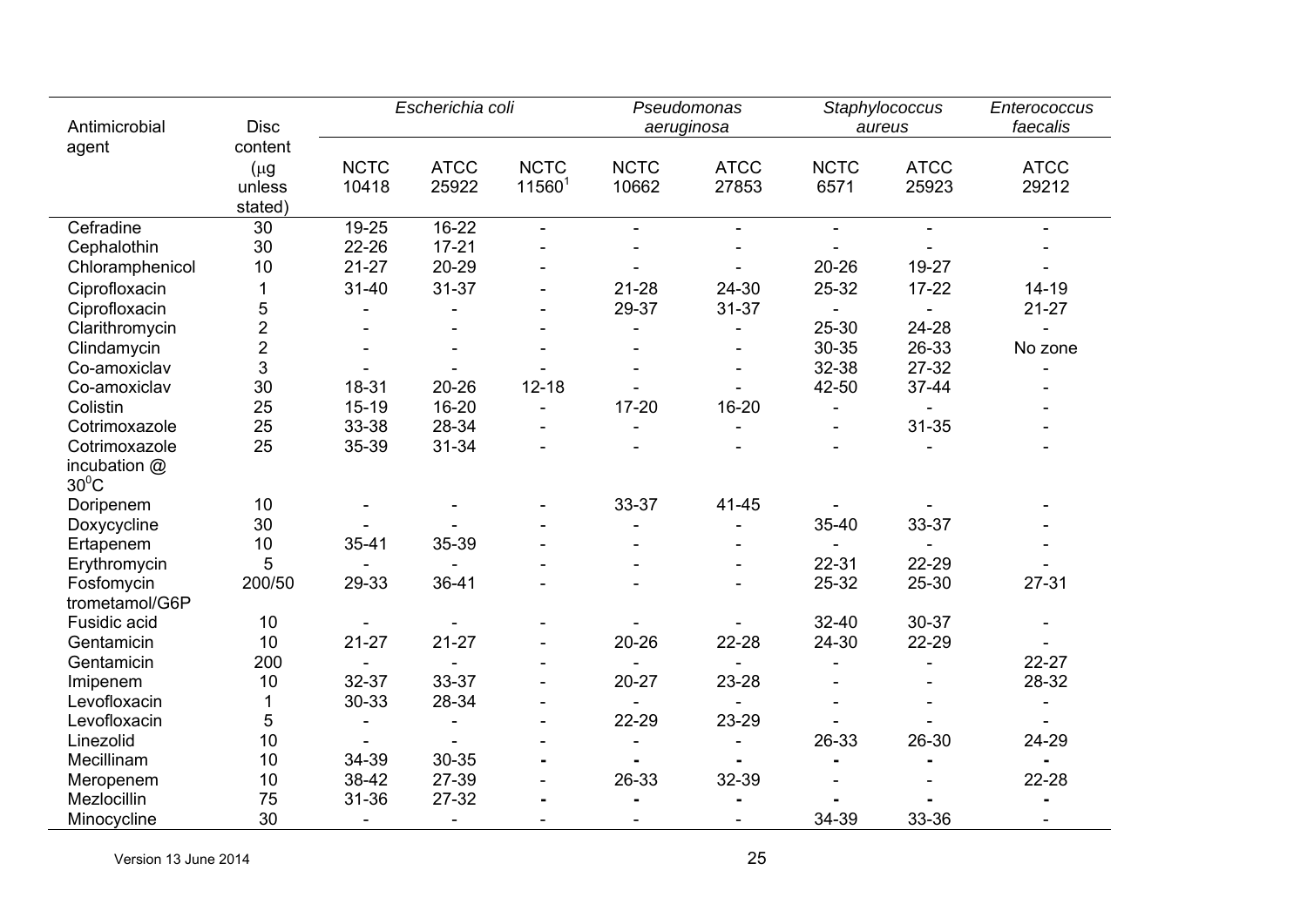| Antimicrobial                 | Escherichia coli<br><b>Disc</b>           |                              | Pseudomonas<br>aeruginosa |                                   | Staphylococcus<br>aureus |                      | Enterococcus<br>faecalis |                      |                      |
|-------------------------------|-------------------------------------------|------------------------------|---------------------------|-----------------------------------|--------------------------|----------------------|--------------------------|----------------------|----------------------|
| agent                         | content<br>$(\mu g)$<br>unless<br>stated) | <b>NCTC</b><br>10418         | <b>ATCC</b><br>25922      | <b>NCTC</b><br>11560 <sup>1</sup> | <b>NCTC</b><br>10662     | <b>ATCC</b><br>27853 | <b>NCTC</b><br>6571      | <b>ATCC</b><br>25923 | <b>ATCC</b><br>29212 |
| Moxifloxacin                  |                                           | $31 - 35$                    | 29-33                     | $\sim$                            | $\sim$                   | $\blacksquare$       | 33-40                    | 33-38                |                      |
| Moxifloxacin                  | 5                                         |                              |                           |                                   | 19-24                    | 23-27                |                          |                      |                      |
| Mupirocin                     | 5                                         |                              |                           |                                   |                          |                      | 26-35                    | 24-34                |                      |
| Mupirocin                     | 20                                        |                              |                           |                                   |                          | $\blacksquare$       | 30-38                    | $27 - 35$            |                      |
| Nalidixic acid                | 30                                        | 28-36                        | 26-32                     |                                   |                          |                      |                          |                      |                      |
| Neomycin                      | 10                                        |                              |                           |                                   |                          |                      | 18-22                    | $21 - 27$            |                      |
| Netilmicin                    | 10                                        | $22 - 27$                    | 22-26                     | $\blacksquare$                    | $17 - 20$                | $20 - 24$            |                          | 22-28                |                      |
| Nitrofurantoin                | 200                                       | 25-30                        | 23-27                     |                                   |                          |                      | $21 - 25$                | $20 - 26$            |                      |
| Norfloxacin                   | $\overline{2}$                            | 34-37                        | 32-36                     |                                   |                          |                      |                          |                      |                      |
| Ofloxacin                     | 5                                         | $31 - 37$                    | $31 - 38$                 | $\blacksquare$                    | 18-26                    | 18-25                |                          |                      |                      |
| Penicillin                    | 1 unit                                    |                              |                           |                                   |                          |                      | 32-40                    | 28-36                |                      |
| Piperacillin                  | 75                                        | 30-35                        | 27-32                     |                                   | 27-35                    | 27-34                |                          |                      |                      |
| Pip/tazobactam                | 85                                        | 30-35                        | 26-31                     |                                   | 28-35                    | 28-35                |                          |                      | 26-32                |
| Quinupristin-<br>Dalfopristin | 15                                        |                              |                           |                                   |                          |                      | $27 - 31$                |                      | $12 - 19$            |
| Rifampicin                    | $\overline{2}$                            |                              |                           |                                   |                          |                      | 27-39                    | 29-36                |                      |
| Streptomycin                  | 10                                        | 18-24                        | $17 - 22$                 |                                   |                          |                      |                          |                      |                      |
| Streptomycin                  | 300                                       |                              |                           |                                   |                          |                      |                          |                      | $20 - 24$            |
| Teicoplanin                   | 30                                        |                              |                           |                                   |                          |                      | $17 - 23$                | 16-20                | 19-25                |
| Tetracycline                  | 10                                        | 23-29                        | 22-28                     |                                   |                          |                      | $31 - 40$                | 26-35                | $9 - 13$             |
| Ticarcillin                   | 75                                        | 32-35                        | 27-30                     |                                   | 24-28                    | 23-27                |                          |                      |                      |
| Ticarcillin-                  | 85                                        | 33-37                        | $27 - 31$                 |                                   | 25-29                    | 24-27                |                          |                      |                      |
| clavulanic acid               |                                           |                              |                           |                                   |                          |                      |                          |                      |                      |
| Tigecycline                   | 15                                        | 29-32                        | 28-32                     |                                   |                          |                      | 29-34                    | 27-30                | 26-31                |
| Tobramycin                    | 10                                        | 24-27                        | 23-27                     |                                   | 23-30                    | 26-32                | 26-31                    | 29-35                |                      |
| Trimethoprim                  | 2.5                                       | 30-37                        | $25 - 31$                 |                                   |                          |                      | 25-30                    | 20-28                | 28-35                |
| Trimethoprim                  | 5                                         |                              |                           |                                   |                          |                      | 24-34                    |                      |                      |
| Vancomycin                    | 5                                         | $\qquad \qquad \blacksquare$ | $\blacksquare$            |                                   |                          |                      | 14-20                    | $13 - 17$            | $13 - 19$            |

1 = β-Lactamase producing strain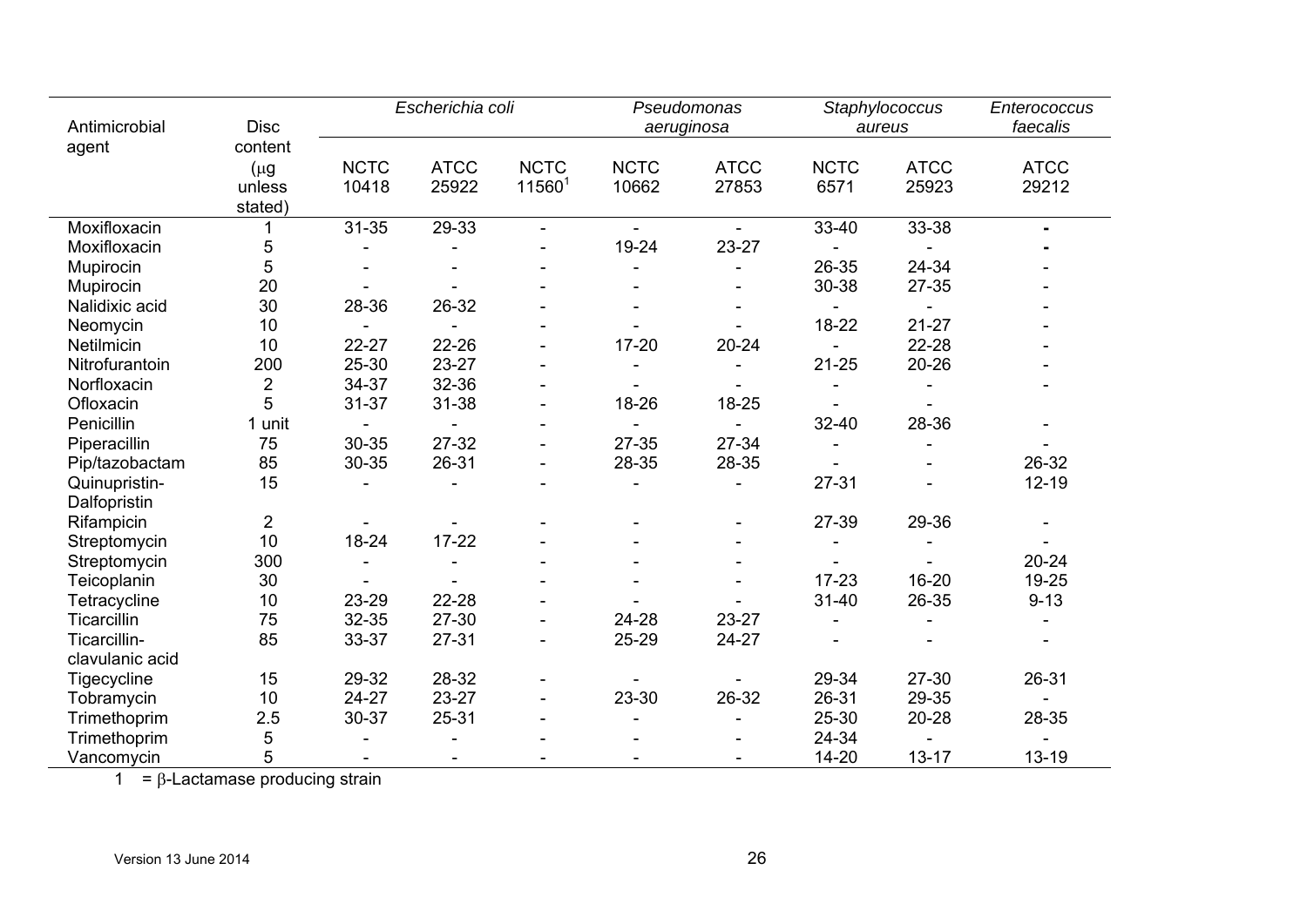Table 3: Acceptable zone diameter (mm) ranges for control strains on Iso-Sensitest agar supplemented with 5% defibrinated horse blood, with or without the addition of NAD, plates incubated at 35-37<sup>0</sup>C in air for 18-20 h.

| Antimicrobial agent | Disc content                    |                  | Staphylococcus aureus | Group A streptococci |                   |
|---------------------|---------------------------------|------------------|-----------------------|----------------------|-------------------|
|                     | $(\mu q \text{ unless stated})$ | <b>NCTC 6571</b> | <b>ATCC 25923</b>     | <b>NCTC 8198</b>     | <b>ATCC 19615</b> |
| Amoxicillin         |                                 | 25-29            |                       |                      |                   |
| Cefuroxime          | э                               | $20 - 27$        |                       |                      |                   |
| Chloramphenicol     | 10                              | $17 - 23$        |                       |                      |                   |
| Clindamycin         |                                 |                  |                       | $25 - 28$            | 29-35             |
| Co-amoxiclav        | 2/1                             | 29-36            |                       |                      |                   |
| Erythromycin        | 5                               | 26-33            | 23-29                 |                      |                   |
| Nalidixic acid      | 30                              | $6-9$            |                       |                      |                   |
| Penicillin          | 1 unit                          | $30 - 41$        | $27 - 35$             |                      |                   |
| Tetracycline        | 10                              | 30-38            | 28-36                 |                      |                   |

Table 4: Acceptable zone diameter ranges for control strains for detection of methicillin/oxacillin/cefoxitin resistance in staphylococci (methicillin/oxacillin incubated at 30 $\rm ^{0}C;$  cefoxitin incubated at 35 $\rm ^{0}C$ ).

|                     |                                        |              |                  | Staphylococcus aureus |             |
|---------------------|----------------------------------------|--------------|------------------|-----------------------|-------------|
| Antimicrobial agent |                                        | Disc content | <b>NCTC 6571</b> | ATCC                  | <b>NCTC</b> |
|                     | <b>Medium</b>                          | (µg)         |                  | 25923                 | $12493^a$   |
| <b>Methicillin</b>  | Columbia/Mueller Hinton agar + 2% NaCl |              | 18-30            | 18-28                 | No zone     |
| Oxacillin           | Columbia/Mueller Hinton agar + 2% NaCl |              | 19-30            | 19-29                 | No zone     |
| Cefoxitin           | ISA                                    | 10           | 26-31            | 24-29                 | $10 - 20$   |

a Methicillin/oxacillin/cefoxitin-resistant strain.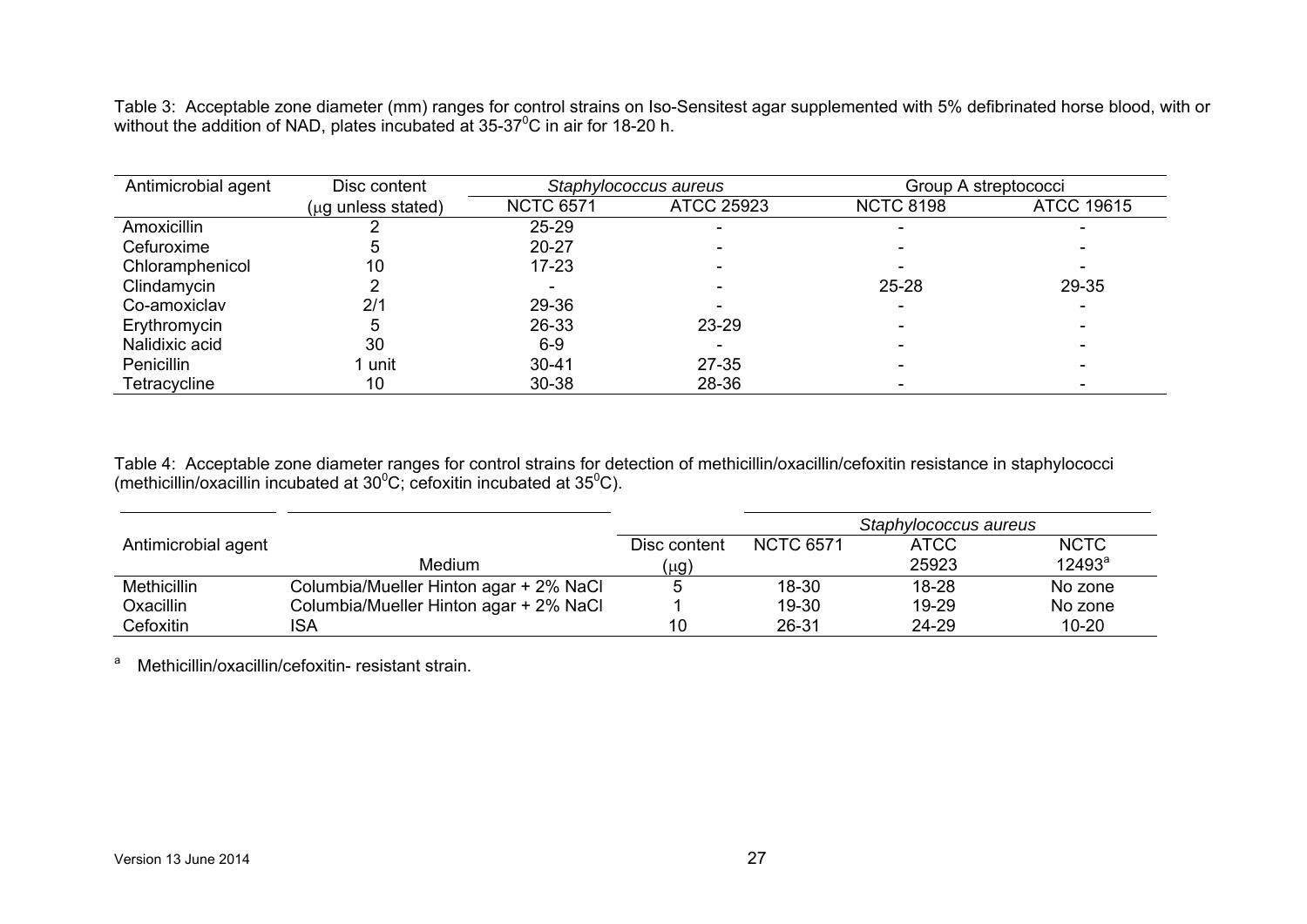Table 5: Acceptable zone diameter (mm) ranges for control strains on Iso-Sensitest agar supplemented with 5% defibrinated horse blood and NAD, plates incubated at 35-37<sup>0</sup>C in 10% CO<sub>2</sub>/10% H<sub>2</sub>/80% N<sub>2</sub> for 18-20 h.

| Antimicrobial agent     | Disc content<br>$(\mu g \text{ unless stated})$ | <b>Bacteroides fragilis</b><br><b>NCTC 9343</b> | <b>Bacteroides</b><br>thetaiotaomicron<br><b>ATCC 29741</b> | Clostridium perfringens<br><b>NCTC 8359</b> |
|-------------------------|-------------------------------------------------|-------------------------------------------------|-------------------------------------------------------------|---------------------------------------------|
| Clindamycin             |                                                 | 13-27                                           | $11 - 25$                                                   | 23-28                                       |
| Co-amoxiclav            | 30                                              | 43-49                                           |                                                             | 40-45                                       |
| Meropenem               | 10                                              | 42-50                                           | 36-43                                                       | 39-45                                       |
| Metronidazole           | 5                                               | $34 - 43$                                       | 26-40                                                       | $11 - 23$                                   |
| <b>Penicillin</b>       | 1 unit                                          | 6                                               | 6                                                           | 26-30                                       |
| Piperacillin/tazobactam | 75/10                                           | 41-48                                           | $\overline{\phantom{0}}$                                    | $37 - 43$                                   |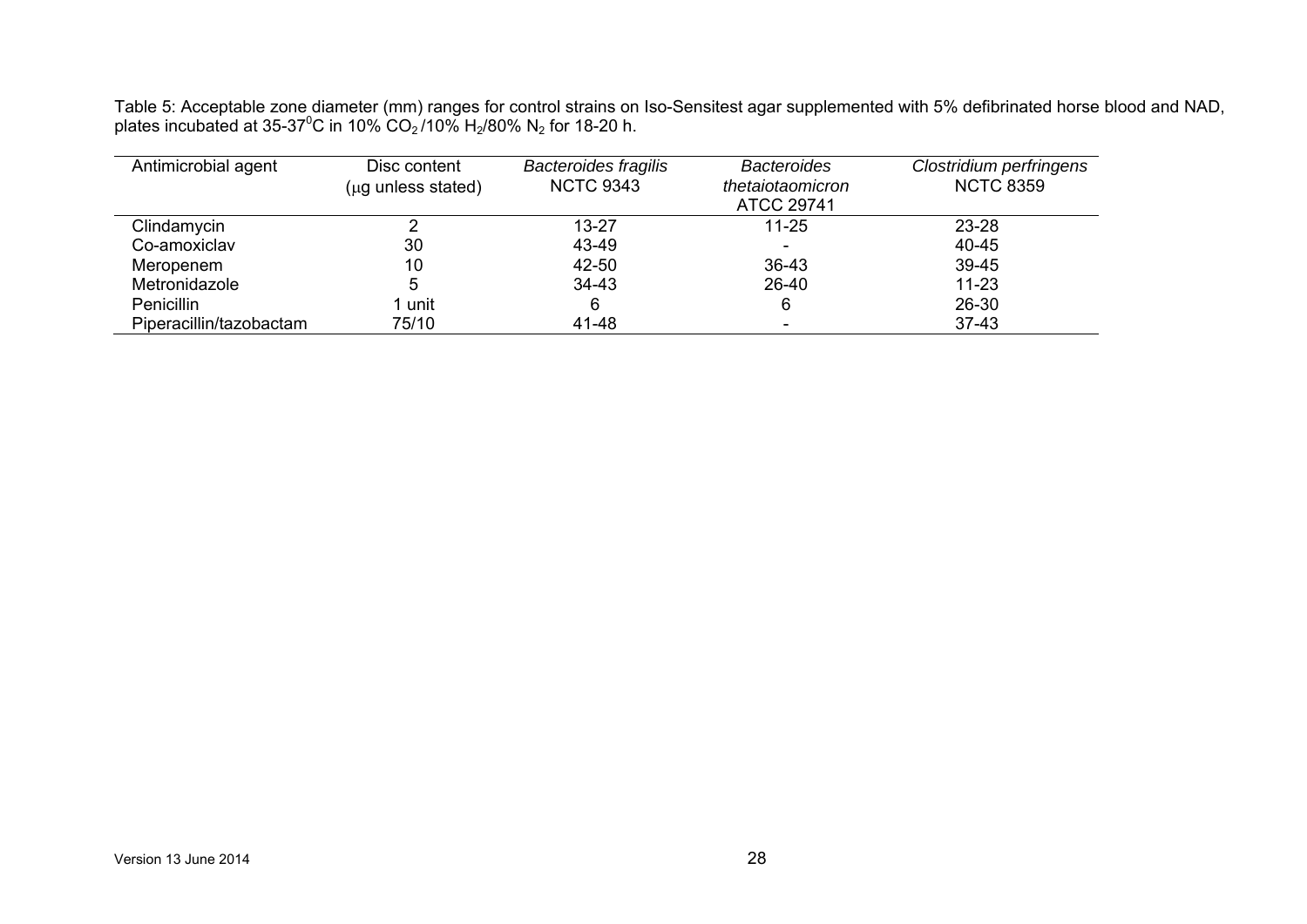|                     |                             | Pasteurella      | Neisseria         |             | Staphylococcus |             | Haemophilus        | <b>Streptococcus</b> |
|---------------------|-----------------------------|------------------|-------------------|-------------|----------------|-------------|--------------------|----------------------|
| Antimicrobial agent | Disc content                | multocida        | gonorrhoeae       |             | aureus         |             | influenzae         | pneumoniae           |
|                     | $( \mu g \text{ unless } )$ |                  | (with NAD)        |             |                |             | (with NAD)         |                      |
|                     | stated)                     | <b>NCTC 8489</b> | <b>NCTC 12700</b> | <b>NCTC</b> | <b>ATCC</b>    | <b>NCTC</b> | <b>ATCC</b>        | <b>ATCC</b>          |
|                     |                             |                  |                   | 6571        | 25923          | 11931       | 49247 <sup>a</sup> | 49619                |
| Amoxicillin         | $\overline{2}$              |                  | $\blacksquare$    | 29-34       |                | $20 - 26$   | No zone            |                      |
| Ampicillin          | $\overline{2}$              |                  |                   |             |                | 22-30       | $6 - 13$           |                      |
| Ampicillin          | 10                          | 32-37            |                   |             |                |             |                    |                      |
| Azithromycin        | 15                          |                  | 30-40             |             |                | 28-32       | 23-27              | 25-30                |
| Cefaclor            | 30                          |                  |                   |             |                | 29-38       | No zone            | 26-33                |
| Cefixime            | 5                           |                  | 33-44             |             |                |             |                    |                      |
| Cefotaxime          | 5                           | $35 - 41$        | 32-44             | 26-32       |                | 33-45       | 27-38              | 27-35                |
| Ceftazidime         | 30                          |                  |                   |             |                | 39-46       | 36-41              |                      |
| Ceftizoxime         | 30                          |                  |                   |             |                |             |                    | 36-44                |
| Ceftriaxone         | 5                           |                  | 33-47             |             |                | 47-54       | 38-44              |                      |
| Ceftriaxone         | 30                          |                  |                   |             |                |             |                    | 38-47                |
| Cefuroxime          | 5                           |                  | 23-32             | 22-29       | 24-29          | 22-28       | $6 - 16$           |                      |
| Chloramphenicol     | 10                          |                  |                   | $21 - 26$   |                | $30 - 40$   | 30-38              | $21 - 29$            |
| Ciprofloxacin       |                             | $31 - 37$        | 40-50             | 22-29       | 18-23          | 32-40       | 33-44              | $14 - 21$            |
| Clarithromycin      | 2                           |                  |                   |             |                | $6 - 10$    | No zone            | 26-31                |
| Clindamycin         | $\overline{2}$              |                  |                   | $21 - 25$   |                |             |                    |                      |
| Co-amoxiclav        | 3                           |                  |                   | 29-36       |                | $20 - 27$   | $10 - 20$          |                      |
| Co-trimoxazole      | 25                          |                  |                   |             |                | 40-47       | 38-42              | $21 - 25$            |
| Ertapenem           | 10                          |                  |                   |             |                | 30-38       | 25-34              | 35-40                |
| Erythromycin        | 5                           |                  | 20-29             | 25-29       |                | $12 - 23$   | $9 - 16$           | 23-36                |
| Imipenem            | 10                          |                  |                   |             |                | 32-39       | 31-36              |                      |
| Levofloxacin        | 1                           |                  |                   |             |                | 38-43       | $35 - 41$          | $17 - 21$            |
| Linezolid           | 10                          |                  |                   | 22-26       |                |             |                    |                      |
| Meropenem           | 10                          |                  |                   |             |                | 38-45       | 33-39              |                      |
| Moxifloxacin        |                             |                  |                   |             |                | 36-42       | 33-39              | 24-30                |
| Nalidixic acid      | 30                          |                  | 32-40             | $9 - 17$    | $9 - 17$       | 33-38       | 33-39              |                      |
| Ofloxacin           | 5                           |                  |                   |             |                | 39-49       | 38-44              | $21 - 26$            |
| Oxacillin           |                             |                  |                   |             |                |             |                    | $8 - 16$             |
| Penicillin          | 1 unit                      | 24-28            | $12 - 20$         | 37-44       | 29-36          |             |                    |                      |

Table 6: Acceptable zone diameter (mm) ranges for control strains on Iso-Sensitest agar supplemented with 5% defibrinated horse blood with or without the addition of NAD, plates incubated at 35-37<sup>o</sup>C in 4-6% CO<sub>2</sub> for 18-20 h.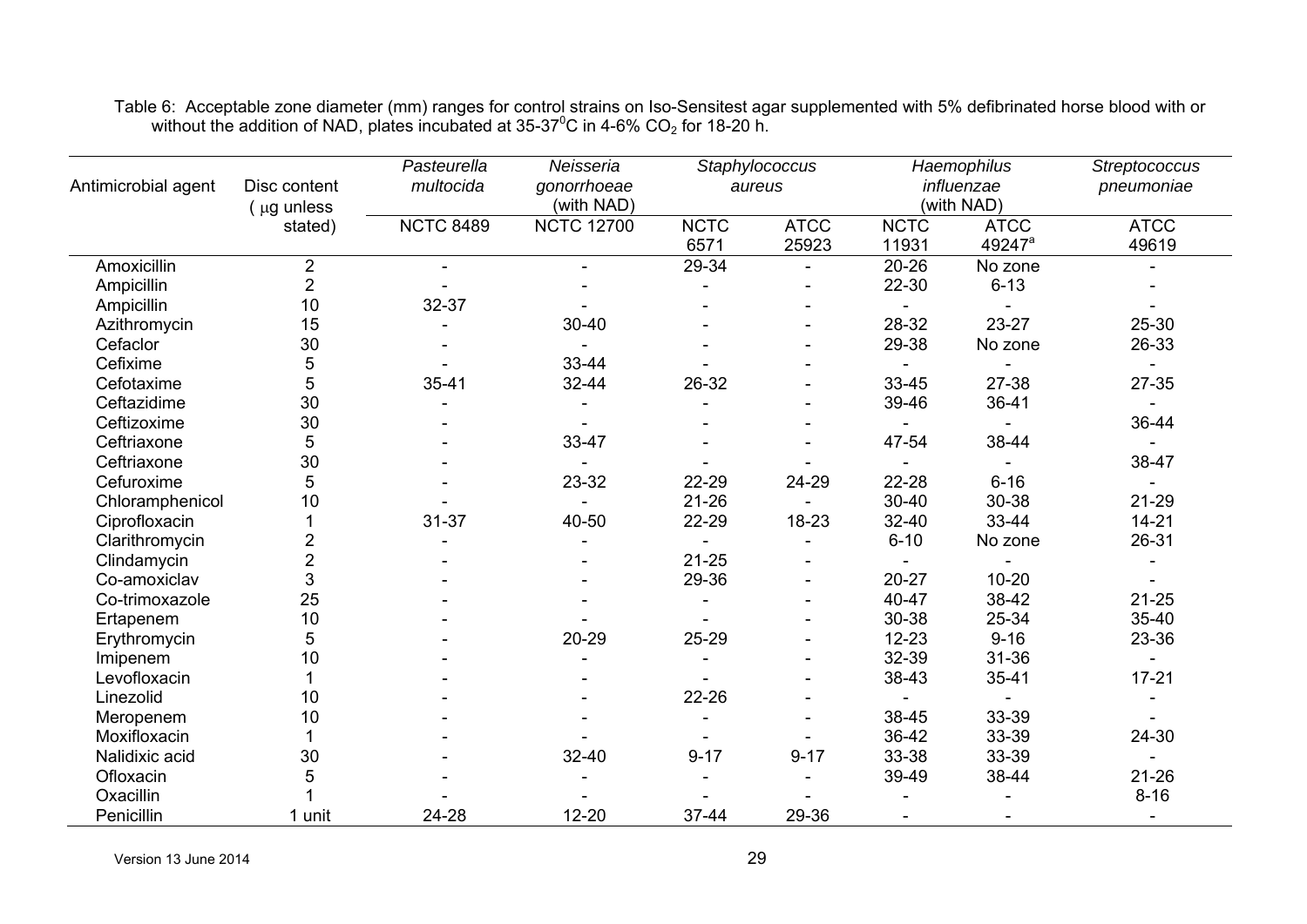| Antimicrobial agent           | Disc content<br>$'$ $\mu$ g unless | Pasteurella<br>multocida | Neisseria<br>gonorrhoeae<br>(with NAD) |                          | Staphylococcus<br>aureus |                      | Haemophilus<br>influenzae<br>(with NAD) | <b>Streptococcus</b><br>pneumoniae |
|-------------------------------|------------------------------------|--------------------------|----------------------------------------|--------------------------|--------------------------|----------------------|-----------------------------------------|------------------------------------|
|                               | stated)                            | <b>NCTC 8489</b>         | <b>NCTC 12700</b>                      | <b>NCTC</b><br>6571      | <b>ATCC</b><br>25923     | <b>NCTC</b><br>11931 | <b>ATCC</b><br>49247 <sup>a</sup>       | <b>ATCC</b><br>49619               |
| Quinupristin-<br>Dalfopristin | 15                                 | $\overline{\phantom{a}}$ |                                        |                          |                          |                      | $\sim$                                  | $21 - 29$                          |
| Rifampicin                    |                                    |                          | 26-34                                  | 32-37                    |                          |                      |                                         |                                    |
| Rifampicin                    |                                    | $\overline{\phantom{0}}$ |                                        | $\overline{\phantom{0}}$ | $\overline{\phantom{0}}$ |                      | $\overline{\phantom{a}}$                | 28-35                              |
| Spectinomycin                 | 25                                 | $\sim$                   | $17 - 23$                              |                          |                          |                      |                                         |                                    |
| Teicoplanin                   | 30                                 | $\overline{\phantom{a}}$ |                                        | $14 - 19$                |                          |                      |                                         |                                    |
| Telithromycin                 | 15                                 |                          |                                        |                          |                          | 26-31                | 22-26                                   | 33-40                              |
| Tetracycline                  | 10                                 | 29-34                    | $27 - 35$                              | 33-40                    | 27-34                    | $27 - 35$            | $9 - 14$                                | 26-36                              |
| Tigecycline                   | 15                                 | $\sim$                   |                                        | 27-30                    | 24-28                    |                      |                                         | 26-30                              |
| Trimethoprim                  | 2.5                                | ۰.                       |                                        | $\overline{\phantom{0}}$ | ۰                        | $30 - 40$            | 28-36                                   |                                    |
| Vancomycin                    | 5                                  | ٠                        |                                        | $12 - 16$                |                          |                      |                                         |                                    |

 $a$   $\beta$ -Lactamase-negative, ampicillin-resistant strain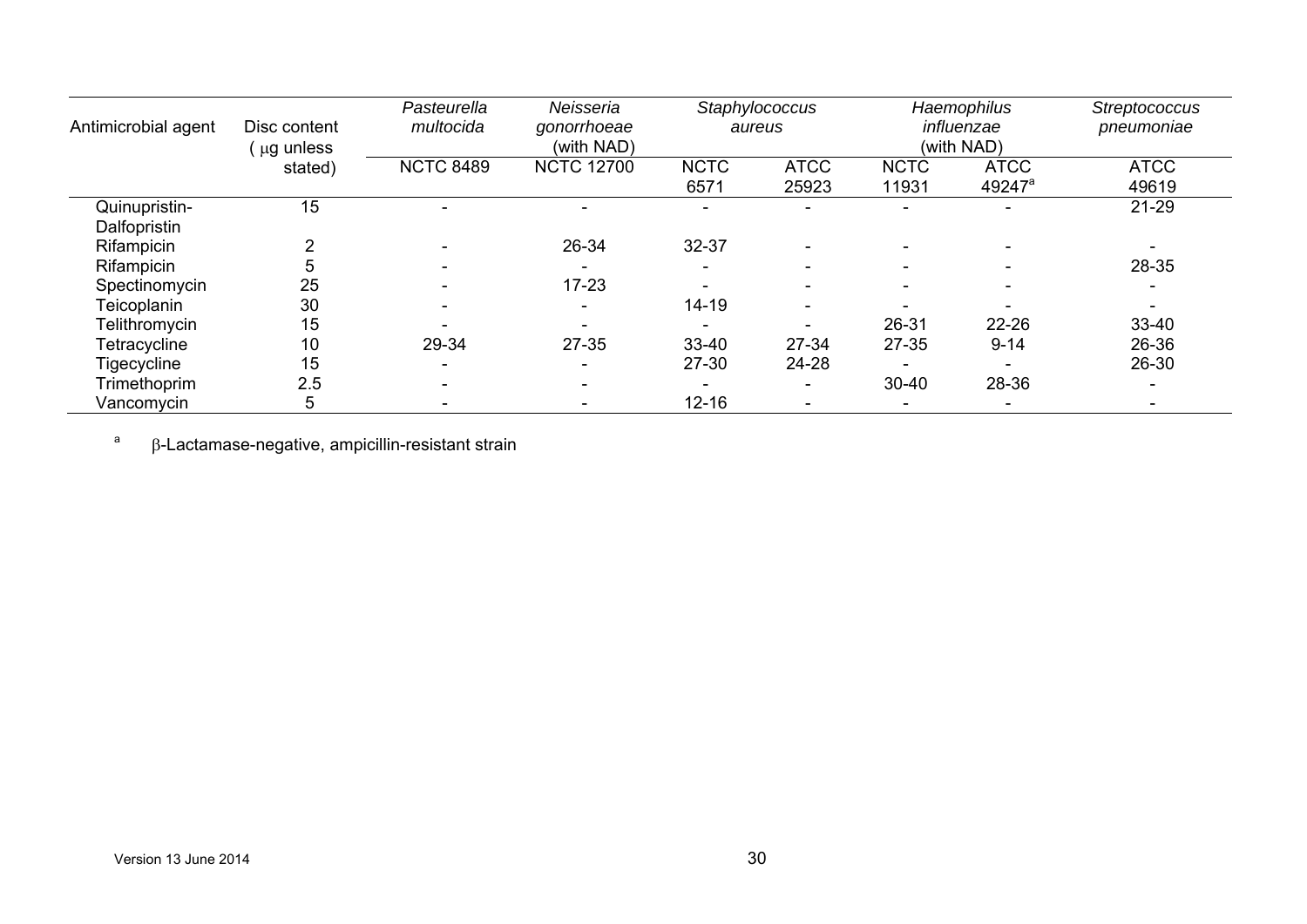### **9. Control of MIC determination**

Tables 7-10 provide target MIC (mg/L) values for recommended control strains by BSAC methodology.<sup>1,2</sup> MICs should be within one two-fold dilution of the target values i.e. target MIC 1 mg/L acceptable range 0.5 – 2 mg/L.

|                              |                         | Haemophilus    | Enterococcus   | <b>Streptococcus</b> | <b>Bacteroides</b> | Neisseria   |
|------------------------------|-------------------------|----------------|----------------|----------------------|--------------------|-------------|
| Antimicrobial                |                         | influenzae     | faecalis       | pneumoniae           | fragilis           | gonorrhoeae |
| agent                        | <b>NCTC</b>             | <b>ATCC</b>    | <b>ATCC</b>    | <b>ATCC</b>          | <b>NCTC</b>        | <b>ATCC</b> |
|                              | 11931                   | 49247          | 29212          | 49619                | 9343               | 49226       |
| Amikacin                     |                         |                | 128            |                      |                    |             |
| Amoxicillin                  | 0.5                     | 4              | 0.5            | 0.06                 | 32                 | 0.5         |
| Ampicillin                   |                         |                | 1              | 0.06                 | 32                 |             |
| Azithromycin                 | $\overline{\mathbf{c}}$ | $\overline{2}$ |                | 0.12                 |                    |             |
| Azlocillin                   |                         |                |                |                      | 4                  |             |
| Aztreonam                    |                         |                | >128           |                      | $\overline{2}$     |             |
| Cefaclor                     |                         | 128            | >32            | $\overline{2}$       | >128               |             |
| Cefamandole                  |                         |                |                |                      | 8                  |             |
| Cefixime                     | 0.03                    | 0.25           |                | 1                    | 64                 |             |
| Cefotaxime                   |                         | 0.25           | 32             | 0.06                 | 4                  |             |
| Cefoxitin                    |                         |                |                |                      | 4                  |             |
| Cefpirome                    | 0.06                    | 0.5            | 16             |                      | 16                 |             |
| Cefpodoxime                  | 0.12                    | 0.5            | $>32$          | 0.12                 | 32                 |             |
| Ceftazidime                  | 0.12                    |                | $>32$          |                      | 8                  |             |
| Ceftriaxone                  |                         |                | >32            | 0.06                 | 4                  |             |
| Cefuroxime                   | $\overline{2}$          | 16             | >32            | 0.25                 | 32                 |             |
| Cephadroxil                  |                         |                | >32            |                      | 32                 |             |
| Cephalexin                   |                         |                | >32            |                      | 64                 |             |
| Cephalothin                  |                         |                | 16             |                      |                    |             |
| Chloramphenicol              |                         |                | 4              | 4                    | 4                  |             |
| Ciprofloxacin                | 0.008                   | 0.008          |                |                      | $\overline{2}$     | 0.004       |
| Clarithromycin               | 8                       | 4              |                | 0.03                 | 0.25               | 0.5         |
| Clindamycin                  |                         |                | 8              | 0.12                 | 0.5                |             |
| Co-amoxiclav                 | 0.5                     | 8              | 0.5            | 0.06                 | 0.5                | 0.5         |
| Cotrimoxazole                | $\blacksquare$          | 1              | $\overline{2}$ | 4                    |                    |             |
| Dalfopristin/                |                         |                | 1              | 0.5                  | 16                 |             |
| quinupristin                 |                         |                |                |                      |                    |             |
| Enoxacin                     |                         |                |                |                      | 1                  |             |
|                              | 0.12                    | 0.5            |                | 0.12                 | 0.25               |             |
| Ertapenem<br>Erythromycin    | 8                       | 8              | 4              | 0.12                 | 1                  | 0.5         |
|                              |                         |                |                | 0.06                 | 1                  |             |
| Faropenem                    |                         |                |                |                      |                    |             |
| Fleroxacin<br>Flucloxacillin |                         |                |                |                      | 4<br>16            |             |
| Fucidic acid                 |                         |                | $\overline{2}$ |                      |                    |             |
| Gatifloxacin                 | 0.008                   |                | 0.25           | 0.25                 | 0.5                | 0.004       |
| Gemifloxacin                 | 0.12                    |                | 0.03           | 0.03                 |                    | 0.002       |
|                              |                         |                |                |                      | 0.25               |             |
| Gentamicin                   |                         | 0.004          | 8              |                      | 128                |             |
| Grepafloxacin                |                         |                |                | 0.25                 |                    |             |
| Imipenem                     |                         |                | 0.5            |                      | 0.06               |             |
| Levofloxacin                 | 0.008                   | 0.015          | 1              | 0.5                  | 0.5                | 0.008       |
| Linezolid                    |                         |                | 1              | $\overline{2}$       | 4                  |             |
| Loracarbef                   |                         | 128            | >32            | $\overline{2}$       | >128               |             |
| Mecillinam                   |                         |                | >128           |                      | >128               |             |
| Meropenem                    |                         |                | $\overline{2}$ |                      | 0.06               |             |

### Table 7: Target MICs (mg/L) for *Haemophilus influenzae*, *Enterococcus faecalis*, *Streptococcus pneumoniae*, *Bacteroides fragilis* and *Neisseria gonorrhoeae* control strains by BSAC methods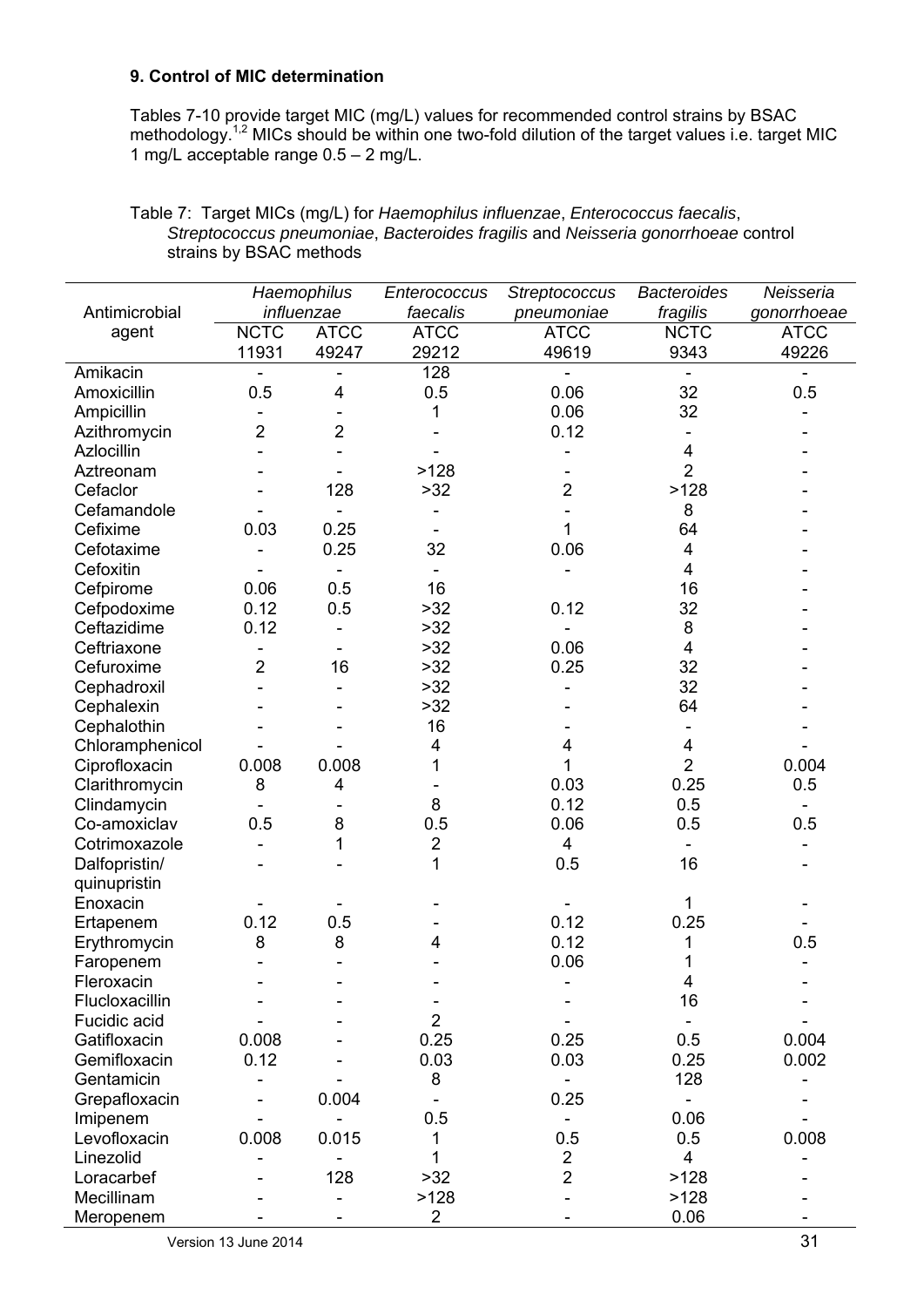|                |             | Haemophilus    | Enterococcus   | <b>Streptococcus</b> | <b>Bacteroides</b> | Neisseria   |
|----------------|-------------|----------------|----------------|----------------------|--------------------|-------------|
| Antimicrobial  |             | influenzae     | faecalis       | pneumoniae           | fragilis           | gonorrhoeae |
| agent          | <b>NCTC</b> | <b>ATCC</b>    | <b>ATCC</b>    | <b>ATCC</b>          | <b>NCTC</b>        | <b>ATCC</b> |
|                | 11931       | 49247          | 29212          | 49619                | 9343               | 49226       |
| Metronidazole  |             |                |                |                      | 0.5                |             |
| Moxalactam     |             |                |                |                      | 0.25               |             |
| Moxifloxacin   | 0.03        | 0.03           | 0.25           | 0.5                  |                    | 0.004       |
| Naladixic acid |             |                |                | >128                 | 64                 |             |
| Nitrofurantoin |             |                | 8              |                      |                    |             |
| Norfloxacin    |             |                | $\overline{c}$ |                      | 16                 |             |
| Ofloxacin      |             |                | $\overline{2}$ |                      |                    |             |
| Oxacillin      |             |                |                |                      |                    |             |
| Pefloxacin     |             |                |                |                      |                    |             |
| Penicillin     |             | 4              | $\overline{2}$ | 0.5                  | 16                 |             |
| Piperacillin   |             |                | $\overline{2}$ |                      | 2                  |             |
| Rifampicin     |             |                | $\overline{2}$ | 0.03                 |                    |             |
| Roxithromycin  | 16          | 16             |                | 0.12                 | $\overline{2}$     |             |
| Rufloxacin     |             |                |                |                      | 16                 |             |
| Sparfloxacin   |             | 0.002          |                | 0.25                 |                    |             |
| Teicoplanin    |             |                | 0.25           |                      |                    |             |
| Telithromycin  |             | $\overline{2}$ | 0.008          | 0.008                |                    | 0.03        |
| Tetracycline   |             | 16             | 16             | 0.12                 | 0.5                |             |
| Ticarcillin    |             |                |                |                      | 4                  |             |
| Tigecycline    |             |                | 0.12           | 0.06                 |                    |             |
| Tobramycin     |             |                | 16             |                      |                    |             |
| Trimethoprim   |             |                | 0.25           | 4                    | 16                 |             |
| Trovafloxacin  | 0.008       | 0.002          | 0.06           | 0.12                 | 0.12               |             |
| Vancomycin     |             |                | $\overline{2}$ | 0.25                 | 16                 |             |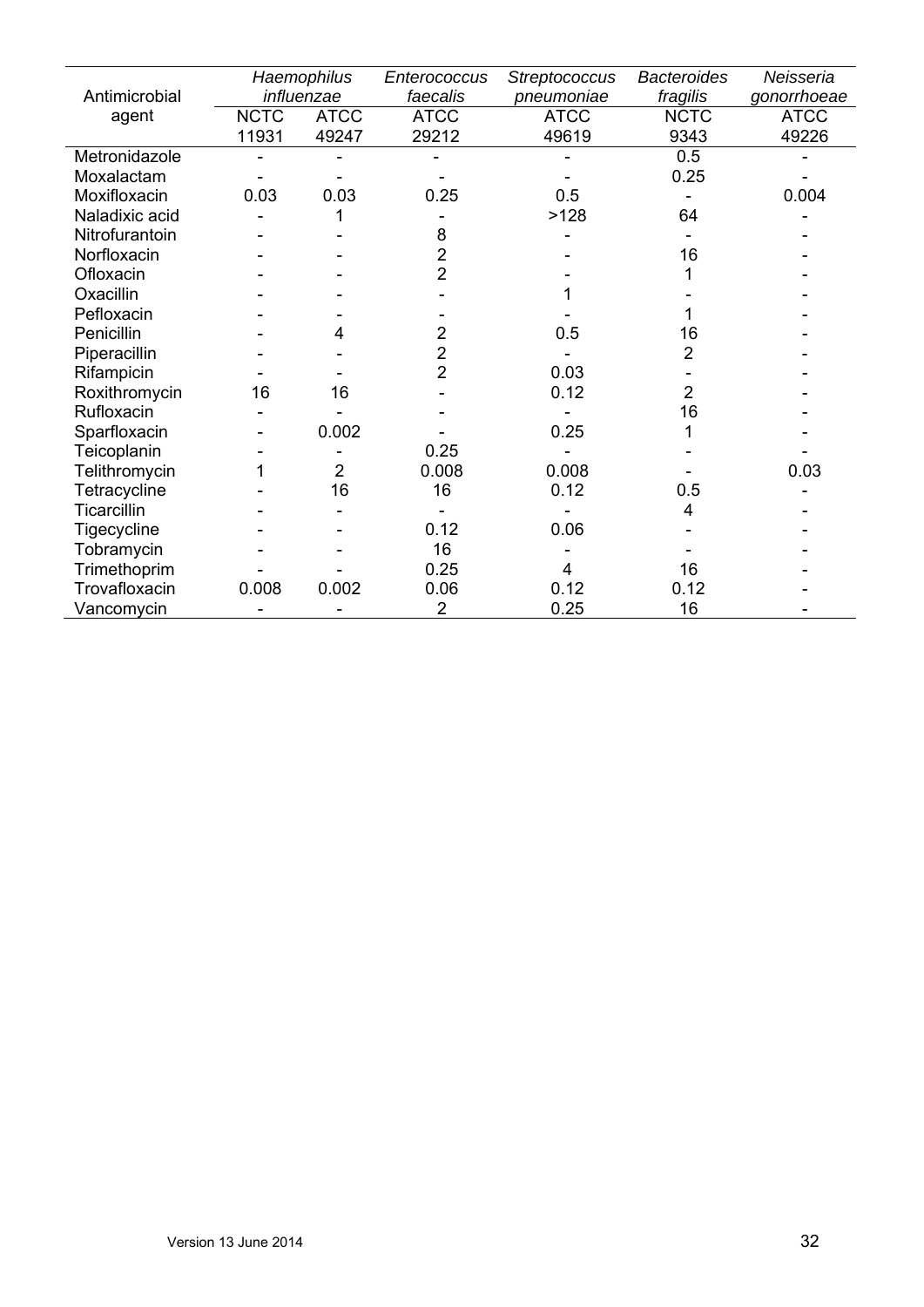|                       | Escherichia coli        |                |                         | Pseudomonas             |                | Staphylococcus aureus    |                |
|-----------------------|-------------------------|----------------|-------------------------|-------------------------|----------------|--------------------------|----------------|
| Antimicrobial agent   |                         |                |                         | aeruginosa              |                |                          |                |
|                       | <b>NCTC</b>             | <b>ATCC</b>    | <b>NCTC</b>             | <b>ATCC</b>             | NCTC           | <b>ATCC</b>              | <b>ATCC</b>    |
|                       | 10418                   | 25922          | 10662                   | 27853                   | 6571           | 25923                    | 29213          |
| Amikacin              | 0.5                     |                | $\overline{2}$          | $\overline{2}$          | 1              |                          | $\overline{2}$ |
| Amoxicillin           | $\overline{2}$          | 4              | >128                    | >128                    | 0.12           | 0.25                     | 0.5            |
| Ampicillin            | $\overline{2}$          | 4              | >128                    | >128                    | 0.06           | $\overline{\phantom{a}}$ |                |
| Azithromycin          |                         |                |                         |                         | 0.12           | 0.12                     | 0.12           |
| Azlocillin            | 4                       |                | 4                       |                         | 0.25           |                          |                |
| Aztreonam             | 0.03                    | 0.25           | $\overline{\mathbf{4}}$ | $\overline{2}$          | >128           |                          | >128           |
| Carbenicillin         | $\overline{2}$          |                | 32                      |                         | 0.5            |                          |                |
| Cefaclor              | 1                       | $\overline{2}$ | >128                    | >128                    | 1              |                          | 1              |
| Cefamandole           | 0.25                    |                | >128                    | >128                    | 0.25           |                          |                |
| Cefixime              | 0.06                    | 0.25           | 16                      |                         | 8              | 8                        | 16             |
| Cefotaxime            | 0.03                    | 0.06           | 8                       | 8                       | 0.5            |                          | 1              |
| Cefotetan             | 0.06                    |                | >128                    | >128                    | 4              |                          |                |
| Cefoxitin             | $\overline{4}$          |                | >128                    | >128                    | $\overline{2}$ | $\overline{2}$           |                |
| Cefpirome             | 0.03                    | 0.03           | 4                       | 1                       | 0.25           |                          | 0.5            |
| Cefpodoxime           | 0.25                    | 0.25           | 128                     | >128                    | 1              | 4                        | $\overline{2}$ |
| Ceftazidime           | 0.06                    | 0.25           | 1                       |                         | 4              |                          | 8              |
| Ceftizoxime           | 0.008                   |                |                         |                         | $\overline{2}$ |                          |                |
| Ceftriaxone           | 0.03                    | 0.06           | 8                       | 8                       | 1              |                          | $\overline{2}$ |
| Cefuroxime            | 2                       | 4              | >128                    | >128                    | 0.5            | 1                        | 1              |
|                       | 8                       | 8              | >128                    | >128                    | 1              |                          | $\overline{2}$ |
| Cephadroxil           |                         | 8              |                         |                         | 1              |                          | 4              |
| Cephalexin            | 4                       |                | >128                    | >128                    | 0.06           |                          |                |
| Cephaloridine         |                         |                | >128                    | >128                    |                |                          |                |
| Cephalothin           | 4                       | 8              | >128                    | >128                    | 0.5            |                          | 0.25           |
| Cephradine            |                         |                | >128                    | >128                    | $\overline{2}$ |                          |                |
| Chloramphenicol       | $\overline{2}$          | 4              | 128                     |                         | $\overline{2}$ |                          | $\overline{2}$ |
| Ciprofloxacin         | 0.015                   | 0.015          | 0.25                    | 0.25                    | 0.12           | 0.5                      | 0.5            |
| Clarithromycin        |                         |                |                         |                         | 0.12           | 0.12                     | 0.12           |
| Clindamycin           |                         |                |                         |                         | 0.06           | 0.12                     | 0.06           |
| Co-amoxiclav          | $\overline{2}$          | 4              | >128                    | 128                     | 0.12           | 0.12                     | 0.25           |
| Colistin              | 0.5                     |                | $\overline{2}$          | $\overline{\mathbf{4}}$ | 128            |                          |                |
| Cotrimoxazole         | 0.25                    | 0.25           |                         |                         |                |                          | $\overline{2}$ |
| Dalfopristin/         |                         |                |                         |                         | 0.12           | 0.25                     | 0.25           |
| Quinupristin          |                         |                |                         |                         |                |                          |                |
| Daptomycin            |                         |                |                         |                         | 1              | $\overline{2}$           |                |
| <b>Mueller Hinton</b> |                         |                |                         |                         |                |                          |                |
| Dirythromycin         |                         |                |                         |                         | 1              |                          | 1              |
| Doripenem             | 0.008                   | 0.008          | 0.5                     | 0.25                    |                |                          |                |
| Doxycycline           |                         |                |                         |                         | 0.06           | 0.12                     |                |
| Enoxacin              | 0.25                    |                | 1                       |                         | 0.5            |                          |                |
| Ertapenem             | 0.008                   | 0.015          |                         |                         |                |                          |                |
| Erythromycin          |                         |                |                         |                         | 0.12           | 0.5                      | 0.25           |
| Farapenem             | 0.25                    |                | >128                    | >128                    | 0.12           |                          |                |
| Fleroxacin            | 0.06                    | 0.12           | 1                       |                         | 0.5            |                          |                |
| Flucloxacillin        |                         |                | >128                    | >128                    | 0.06           |                          |                |
| Flumequine            | $\overline{2}$          |                | >128                    | >128                    |                |                          |                |
| Fosfomycin            | $\overline{\mathbf{4}}$ |                | >128                    | >128                    | 8              |                          |                |
| Fusidic acid          | >128                    |                |                         |                         | 0.06           | 0.12                     | 0.06           |
| Gatifloxacin          | 0.015                   | 0.015          | 1                       | 1                       | 0.03           | 0.12                     | 0.12           |
| Gemifloxacin          | 0.008                   | 0.008          | 0.25                    | 0.25                    | 0.015          | 0.03                     | 0.03           |
|                       |                         |                |                         |                         |                |                          |                |
| Gentamicin            | 0.25                    | 0.5            | 1                       | 1                       | 0.12           | 0.25                     | 0.25           |
| Grepafloxacin         | 0.03                    | 0.03           | 0.5                     |                         | 0.03           |                          |                |
| Imipenem              | 0.06                    | 0.12           | $\overline{2}$          | 1                       | 0.015          |                          | 0.015          |
|                       | Version 13 June 2014    |                |                         |                         |                |                          | 33             |

Table 8: Target MICs (mg/L) for *Escherichia coli*, *Pseudomonas aeruginosa* and *Staphylococcus aureus* control strains by BSAC methods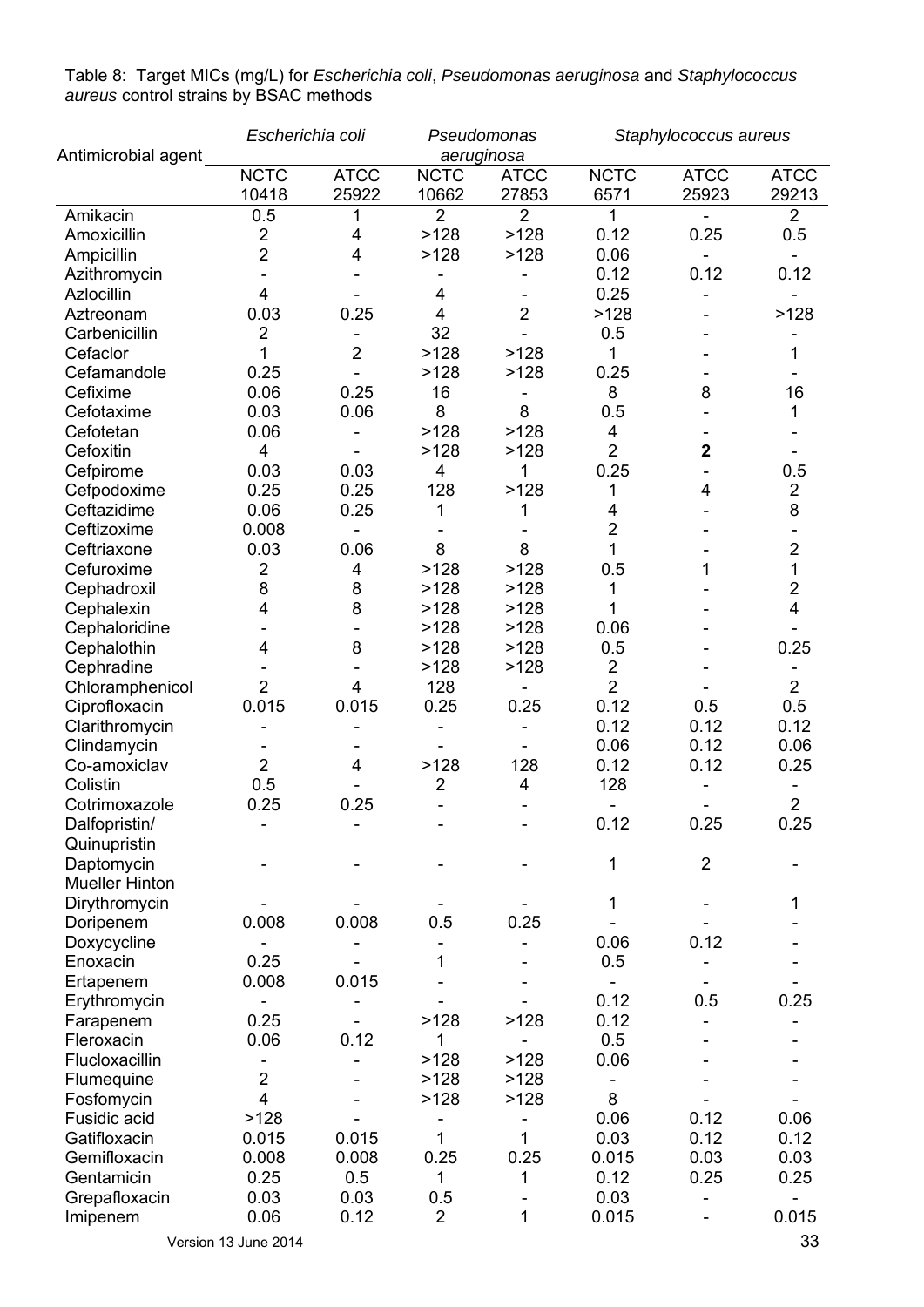|                     | Escherichia coli |                |                          | Pseudomonas              |                | Staphylococcus aureus    |                |
|---------------------|------------------|----------------|--------------------------|--------------------------|----------------|--------------------------|----------------|
| Antimicrobial agent |                  |                |                          | aeruginosa               |                |                          |                |
|                     | <b>NCTC</b>      | <b>ATCC</b>    | <b>NCTC</b>              | <b>ATCC</b>              | <b>NCTC</b>    | <b>ATCC</b>              | <b>ATCC</b>    |
|                     | 10418            | 25922          | 10662                    | 27853                    | 6571           | 25923                    | 29213          |
| Kanamycin           | 1                |                | 1                        |                          | $\overline{2}$ |                          |                |
| Levofloxacin        | 0.03             | 0.03           | 0.5                      | 0.5                      | 0.12           | 0.25                     | 0.25           |
| Linezolid           |                  |                |                          |                          | 0.5            |                          |                |
| Lomefloxacin        |                  |                |                          |                          | 0.5            |                          |                |
| Loracarbef          | 0.5              | 1              | >128                     | >128                     | 0.5            |                          | 1              |
| Mecillinam          | 0.12             | 0.12           | 8                        |                          | 8              |                          | 64             |
| Meropenem           | 0.015            | 0.008          | $\overline{2}$           | 0.25                     | 0.03           |                          | 0.06           |
| Methicillin         |                  |                | >128                     | >128                     | 1              | $\overline{2}$           | $\overline{2}$ |
| Mezlocillin         | 2                |                | 8                        |                          | 0.5            |                          |                |
| Minocycline         |                  |                |                          |                          | 0.06           | 0.06                     |                |
| Moxalactam          | 0.03             |                | 8                        |                          | 8              |                          |                |
| Moxifloxacin        | 0.03             | 0.03           | $\overline{2}$           | $\overline{2}$           | 0.06           | 0.06                     | 0.06           |
| Mupirocin           |                  |                |                          |                          | 0.25           | 0.25                     | 0.12           |
| Nalidixic acid      | $\overline{2}$   | 4              | >128                     | >128                     | >128           | 128                      | 128            |
| Neomycin            |                  |                | 32                       |                          | 0.12           |                          |                |
| Netilmicin          |                  |                | 1                        | 0.5                      |                |                          |                |
| Nitrofurantoin      | 4                | 8              |                          |                          | 8              |                          | 16             |
| Norfloxacin         | 0.06             | 0.06           | 1                        | 1                        | 0.25           |                          | $\mathbf{1}$   |
| Ofloxacin           | 0.06             | 0.03           | 1                        |                          | 0.25           |                          | 0.5            |
| Oxacillin           |                  |                | >128                     | >128                     | 0.25           | 0.25                     | 0.5            |
| Pefloxacin          | 0.06             |                | 0.5                      |                          | 0.25           | $\overline{\phantom{0}}$ | Ξ.             |
| Penicillin          |                  |                | >128                     | >128                     | 0.03           | 0.03                     | 0.12           |
| Piperacillin        | 0.5              | $\overline{2}$ | 4                        | $\overline{c}$           | 0.25           |                          | 1              |
| Piperacillin/       | 0.5              | $\overline{2}$ | 4                        | $\overline{4}$           |                |                          |                |
| tazobactam          |                  |                |                          |                          |                |                          |                |
| Rifampicin          | 16               |                |                          |                          | 0.004          | 0.015                    | 0.004          |
| Roxithromycin       |                  |                |                          |                          | 0.25           | 0.5                      | 0.5            |
| Rufloxacin          | 0.5              |                | 8                        |                          | 1              |                          |                |
| Sparfloxacin        | 0.015            | 0.015          | 0.5                      | 0.5                      | 0.03           |                          |                |
| Sulphonamide        | 16               |                | >128                     | >128                     | 64             |                          |                |
| Sulphamethoxazole   | 0.06             | 0.12           | L,                       |                          |                |                          |                |
| Teicoplanin         |                  |                | $\overline{\phantom{a}}$ | $\overline{\phantom{a}}$ | 0.25           | 1                        | $\mathbf{1}$   |
| Telithromycin       |                  |                |                          |                          | 0.03           | 0.06                     | 0.06           |
| Temocillin          | $\overline{2}$   |                | >128                     | $\overline{\phantom{a}}$ | 128            |                          |                |
| Tetracycline        | 1                | $\overline{2}$ | $\overline{\phantom{a}}$ | 32                       | 0.06           | 0.06                     | 0.5            |
| Ticarcillin         | 1                |                | 16                       | $\overline{\phantom{a}}$ | 0.5            |                          |                |
| Ticarcillin/        |                  |                | 32                       | 16                       |                |                          |                |
| 4mg/L               |                  |                |                          |                          |                |                          |                |
| clavulanate         |                  |                |                          |                          |                |                          |                |
| Tigecycline         | 0.12             | 0.12           |                          |                          | 0.12           |                          |                |
| Tobramycin          | 0.25             | 0.5            | 0.5                      | 0.5                      | 0.12           |                          | 0.5            |
| Trimethoprim        | 0.12             | 0.25           | 32                       | $\blacksquare$           | 0.25           |                          | 0.5            |
| Trovafloxacin       | 0.015            | 0.015          | 0.5                      | 0.5                      | 0.015          | 0.03                     | 0.03           |
| Vancomycin          |                  |                | L,                       | $\blacksquare$           | 0.5            | 0.5                      | $\mathbf 1$    |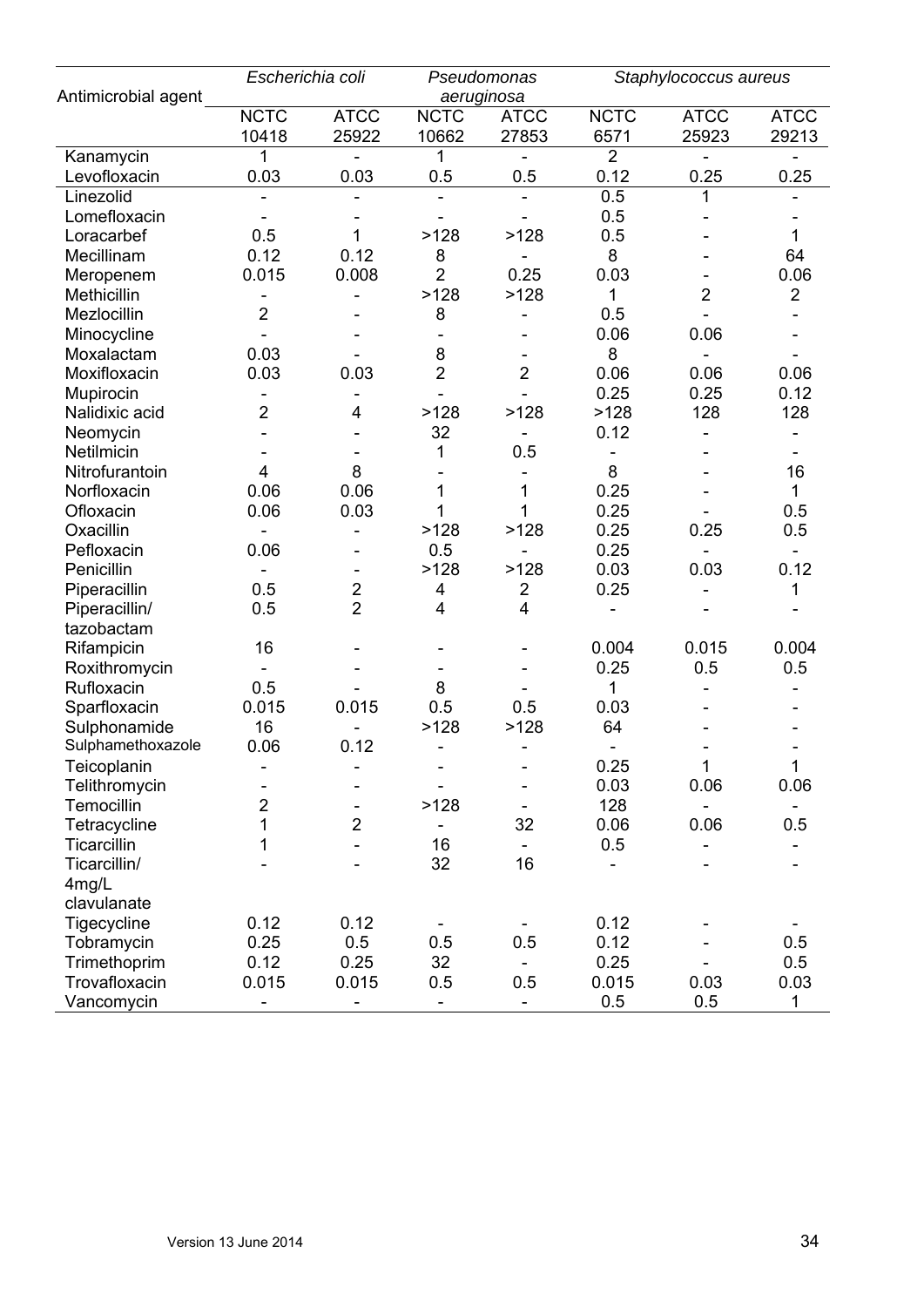|                      | Pasteurella multocida |
|----------------------|-----------------------|
| Antimicrobial agents | <b>NCTC</b>           |
|                      | 8489                  |
| Ampicillin           | 0.12                  |
| Cefotaxime           | 0.004                 |
| Ciprofloxacin        | 0.008                 |
| Penicillin           | 0.12                  |
| Tetracycline         | 0.25                  |

Table 9: Target MICs (mg/L) for *Pasteurella multocida* control strain by BSAC methods

Table 10: Target MICs (mg/L) for anaerobic control strains by BSAC methods on Iso-Sensitest agar supplemented with 5% defibrinated horse blood and 20 mg/L NAD

| Antimicrobial agent     | <b>Bacteroides</b><br>fragilis<br><b>NCTC 9343</b> | <b>Bacteroides</b><br>thetaiotaomicron<br><b>ATCC 29741</b> | Clostridium<br>perfringens<br><b>NCTC 8359</b> |
|-------------------------|----------------------------------------------------|-------------------------------------------------------------|------------------------------------------------|
| Clindamycin             | 0.5                                                | 2                                                           | 0.06                                           |
| Co-amoxiclav            | 0.5                                                | 0.5                                                         | ≤ 0.06                                         |
| $(2:1$ ratio)           |                                                    |                                                             |                                                |
| Meropenem               | 0.06                                               | 0.12                                                        | $\leq 0.015$                                   |
| Metronidazole           | 0.5                                                | 4                                                           | 8                                              |
| Penicillin              | 16                                                 | 16                                                          | 0.06                                           |
| Piperacillin/tazobactam | $\leq 0.12$                                        | 8                                                           | 0.5                                            |
| (fixed 4 mg/L           |                                                    |                                                             |                                                |
| tazobactam)             |                                                    |                                                             |                                                |

Table 11: Target MICs (mg/L) for Group A streptococci control strains by BSAC methods

|                     | Group A streptococci |            |  |  |  |
|---------------------|----------------------|------------|--|--|--|
| Antimicrobial agent | <b>NCTC 8198</b>     | ATCC 19615 |  |  |  |
| Clindamycin         | 0 03                 | 0 06       |  |  |  |

### **References**

- 1. Andrews, J.M. Determination of minimum inhibitory concentrations. Journal of Antimicrobial Chemotherapy, Suppl S1 to Volume 48 July 2001.
- 2. Andrews, J. M., Jevons, G., Brenwald, N. and Fraise, A. for the BSAC Working Party on Sensitivity Testing. Susceptibility testing *Pasteurella multocida* by BSAC standardized methodology. *Journal of Antimicrobial Chemotherapy.*